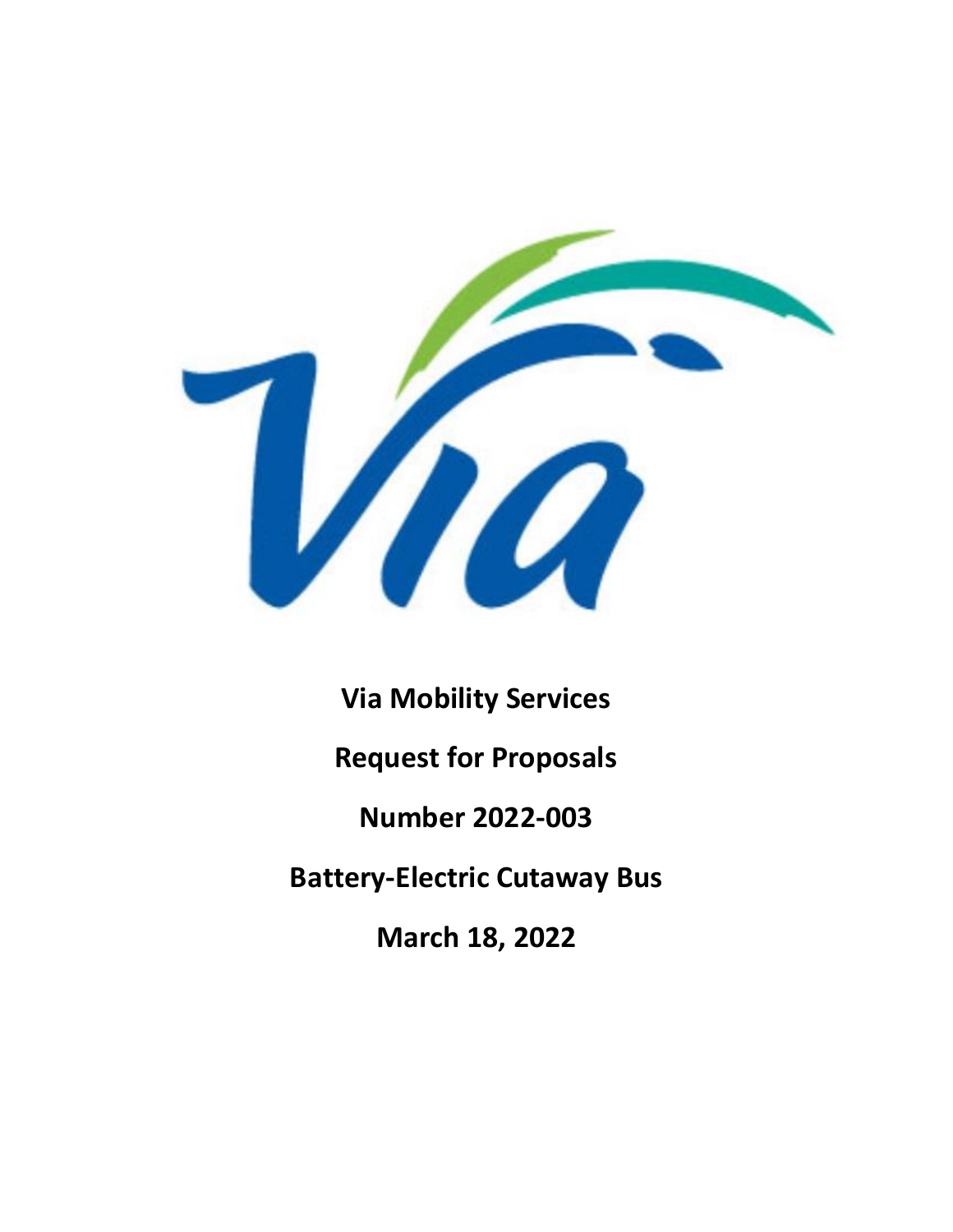

## TABLE OF CONTENTS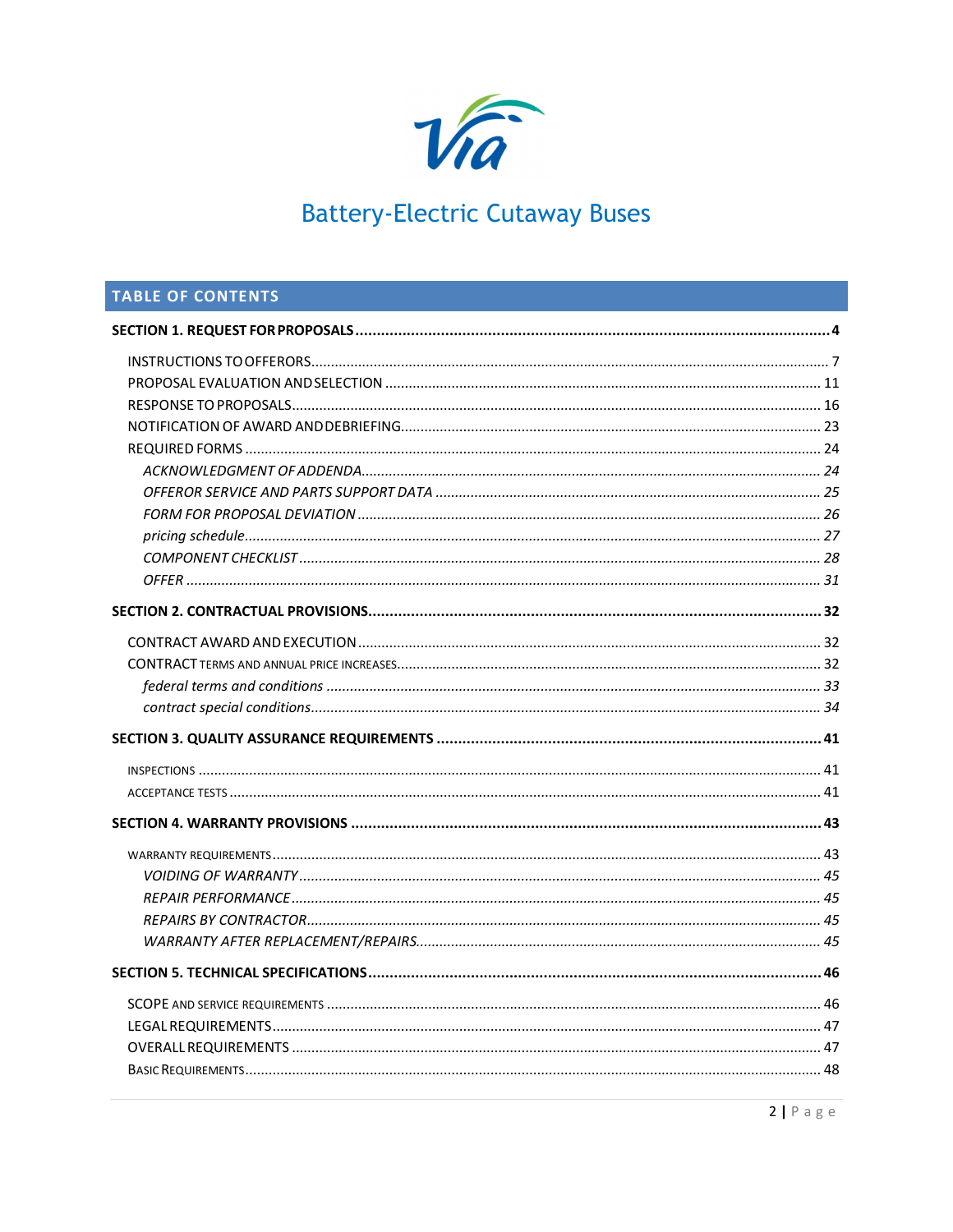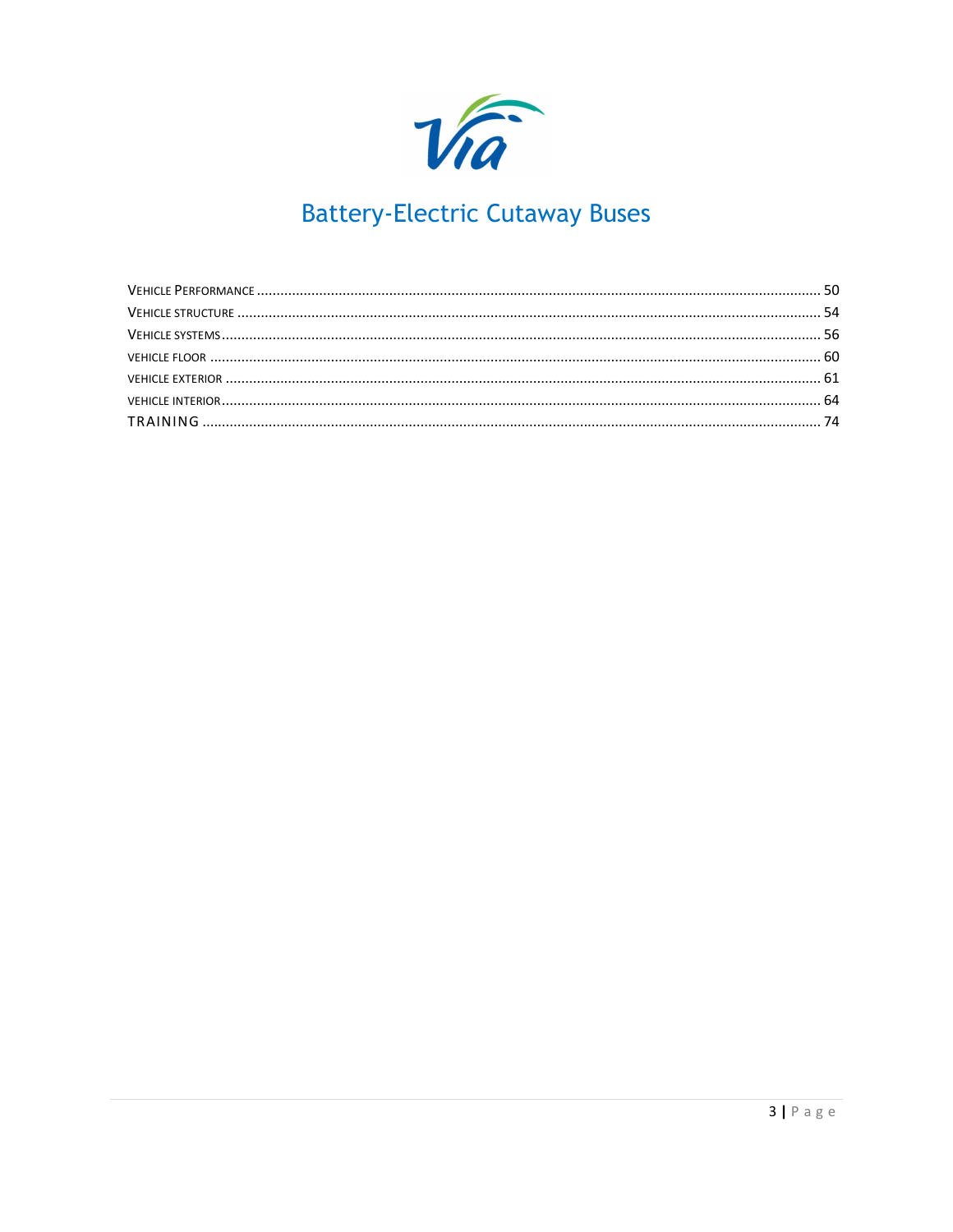

### <span id="page-3-0"></span>**SECTION 1. REQUEST FOR PROPOSALS**

### SCOPE AND QUANTITIES

Via Mobility Services in Boulder, CO (Via), will accept proposalsfor the manufacture and delivery of up to sixty (60) new zero emission, battery-electric powered cutaway buses from vendors with requisite experience and service offerings in accordancewiththe terms and conditions set forth in this Request for Proposal (RFP) and an agreement with the Colorado Department of Transportation (CDOT) for use of state and Volkswagen settlement funds for the purchase of the first vehicle (known as the pilot). Future Federal Transit Administration (FTA) funding is foreseen to be used to for additional purchases, for up to 59 additional vehicles over the course of five years. The contract shall be a five-year, firm-fixed price contract.

The quantity of 60 total vehicles over five years reflects the immediate and foreseeable needs of Via and was determined by using Via's most recent federal and state funding awards and vehicle replacement schedule. That being said, there is no guarantee of federal or state funding past the first pilot vehicle purchase. Therefore, the minimum quantity commitment of this procurement is for one unit. If Via receives anticipated federal and state funding over the five-year purchasing term, the maximum quantity of vehicles to be purchased is not to exceed 60 vehicles.

In the event that Via is unable to purchase the maximum of 60 vehicles over the five-year purchasing term, unit quantities may be assigned to another public transit service provider (city, county, non-profit, or RTA) in Colorado. Assignment of unused quantities must be documented and approved by Via in advance, and the assignment must also be approved by CDOT.

### SOLICITATIONSCHEDULE

| <b>Date and Time</b> | <b>Action</b>                             |
|----------------------|-------------------------------------------|
| March 18, 2022       | Publish/Release RFP                       |
| April 1, 2022        | Questions/Clarifications Due, 3:00 pm MDT |

The following is the solicitation schedule for offerors: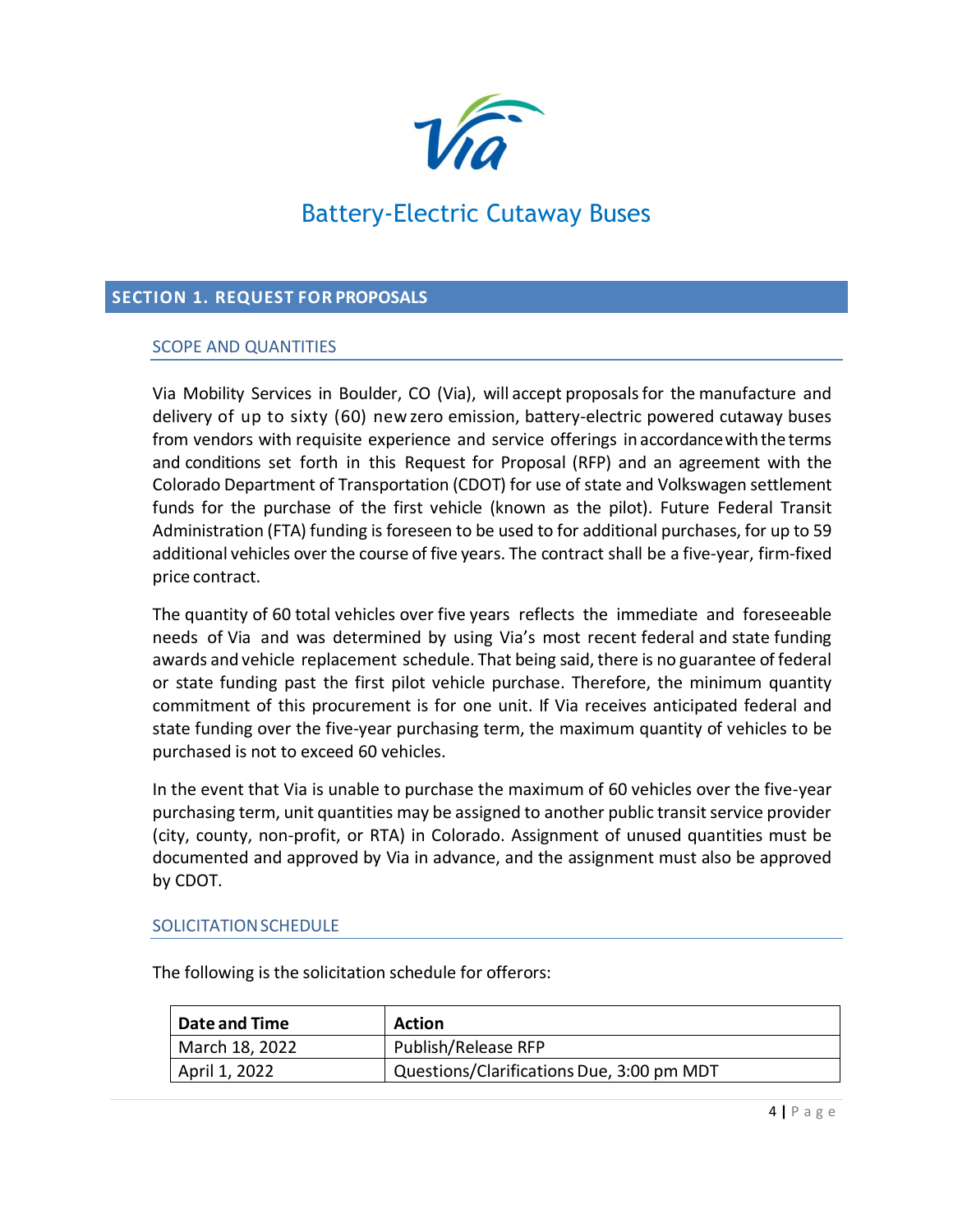

| April 12, 2022         | <b>Answers Published</b>                               |  |
|------------------------|--------------------------------------------------------|--|
| May 2, 2022            | Proposals Due, 5:00 pm MDT                             |  |
|                        | Responsiveness, Responsibility, Evaluation Review;     |  |
| May 3 - June 3, 2022   | Competitive Range Offerors Interviews/Vehicle Viewings |  |
| June 6, 2022           | Notice of Intent to Award (Anticipated)                |  |
| June 6 - June 17, 2022 | Contract Negotiation/Execution - Via/CDOT Approval     |  |

### PROPOSAL DOCUMENTS

Proposal documents can be obtained by contacting Ann Beauvais at [ann@raeconsultants.com](mailto:ann@raeconsultants.com) or on the Via website: [https://viacolorado.org/work-with](https://viacolorado.org/work-with-us/request-for-proposals/)[us/request-for-proposals/.](https://viacolorado.org/work-with-us/request-for-proposals/)

### PRE-PROPOSALCONFERENCE

A pre-proposal conference will *not* be held. Prospective offerors are requested to submit written questions by email to the Procurement Project Manager no later than April 1, 2022, 3:00 pm MDT. Offerors are reminded that any changes to the RFP will be by written addenda only and nothing stated verbally shall change or qualify in any way any of the provisions in the RFP and shall not be binding on Via.

### OFFEROR COMMUNICATIONS AND REQUESTS

All communication in regard to any aspect of this solicitation or offers shall be with the Via consultant representative identified below.

Ann Beauvais Procurement Project Manager RAE Consultants, Inc. 2212 West Platte Avenue Colorado Springs, CO 80904 Email: [ann@raeconsultants.com](mailto:ann@raeconsultants.com)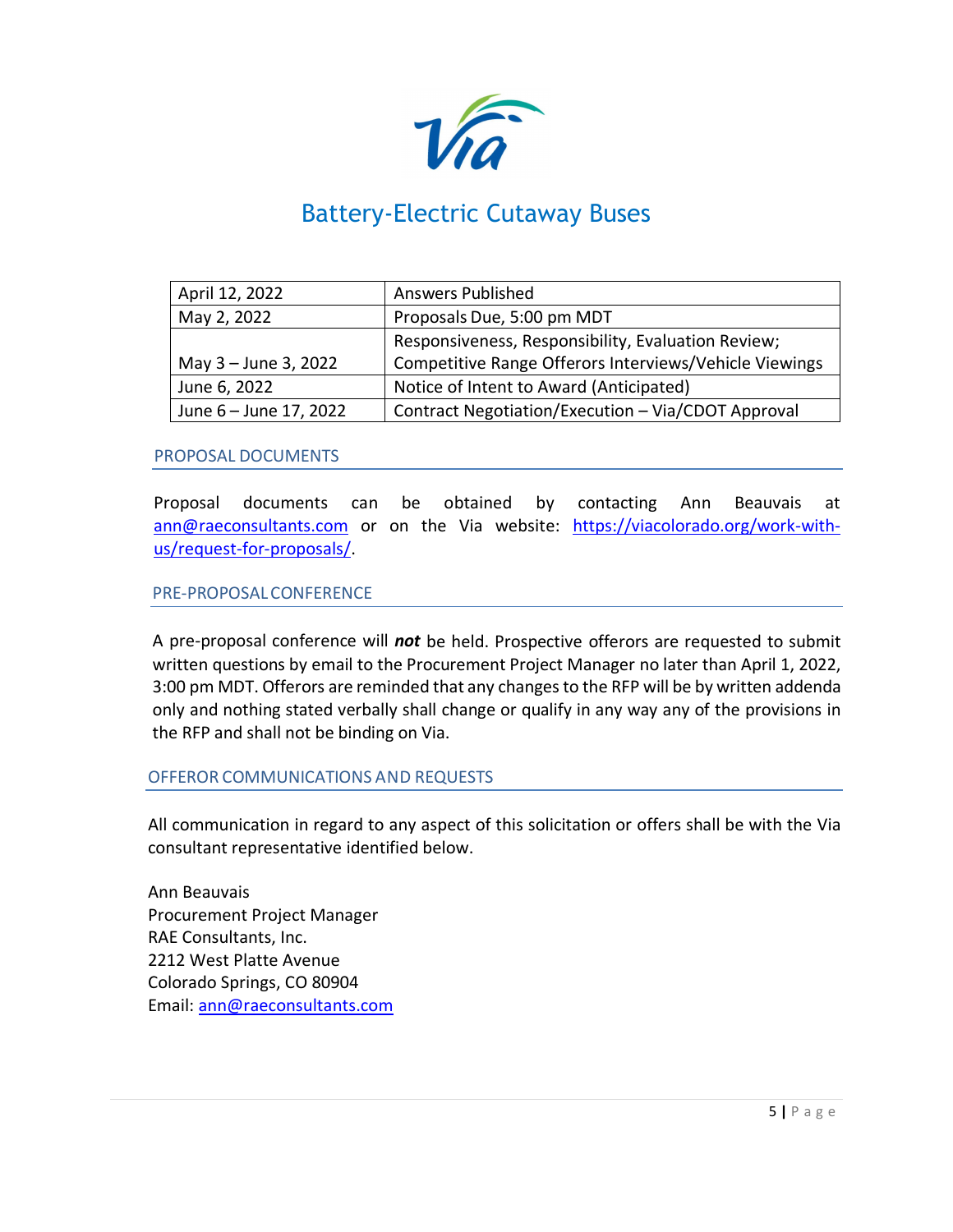

Offerors and their representatives shall not make any contact or communicate with any members of Via, or its consultants/agents, other than with Ms. Beauvais, in regard to any aspect of this solicitation or offers.

At any time during this procurement up to the time specified in "Solicitation Schedule" offerors may submit a request for a clarification or interpretation of any aspect or requirement of the RFP. All questions and subsequent answers will be included in addendum documentation.

Requests for substitutes for specified items and for any brand names, commonly known as "approved equals," are **not** to be submitted during the question and answer time frame of the "Solicitation Schedule." Instead, approved equals should be noted as deviations from the original specification, submitted with the offeror's proposal, and will be evaluated during the technical specifications evaluation phase of the procurement.

### ADDENDA TO RFP

Via reserves the right to amend the RFP at any time. Any amendments to, or interpretations of, the RFP shall be described in written addenda. Via shall post addenda for prospective offerors to access through email and Via's website. It is the responsibility of prospective offerors to access all addenda. All addenda issued shall become part of the RFP.

Offerors shall acknowledge the receipt of each individual addendum in their proposals. Failure to acknowledge in their proposals receipt of addenda may at Via's sole option disqualify the proposal.

If Via determines that the addenda may require significant changes in the preparation of proposals, the deadline for submitting the proposals may be postponed by the number of days that Via determines will allow offerors sufficient time to revise their proposals. Any new due date shall be included in an addendum.

### CONDITIONS, EXCEPTIONS, RESERVATIONS ORUNDERSTANDINGS

Proposals stating conditions, exceptions, reservations or understandings (hereinafter known as "deviations") relating to the RFP may be submitted.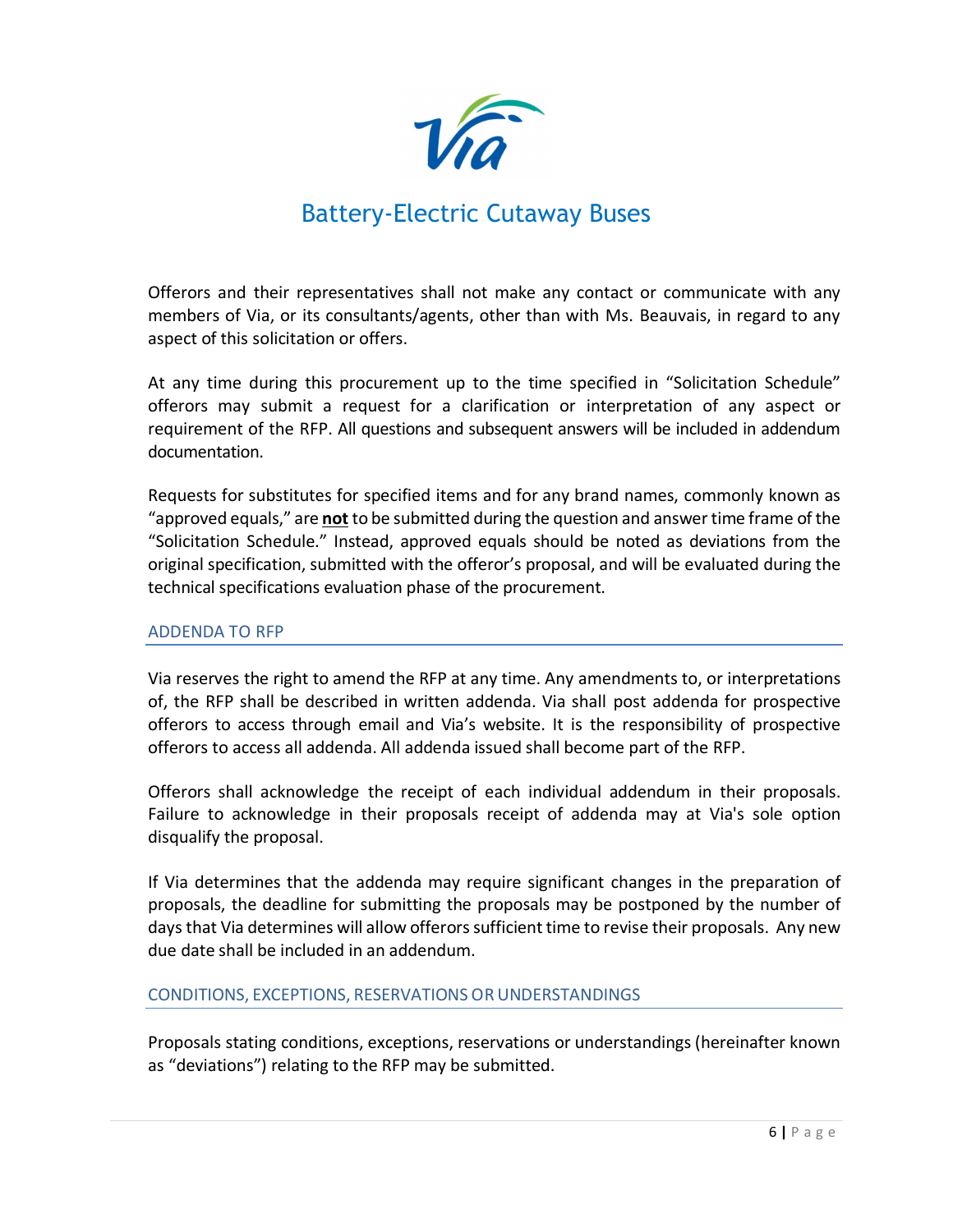

Any and all deviations must be explicitly, fully, and separately stated in the proposal by completing the form(s) provided as "Form for Proposal Deviation," which will identify, at a minimum, the specific reasons for each deviation so that it can be fully considered and evaluated by Via. All deviations found by Via to be acceptable shall be evaluated in accordance with the appropriate evaluation criteria and procedures.

Any deviation request must be fully supported with technical data, test results, or other pertinent information evidencing that the exception will result in a condition equal to or better than that required by the RFP, without substantial increase in cost or time requirements.

### <span id="page-6-0"></span>INSTRUCTIONS TO OFFERORS

### DUE DATE AND DOCUMENT SUBMISSION REQUIREMENTS

One complete electronic version of the proposal must be emailed to the Procurement Project Manager by *May 2, 2022 by 5:00 pm MDT*. Proposals and subsequent offers shall be valid for a period of 90 days.

Two electronic file folders are to be submitted by email, one for the Technical Proposal documents and one for Price Proposal documents. Documents in each file folder are to be single files, named per the proposal requirement listing in the below sections, and provided in either Microsoft Word or native Adobe PDF. PDF scanned files are acceptable *only* for files that require physical signature. PDF file scans that combine several document requirements are not permitted.

If the file transmission cannot be accomplished by email, offerors may either provide a link to a shared file system that allows the Procurement Project Manager to access and download the proposal submission documents by the due date, or mail a single flash drive to the Procurement Project Manager, to the address listed in the Offeror Communications and Requests section of this RFP, by the due date that includes the entire proposal document submission.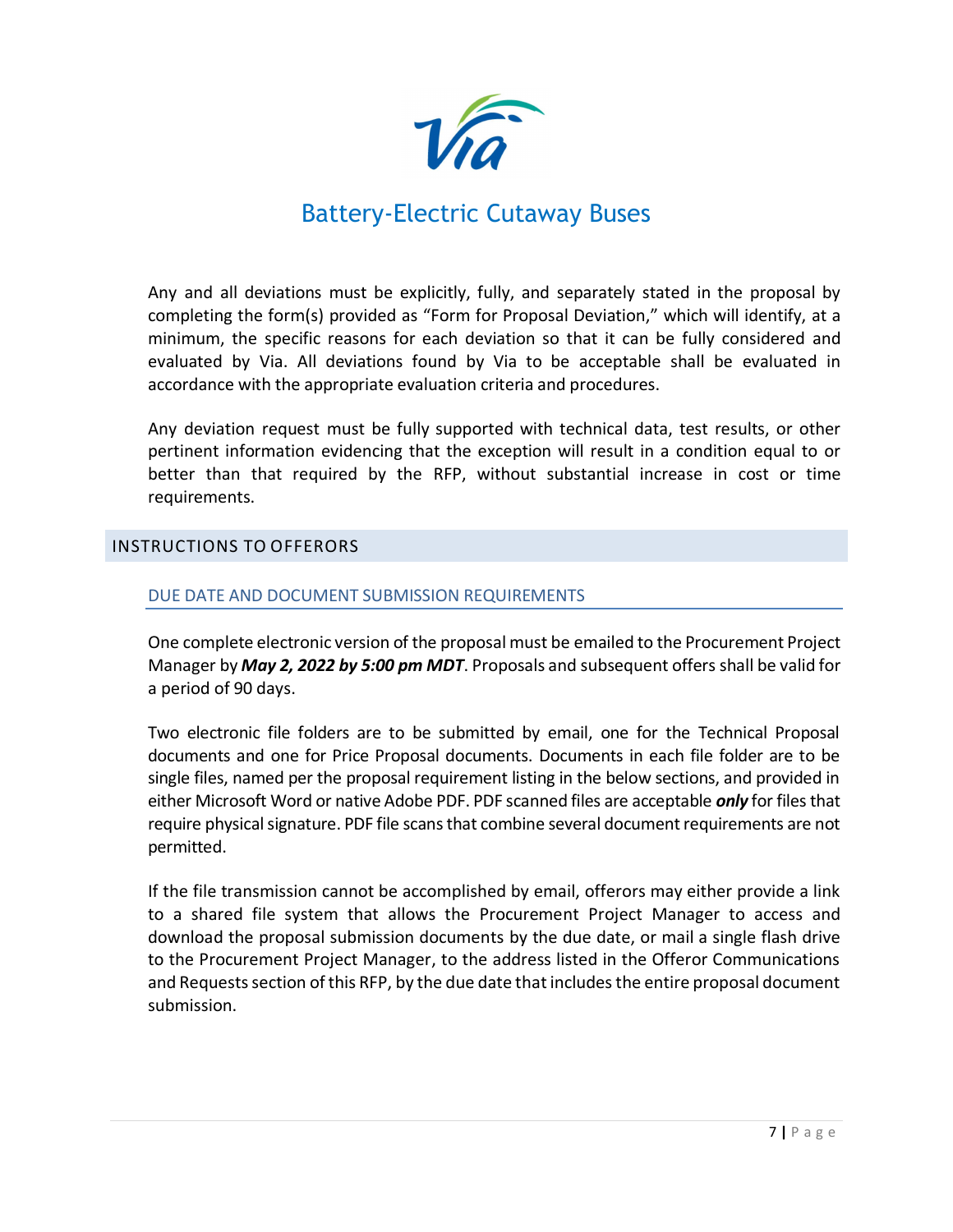

### TECHNICAL PROPOSALREQUIREMENTS

The following documents and required forms are to be submitted with the proposal.

- 1. A **Letter of Transmittal** addressed to the Procurement Project Manager and must, at a minimum, contain the following information.
	- a. Identification of the offeror's company name, Colorado office location(s) address(es), and primary sales point of contact (POC) name, phone, and email address.
	- b. Identification of the bus body manufacturer and model the offeror is representing for the purposes of this proposal.
	- c. Identification of the electric propulsion system manufacturer the offeror and bus body manufacturer are partnering with for this proposal.
- 2. "**Acknowledgement of Addenda**" **Form** confirming receipt of RFP addenda, as applicable.
- 3. "**Offer**" **Form** providing signature of a person authorized to bind the offeror to the terms of the proposal.
- 4. **Offeror Qualifications Documentation.** This section of the proposal should establish the ability of the offeror to satisfactorily provide the required equipment and services requested through this solicitation.
	- a. **Offeror Company and Sales POC Profile**, to include company type, Colorado service location(s) and capacity, sales POC resume, and description of the company's financial situation to include any conditions (e.g. bankruptcy, pending litigation, planned office or plant closures, impending merger, etc.) that may impede the offeror's ability to complete the project.
	- b. **Letter of Authorization**, to include confirmation from the bus body manufacturer that the offeror is an authorized dealer in the State of Colorado for the vehicle type proposed.
	- c. **Bus Body Manufacturer and Electric Propulsion System Manufacturer** relationship, history, and experience in providing *like equipment* to that solicited in this RFP. Please include the number of similar units currently in transit service reflecting this partnership, to include location and service type.
	- d. The offeror shallstate on the **Form** provided as "**Service and Parts Support Data**" the representatives responsible for assisting Via, as well as the location of the nearest distribution center, which shall furnish a complete supply of parts and components for the repair and maintenance of the vehicle(s) to be supplied.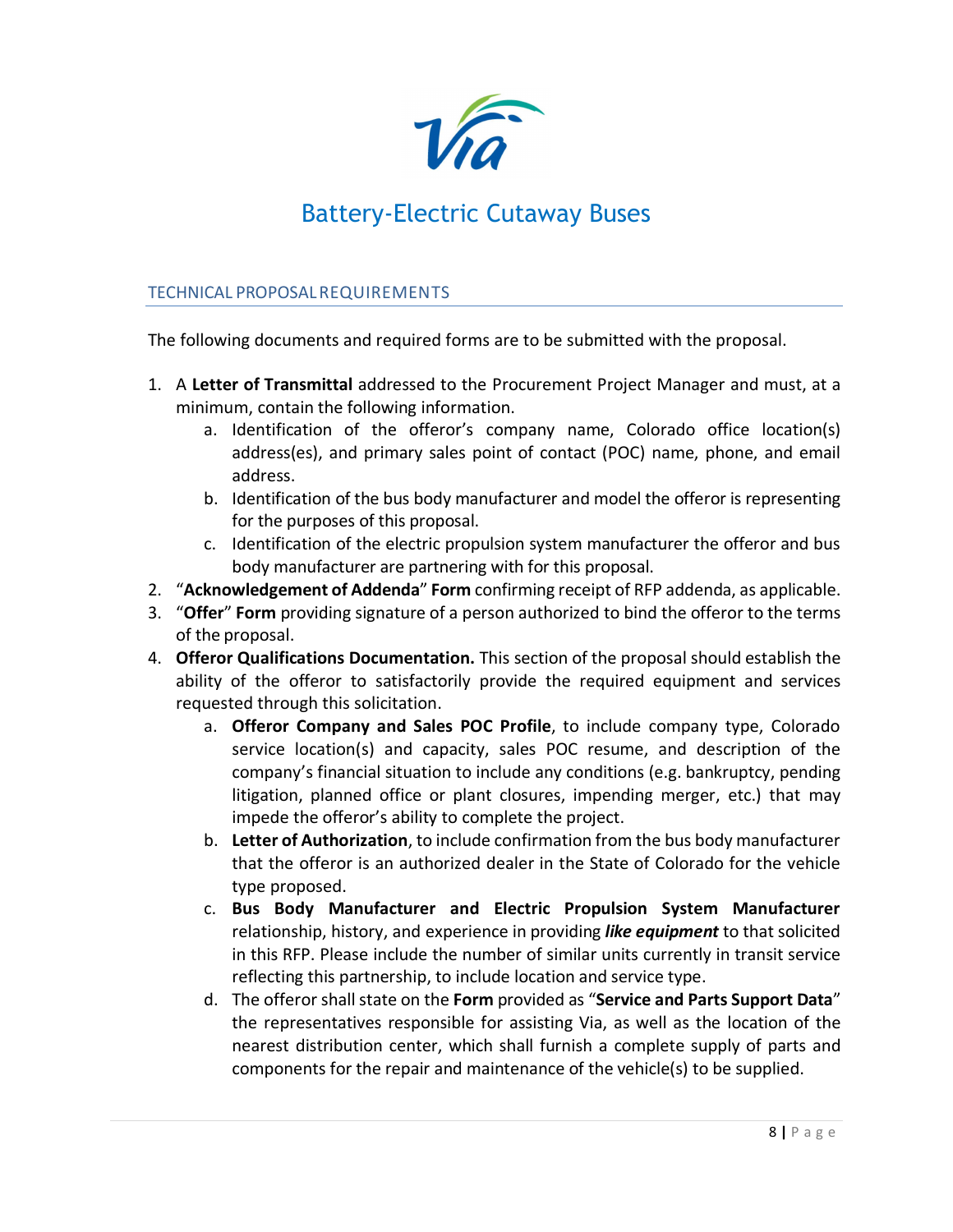

The offeror shall also state its policy on transportation charges for parts other than those covered by warranty.

- e. **Insurance Certificate** showing the offeror can be insured for General Liability requirements of \$1,000,000 per occurrence; \$3,000,000 aggregate, and an umbrella liability \$5,000,000. Via and CDOT should be listed as additional insured.
- 5. **Vehicle Specification**. The offeror shall complete the **"Component Checklist" Form** addressing the Technical Vehicle Specifications contained in Section 5 of this RFP that exhibits the offeror's understanding of Via's needs and requirements. This form should fully explain the offeror's proposed vehicle compared to Via's specifications.

Please also include with your vehicle specification submission:

- a. Proposed vehicle build sheet;
- b. Proposed vehicle detailed floorplan and weight calculation;
- c. Chassis specification sheet;
- d. STURAA (Altoona) Test Report or explanation of when the proposed model's test and report will be completed;
- e. Warranty coverage policies and requirements for the offeror and all related vehicle components, including chassis, body, and electric powertrain;
- f. Comprehensive warranty statement and degradation provisions for high voltage battery;
- g. Optional high voltage battery extended warranty coverage terms and requirements;
- h. Proposed after sales technical support plan, including a description of technical support and service offerings related to the Propulsion and Battery Management System, as further defined on page 33 (11. Service Documentation) of this solicitation;
- i. Comprehensive Training Plan as specified in Section 5 of this solicitation, pages 69-70;
- j. Proposed delivery schedule;
- k. References specific to the bus body manufacturer and electric propulsion system proposed for organizations that are currently using the vehicle type in transit service. It is preferable that the references also include the offeror as the dealer involved in the sale and after sales support, as applicable. The reference list is to include the name, title, address, and telephone number of the person(s) at the customer reference organization who is/are most knowledgeable about the vehicle being proposed. Offeror must provide, at a minimum, one reference.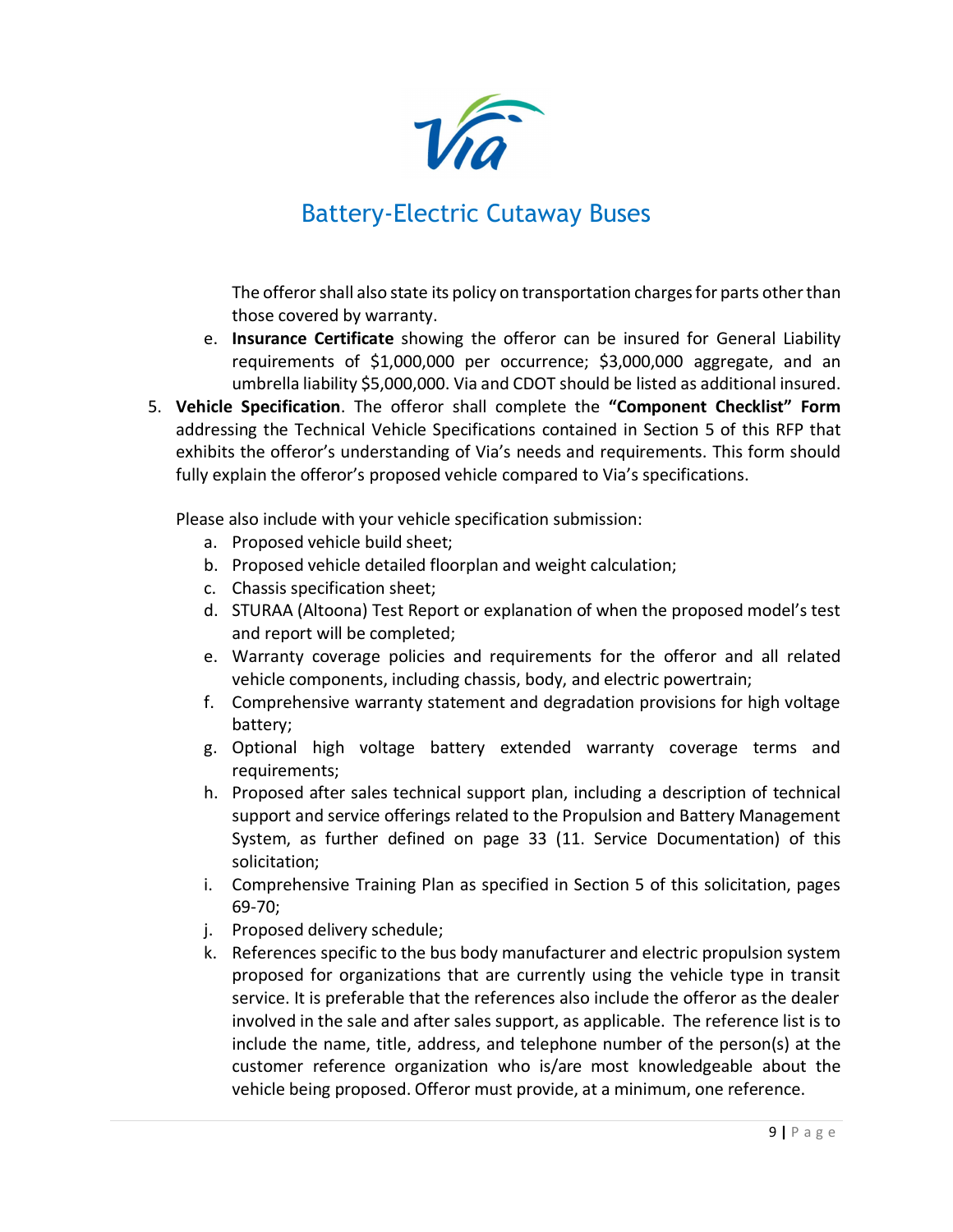

- l. Description of the electric powertrain conversion, including specific details of the Propulsion, Energy Storage, Controller, and Telematics/Analytics Systems;
- m. Diagrams of battery pack configuration;
- n. Description of Battery Thermal Management System, including fire detection and suppression systems, if so equipped;
- o. Image and details of Driver Instrument Panel configuration;
- p. List of equipment included with the Diagnostic Toolset;
- q. Description of body construction materials and assembly methods;
- r. Details of Heating, Ventilation, and Air Conditioning (HVAC) systems;
- s. Component list of equipment included with the Security, Surveillance, and Telematics system; and
- t. Electric battery test reports supporting reported life cycle, range, safety and warrantable end of life replacement requirements.
- 6. The offeror may also propose enhancements to the Technical Vehicle Specifications which do not materially deviate from the objectives or required content of the vehicle. As stated previously, this will be allowed using the "**Form for Proposal Deviation**," to include all required support documentation.
- 7. **FTA Required Certifications and Support Documentation**. The offeror shall complete and provide the required certifications and support documents provided in Appendix A and described on page 28 of this RFP.

### PRICE PROPOSAL REQUIREMENTS

The offeror isrequired to complete the **"Pricing Schedule" Form**. Price for optional equipment enhancements or deviations from the specification are requested and can be provided on this form.

The offeror shall be liable for payment of all local taxes applicable to the complete vehicle as delivered and should add these amounts to the offer price as Via is exempt from tax purchase requirements.

### MODIFICATION OR WITHDRAWAL OF PROPOSALS

A modification of a proposal already received will be accepted only if the modification is received prior to the Proposal Due Date. All modifications shall be made in writing and executed and submitted in the same form and manner as the original proposal.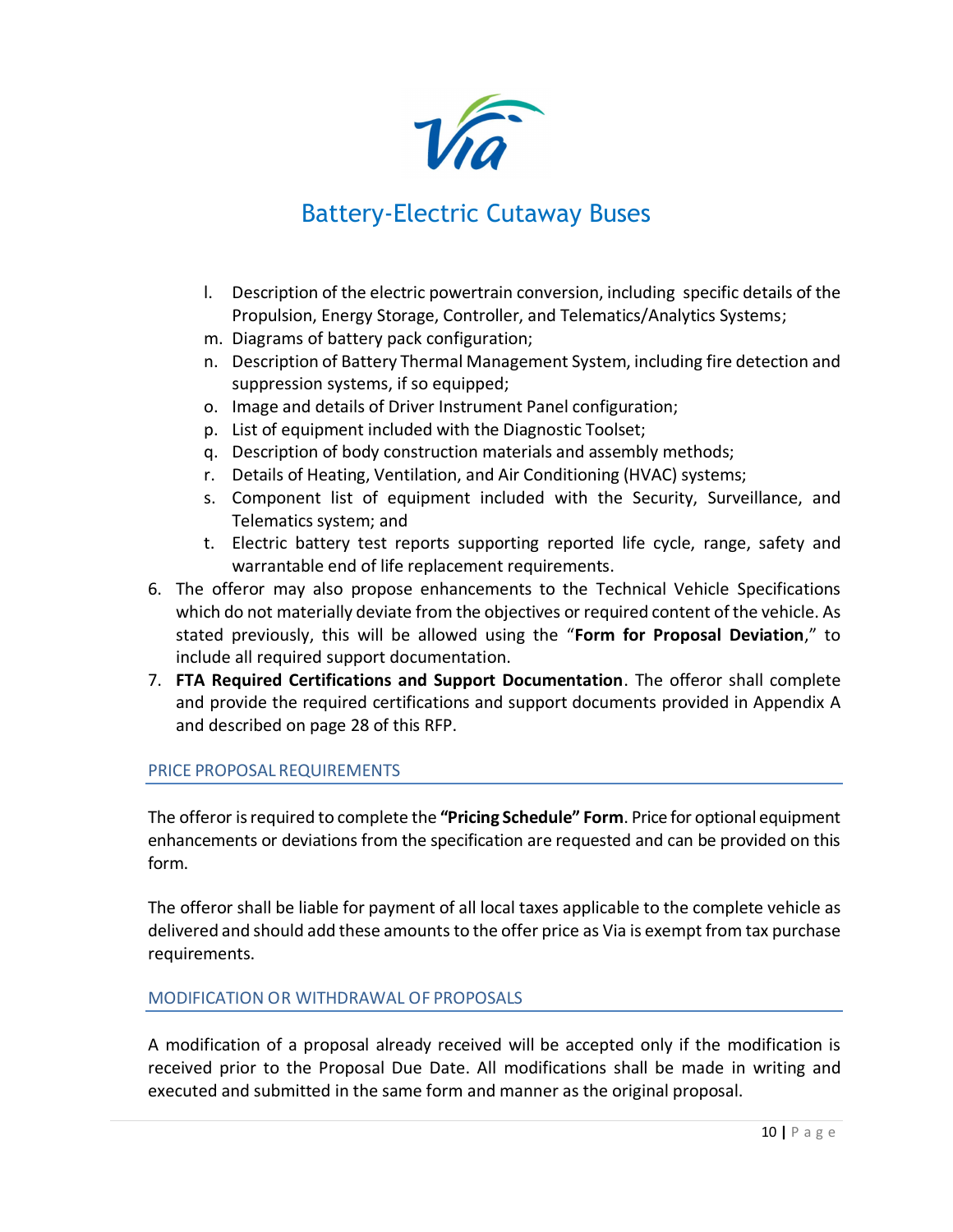

An offeror may withdraw a proposal already received prior to the Proposal Due Date by submitting to the Procurement Project Manager, in the same manner asthe original proposal, a written request for withdrawal executed by the offeror's authorized representative.

The withdrawal of a proposal does not prejudice the right of an offeror to submit another proposal within the time set for receipt of proposals.

This provision for modification and withdrawal of proposals may not be utilized by an offeror as a means to submit a late proposal and, as such, will not alter Via's right to reject a proposal.

### <span id="page-10-0"></span>PROPOSAL EVALUATION AND SELECTION

Proposals will be evaluated, negotiated, and awarded in accordance with the criteria and procedures described below. The approach and procedures are those which are applicable to a competitive negotiated procurement whereby proposals are evaluated to determine which proposals are within a competitive range. Discussions and negotiations may then be carried out with offerors within the competitive range, after which Best and Final Offers (BAFOs) normally would be requested. **However, Via may select a proposal for award without any discussions, negotiations, or request for any BAFO(s).**

An award will be made to a qualified and responsible offeror for a proposal which is found to be in Via's best interest, with price and other evaluation criteria considered.

### OPENING OF PROPOSALS

Proposals will not be publicly opened. All proposals and evaluations will be kept strictly confidential throughout the evaluation, negotiation, and selection process. Only the members of the Evaluation Committee and other Via officials, employees, and agents having a legitimate interest will be provided access to the proposals and evaluation results during this time period.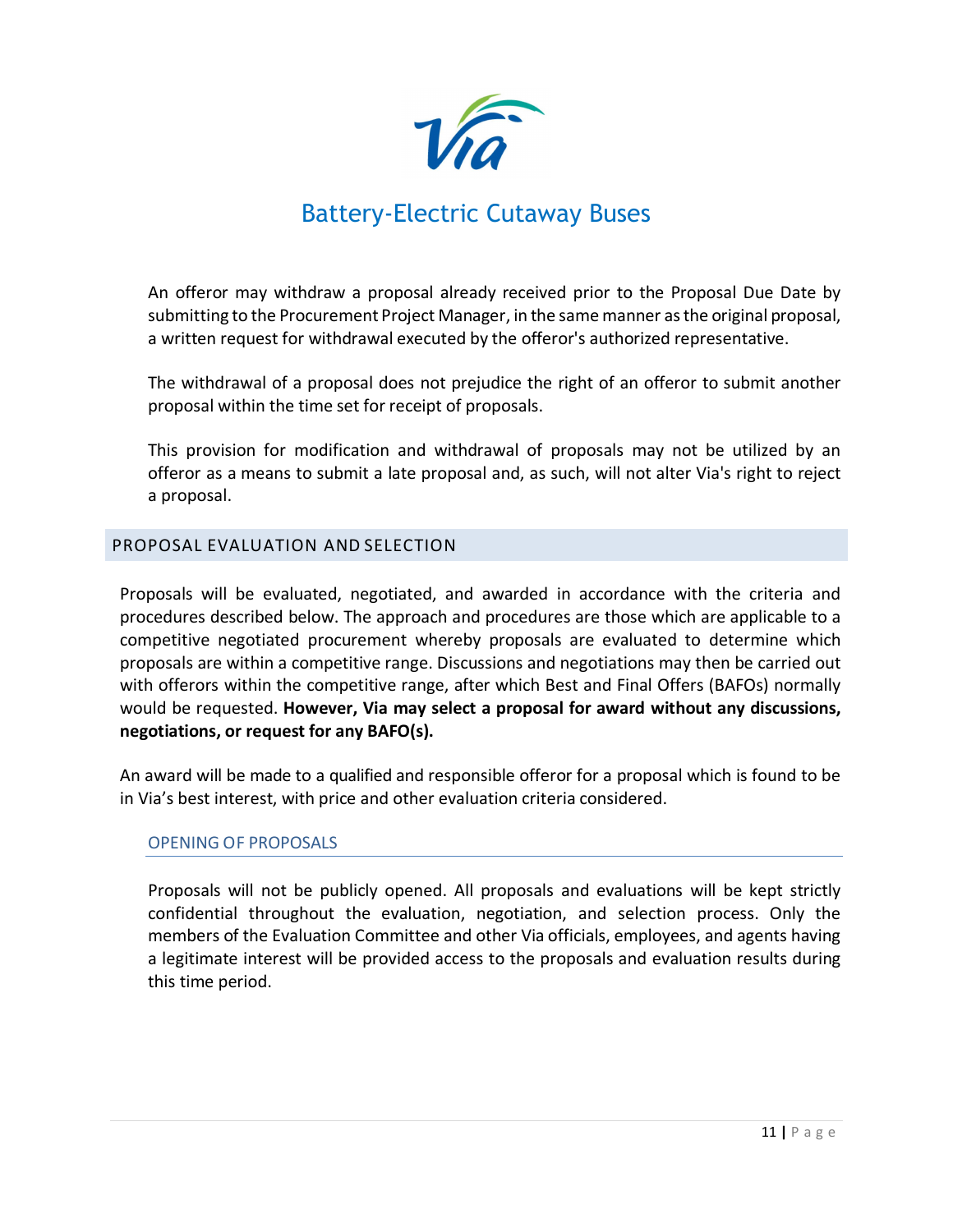

### EVALUATION COMMITTEE

An Evaluation Committee will be established. The Committee will make all decisions regarding the evaluations, determination of responsible offerors, the competitive range, negotiations – if any, and recommend the selection of an offeror to the Via Executive Director and CDOT. The Committee will include officers, employees, and agents of Via.

### PROPOSAL SELECTION PROCESS

The following describes the process by which proposals will be evaluated and a selection made for a potential award. Any such selection of a proposal shall be made by consideration of only the criteria in the "Qualification Requirements" and "Proposal Evaluation Criteria" as described below.

### 1. QUALIFICATION REQUIREMENTS

The following are the requirements for qualifying responsible offerors. All of these requirements must be met; therefore, they are not listed by any particular order of importance.

The offeror of any proposal that does not meet these requirements, and cannot be made to meet these requirements, may be determined as non-responsible and the proposal rejected.

The requirements are as follows:

- 1. Sufficient financial strength, resources, and capacity to finance and deliver the vehicle(s) and complete the contract in a satisfactory manner. *After initial review, if questions or concerns remain about financial strength, audited financial statements for the previous year will be requested to review for both the offeror (dealer) and bus body and electric propulsion system manufacturers.*
- 2. Ability for offeror to obtain and hold the required insurance with coverage values that meet minimum requirements for a contract with Via.
- 3. Evidence that the human and physical resources proposed by the offeror are sufficient to perform the contract requirements as specified and assure timely delivery and service of the vehicle(s).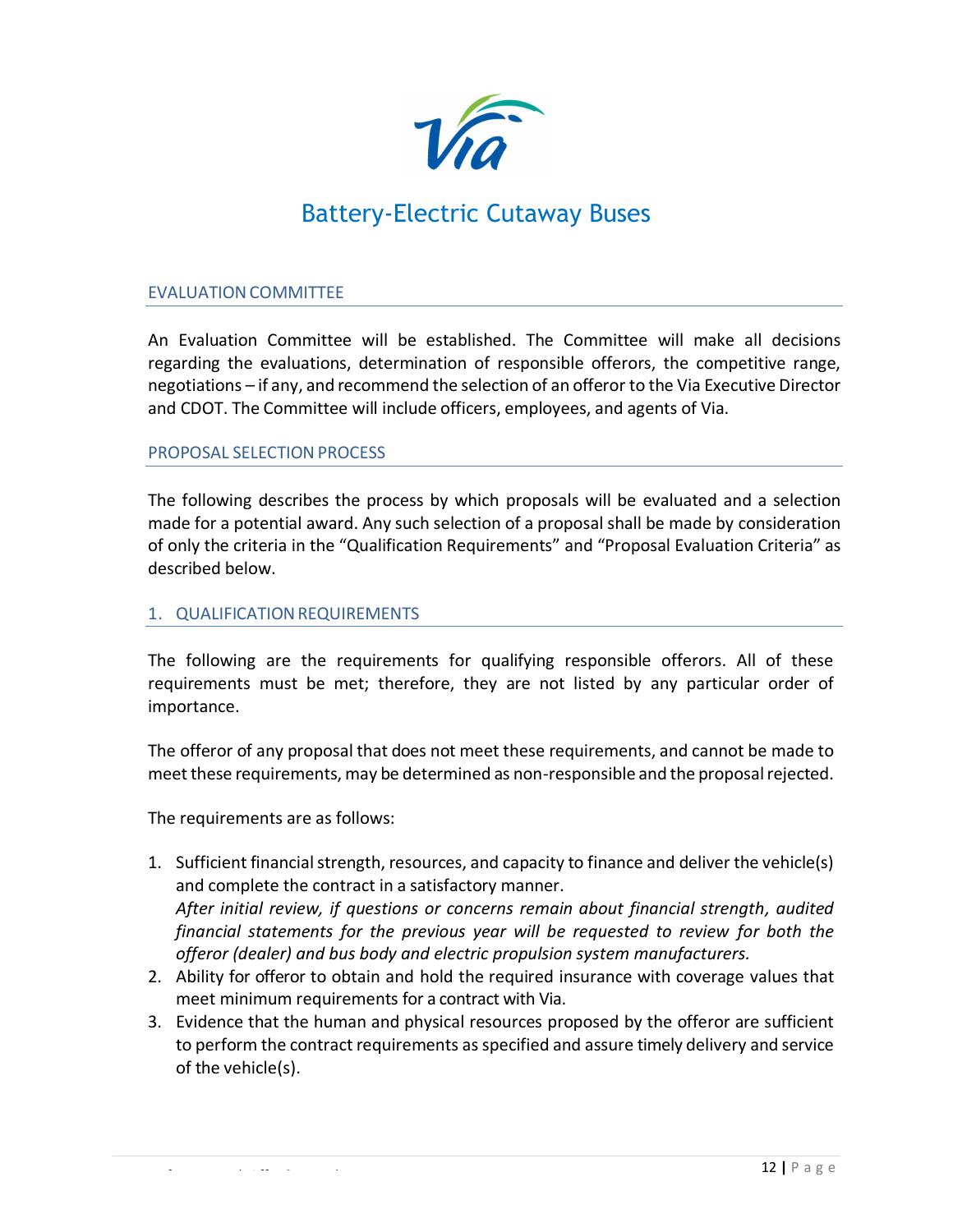

4. Signed FTA certifications and accurate/complete support documentation related to Buy America, FMVSS, Bus Testing, TVM, and Debarment and Suspension requirements provided at the time of proposal.

### 2. PROPOSAL EVALUATIONCRITERIA

Thissection containsthe complete proposal evaluation criteria, listed by their relative degree of importance, by which proposals from responsible offerors will be evaluated and ranked for the purposes of determining a competitive range and to select a proposal for award.

### 2A. EVALUATION CRITERIA (RESPONSIVE: PASS/FAIL)

**Minimum Technical Requirements (pass or fail).** Technical proposals shall meet the following minimum requirementsfor any consideration for selection and award. A proposal not meeting these baseline requirements may be rejected.

- 1. Propulsion System Performance (Minimum Operating Range) Requirements
- 2. Submission of detailed plans for warranty, training, and technical support in relation to electric propulsion system proposed.

**Unacceptable Exceptions, Conditions, Reservations and Understandings (pass or fail).** Exceptions, conditions, reservations, or understandings that are explicitly, fully, and separately stated on the required "Form for Proposal Deviation" will be evaluated for their acceptability. Each of any exceptions and/or conditions made in a proposal will be evaluated and Via will determine their individual acceptability.

An unacceptable exception, condition, reservation, or understanding, if not withdrawn by the offeror upon the request by Via, would be cause for the proposal to be rejected.

### 2B. EVALUATION CRITERIA

**Technical Proposal Scoring Criteria.** The battery-electric cutaway bus type offered in the technical proposal will be evaluated for the following factors which are listed in their relative order of importance: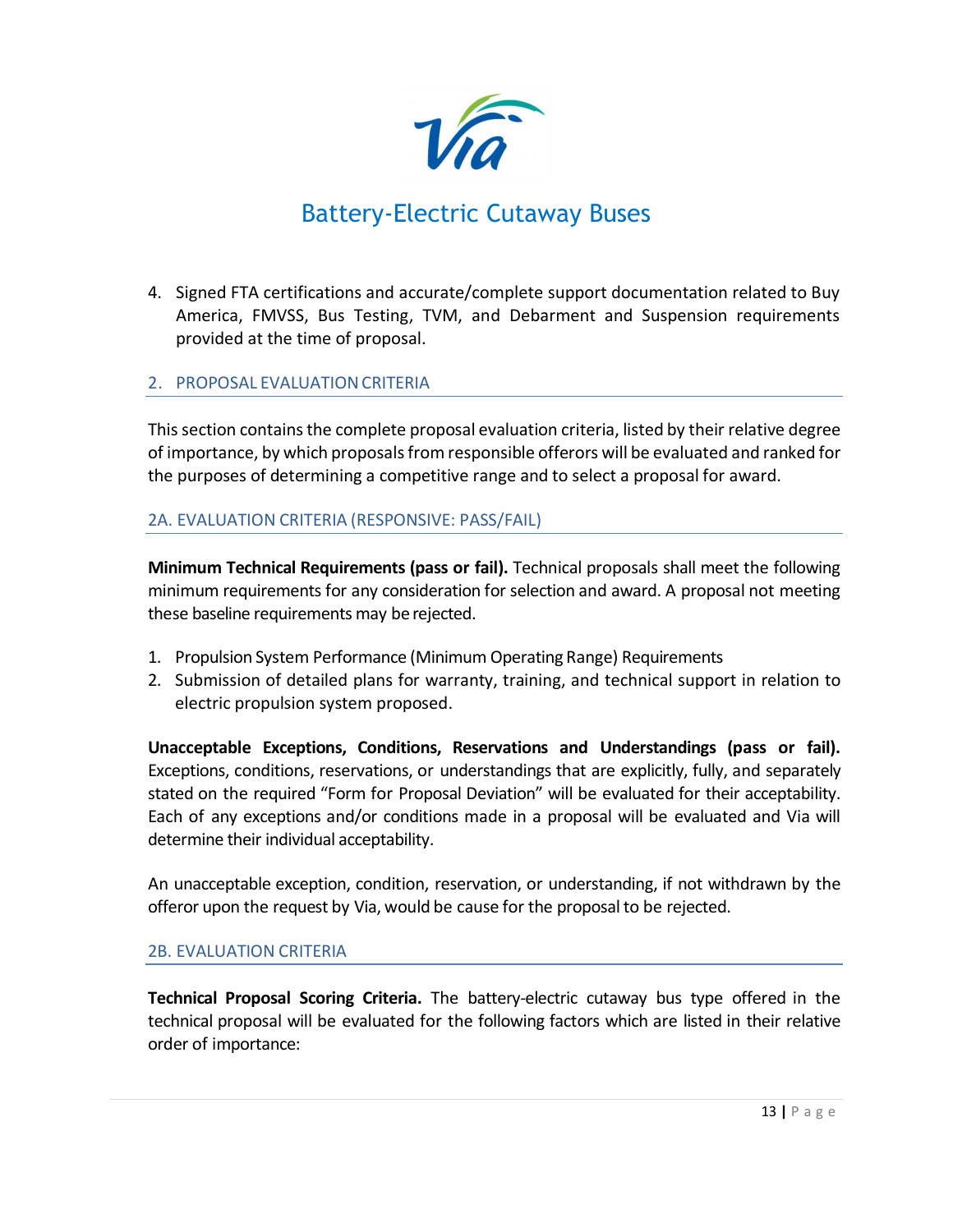

- 1. Battery-Electric Platform and Proposed Range
- 2. Proposed Bus Body Specifications
- 3. Warranty, Training, and Support Programs
- 4. Delivery Timeframe

**Price Proposal Scoring Criteria.** The proposal price will be compared to the independent cost estimate. The price that comes closest to the independent cost estimate will receive the highest score.

### **Application of Evaluation Criteria**

Proposals will be evaluated against the pass/fail criteria. Any proposal which passes the criteria or fails one or more of these criteria but is susceptible of being made to meet such failed criteria, will be considered within the competitive range.

Proposals in the competitive range will then be evaluated against a point systemfor the evaluation criteria listed. Proposals will be scored based on the reviewer's determination of the degree of compliance with contract requirements, potential risks and benefits, and strengths and weaknesses. The score is reduced in proportion to the extent of non-conformance, discrepancies, errors, omissions, and risks to Via.

### EVALUATIONPROCEDURES

Via will carry out and document its evaluationsin accordance with the criteria and procedures of the "Proposal Selection Process." Any extreme proposal deficiencies which may render a proposal unacceptable will be documented.

Via will make specific note of questions, issues, concerns, and areas requiring clarification by offerors and to be addressed with offerors which Via finds to be within the competitive range.

**Proposals not within the Competitive Range.** Offerors of any proposals that have been determined by Via as not in the competitive range, and cannot be reasonably made to be within the competitive range, will be notified in writing via email from Via's Procurement Project Manager, including the shortcomings of their proposals.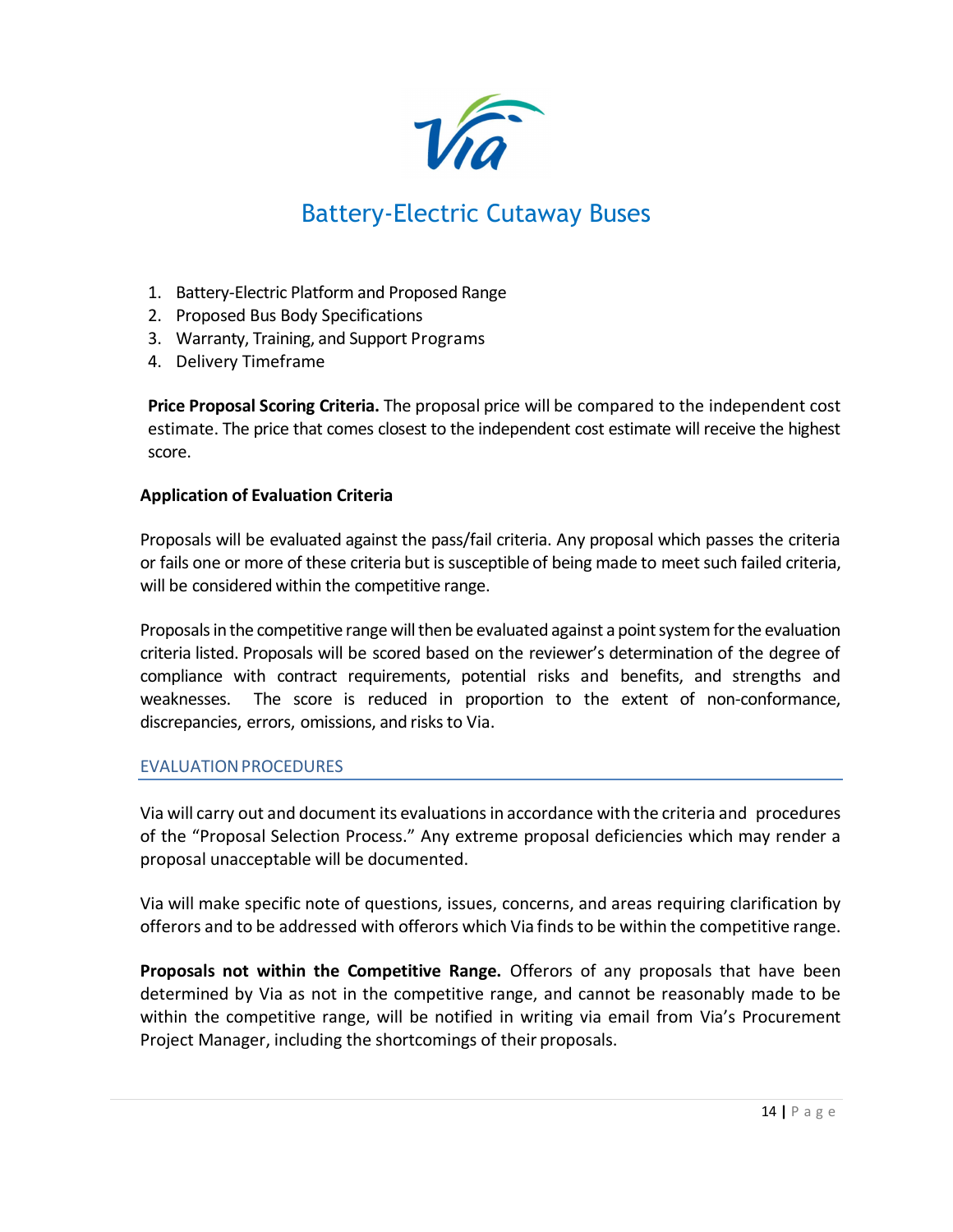

**Discussions with Offerors in the Competitive Range**. The offerors whose proposals are found by Via to be within the competitive range, or may be reasonably made to be within the competitive range, will be notified via email and any questions and/or requests for clarifications provided to them in writing. In addition, offerors in the competitive range will be invited to come on-site to Via's offices in Boulder, CO and provide the vehicle model specified for Via Evaluation Committee members to drive and view for specification compliance.

No information, financial or otherwise, will be provided to any offeror about any of the proposals from other offerors.

Offerors will not be given a specific price or specific financial requirements they must meet to gain further consideration, except that proposed prices may be considered to be too high with respect to the market place or unacceptable. Offerors will not be told of their rankings among the other offerors.

**Best and Final Offers (BAFO**). Via reserves the right to make an award to an offeror whose proposal it judges to be most advantageous to Via based upon the evaluation criteria, *without conducting any written or oral discussions orsolicitation of any BAFOs.* **Therefore, offerors are encouraged to provide their best price and offer at the time of original proposal submission.**

### CONFIDENTIALITY OF PROPOSALS

Access to government records is governed by the State of Colorado. Except as otherwise required by the State of Colorado, Via will exempt from disclosure proprietary information, trade secrets, and confidential commercial and financial information submitted in the proposal. Any such proprietary information, trade secrets, or confidential commercial and financial information which an offeror believes should be exempted from disclosure shall be specifically identified and marked as such.

Blanket-type identification by designating whole pages or sections as containing proprietary information, trade secrets, or confidential commercial and financial information will not assure confidentiality. The specific proprietary information, trade secrets, or confidential commercial and financial information must be clearly identified as such.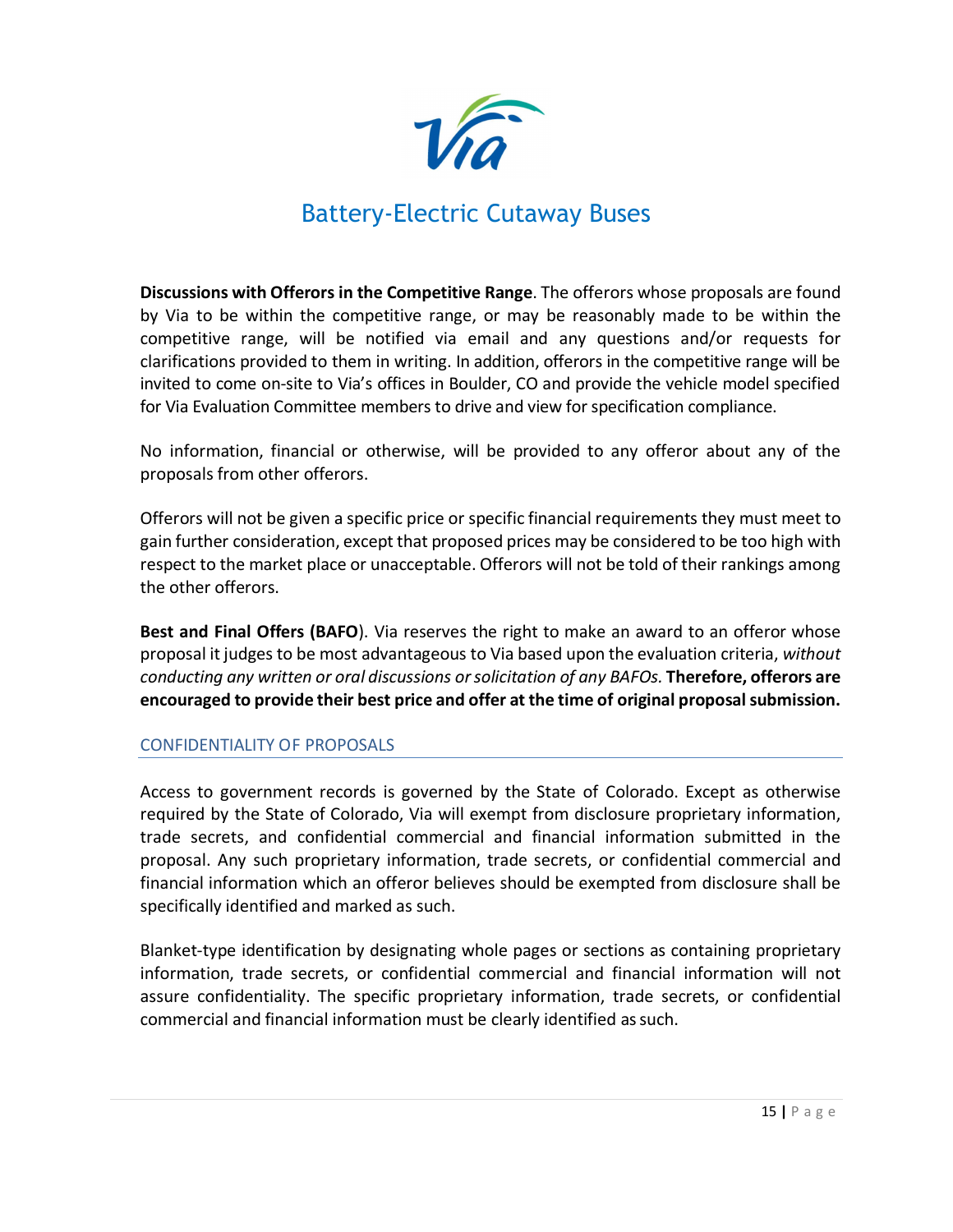

### <span id="page-15-0"></span>RESPONSE TO PROPOSALS

### SINGLE PROPOSAL RESPONSE

If only one proposal is received in response to this RFP and it isfound by Via to be acceptable, a detailed price/cost proposal may be requested of the single offeror. A price or cost analysis, or both, possibly including an audit, may be performed by or for Via of the detailed price/cost proposal in order to determine if the price is fair and reasonable. The offeror has agreed to such analysis by submitting a proposal in response to this RFP.

A price analysis is an evaluation of a proposed price that does not involve an in-depth evaluation of all the separate cost elements and the profit factors that comprise an offeror's price/cost proposal. It should be recognized that a price analysisthrough comparison to other similar procurements must be based on an established or competitive price of the elements used in the comparison. The comparison must be made to a purchase of similar quantity, involving similar specifications and in a similar time frame.

Where a difference exists, a detailed analysis must be made of this difference and costs attached thereto. Where it is impossible to obtain a valid price analysis, it may be necessary to conduct a cost analysis of the proposed price. A cost analysis is a more detailed evaluation of the cost elements in the offeror's proposal. It is conducted to form an opinion as to the degree to which the proposed costs represent what the offeror's performance should cost.

A cost analysis is generally conducted to determine whether the offeror is applying sound management in proposing the application of resources to the contracted effort and whether costs are allowable, allocable, and reasonable. Any such analyses and the results therefrom shall not obligate Via to accept such a single proposal and Via may reject such proposal at its sole discretion.

### CANCELLATION OF PROCUREMENT

Via reserves the right to cancel the procurement, for any reason whatsoever, at any time, before the contract is fully executed and approved on behalf of Via.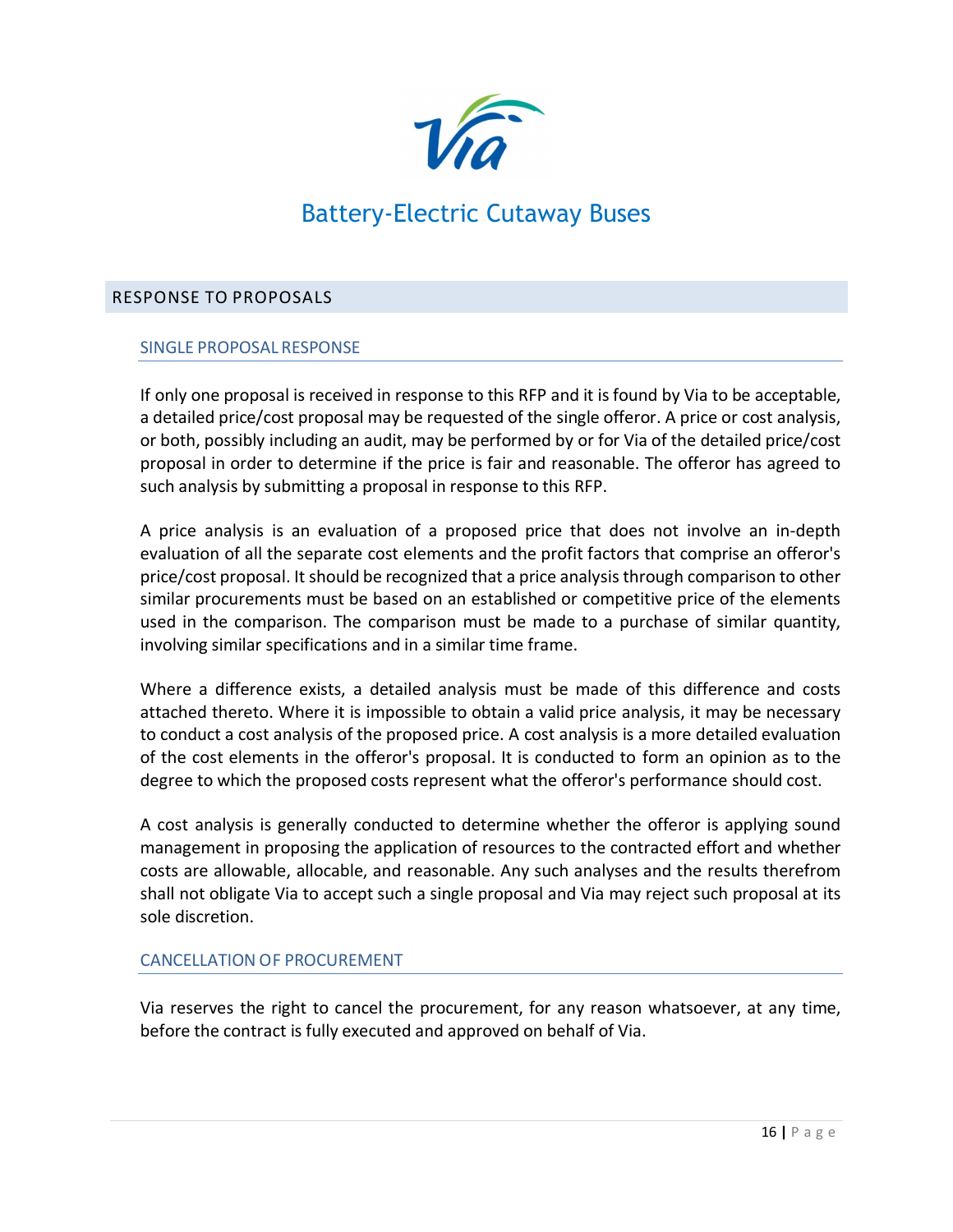

### AVAILABILITY OF FUNDS

This procurement is subject to the availability of state and federal funding in the form of grants from the State and Colorado and (planned) from the FTA. Via's obligation hereunder is contingent upon the availability of appropriated funds from which payment for the contract purposes can be made. No legal liability on the part of Via for any payment shall arise until funds are made available to Via for this contract and until the contractor receives notice of such availability, to be confirmed in writing by Via.

### **PROTESTS**

Any protest by an interested party regarding this procurement shall be made in accordance with the Protest Procedures contained herein.

Failure to comply with the protest procedures will render a protest untimely and/or inadequate and shall result in its rejection.

### **PROTEST PROCEDURES**

Via's review of any protest will be limited to violations of state or local laws or/regulations, violations of Via's purchasing procedures, violations of Via's protest procedures, or failure to review a complaint or protest.

Protests based on restrictive or severely defective specifications or improprieties in the solicitation that are apparent prior to the Proposal Due Date must be received no later than five (5) calendar days before the Proposal Due Date.

Protests based upon the Notice of Intent to Award must be received within five (5) business days from the date that the Notice is available to all offerors.

All protests must be in writing by email, stating the name and address of the protestor, a contact person, and a contact phone number/email, and shall specify in detail the grounds of the protest and the facts supporting the protest.

All protests must be addressed and sent to: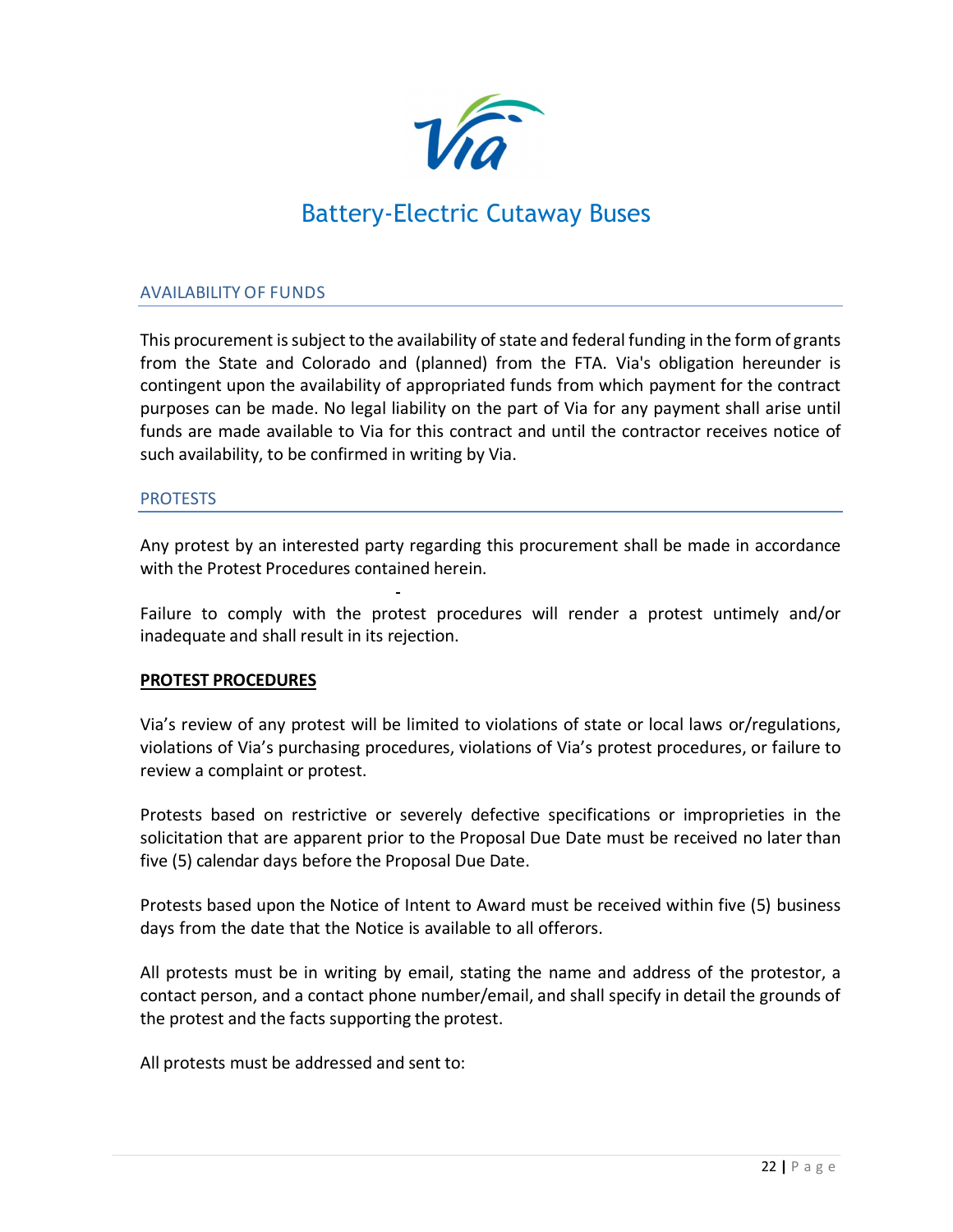

Via Mobility Services Mr. Bill Patterson Chief Financial Officer Email: [bpatterson@viacolorado.org](mailto:bpatterson@viacolorado.org)

### <span id="page-17-0"></span>NOTIFICATION OF AWARD AND DEBRIEFING

Offerors who submit a proposal in response to this RFP shall be notified via email by the Procurement Project Manager regarding the offeror awarded the contract. Offerors not awarded the contract may obtain a prompt explanation concerning the strengths and weaknesses of their proposal. Unsuccessful offerors who wish to be debriefed must request the debriefing in writing by email and it must be received by the Procurement Project Manager within three (3) business days of the Notice of Intent to Award release.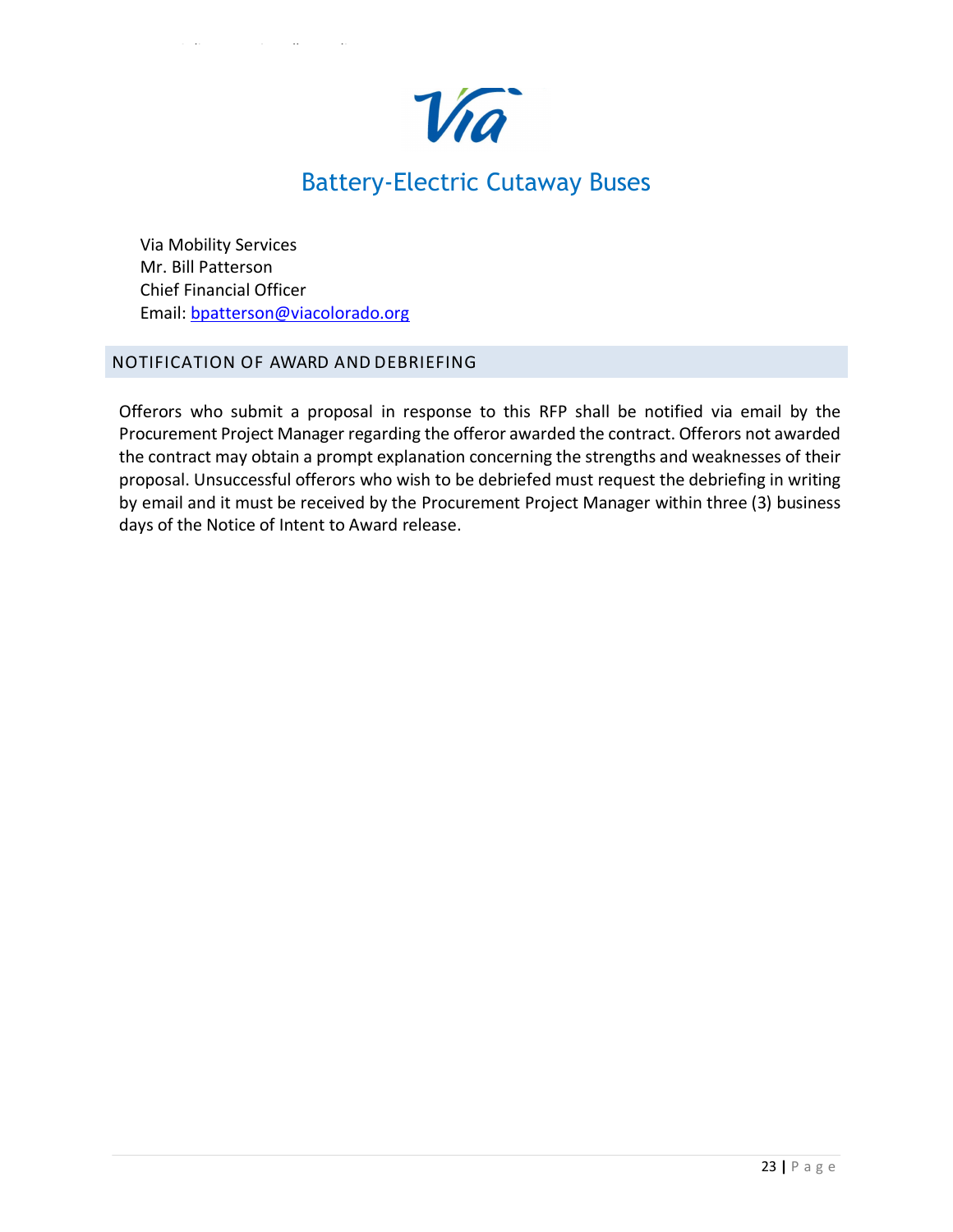

### <span id="page-18-1"></span><span id="page-18-0"></span>REQUIRED FORMS

### ACKNOWLEDGMENT OF ADDENDA

### *RFP# 2022-003*

The following form shall be completed and included in the proposal.

Failure to acknowledge receipt of all addenda may cause the proposal to be considered nonresponsive to the solicitation. Acknowledged receipt of each addendum must be clearly established and included with the proposal.

The undersigned acknowledges receipt of the following addenda to the documents:

| Addendum No. | Dated: |
|--------------|--------|
| Addendum No. | Dated: |
| Addendum No. | Dated: |
| Addendum No. | Dated: |

Offeror Name:

Signature of Authorized Signer:

Title:

Date: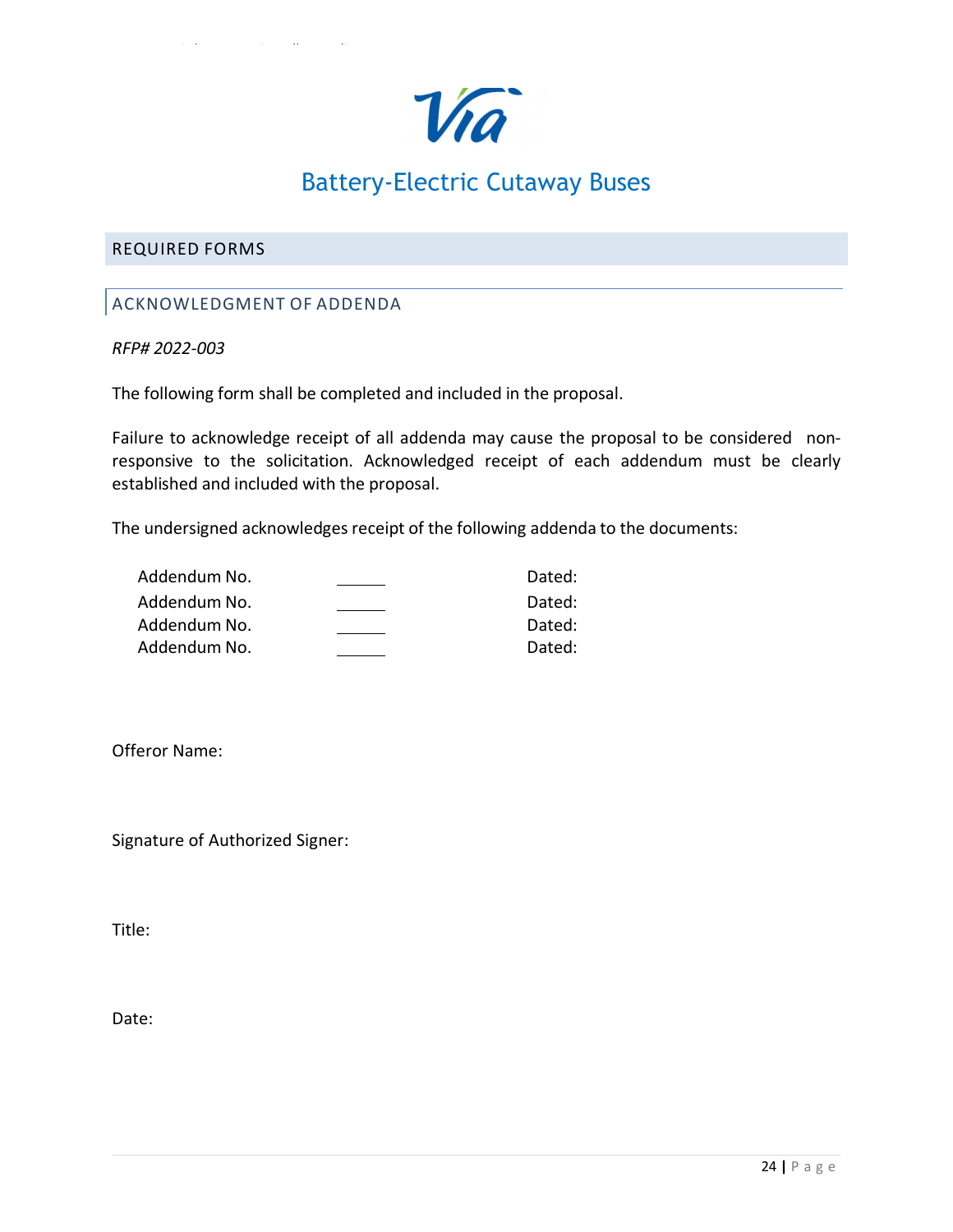

## <span id="page-19-0"></span>OFFEROR SERVICE AND PARTS SUPPORT DATA

### *RFP# 2022-003*

| Location of Technical Service Representative(s) in Colorado                              |
|------------------------------------------------------------------------------------------|
| Name:                                                                                    |
| Address:                                                                                 |
| Telephone:                                                                               |
| Describe technical services readily available from said representative:                  |
| Name:<br>Address:                                                                        |
| Telephone:                                                                               |
| Describe technical services readily available from said representative:                  |
|                                                                                          |
| Location of Parts Distribution Center in/nearest to Colorado                             |
| Name:                                                                                    |
| Address:                                                                                 |
| Telephone:                                                                               |
| Describe the extent of parts available at said center:                                   |
|                                                                                          |
|                                                                                          |
| Policy for delivery of parts and components to be purchased for service and maintenance: |
| Regular method of shipment:                                                              |
| Cost to Via:                                                                             |
|                                                                                          |
|                                                                                          |
|                                                                                          |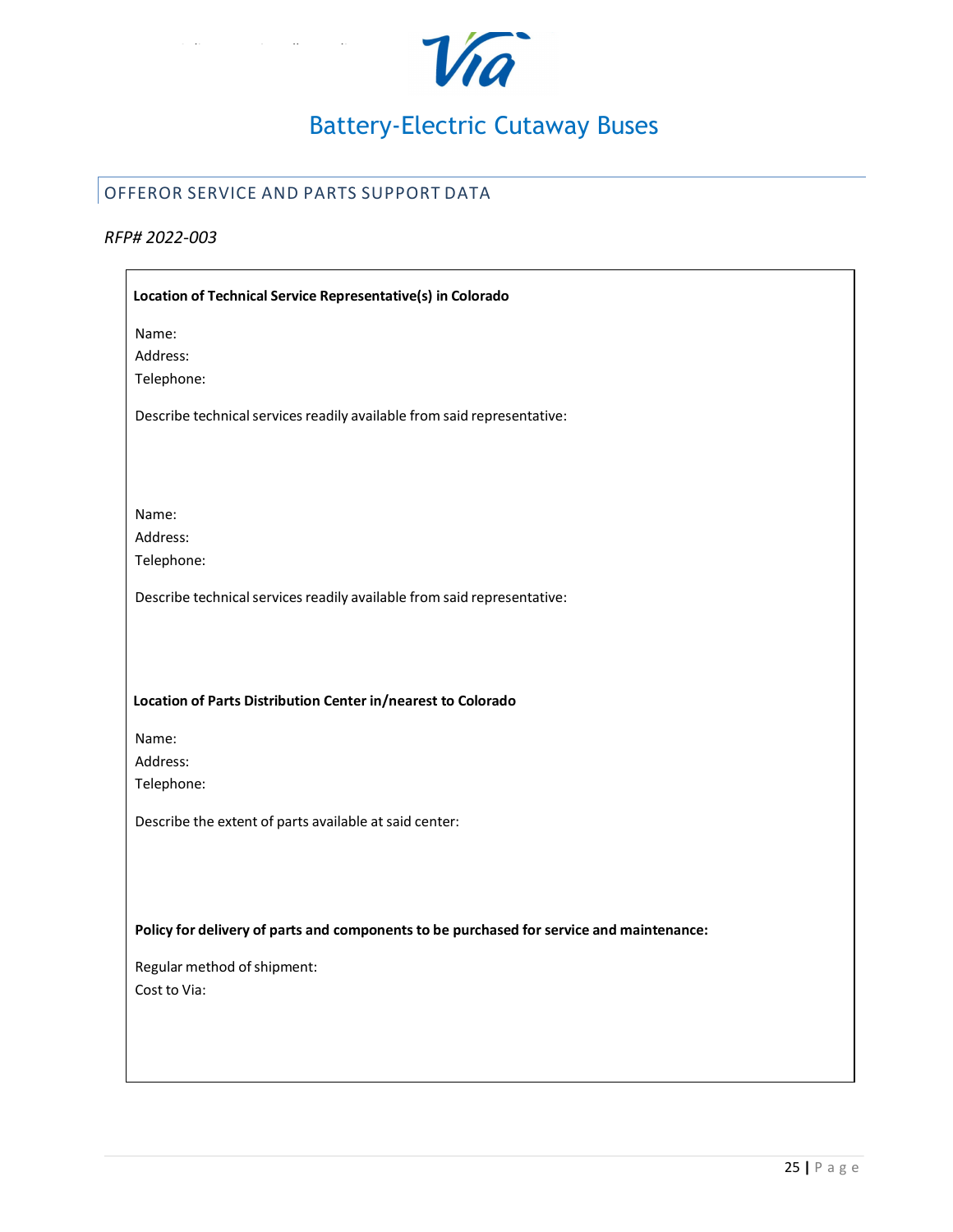

## <span id="page-20-0"></span>FORM FOR PROPOSAL DEVIATION

### *RFP# 2022-003*

The following form shall be completed for each condition, exception, reservations or understanding (i.e.: deviation) in the proposal according to "Conditions, Exceptions, Reservations and Understandings."

| <b>Deviation No.:</b>                     |  | <b>Proposer Name:</b> | <b>RFP Section:</b> |                      | Page: |
|-------------------------------------------|--|-----------------------|---------------------|----------------------|-------|
| Exceed_                                   |  | Do Not Meet _         |                     | Provide Alternative_ |       |
| <b>Complete description of Deviation:</b> |  |                       |                     |                      |       |
|                                           |  |                       |                     |                      |       |
|                                           |  |                       |                     |                      |       |
|                                           |  |                       |                     |                      |       |
| Rationale (pros and cons):                |  |                       |                     |                      |       |
|                                           |  |                       |                     |                      |       |
|                                           |  |                       |                     |                      |       |
|                                           |  |                       |                     |                      |       |
| Price data (as applicable):               |  |                       |                     |                      |       |
|                                           |  |                       |                     |                      |       |
|                                           |  |                       |                     |                      |       |
|                                           |  |                       |                     |                      |       |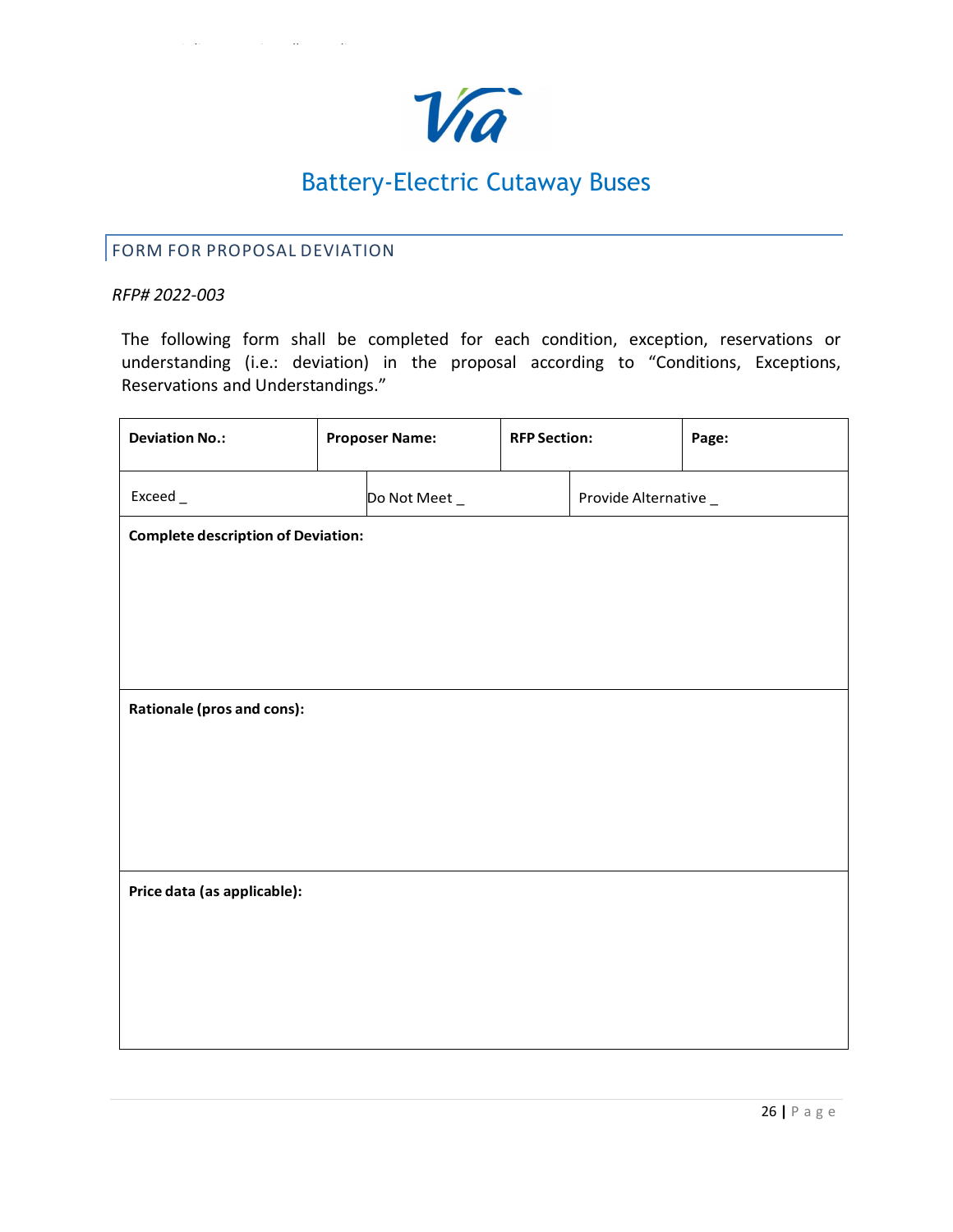

## <span id="page-21-0"></span>PRICING SCHEDULE

### *RFP# 2022-003*

The vehicles shall be delivered to Boulder, Colorado.

\*Please provide increased cost adjustments or credits for the four named options below and also, as applicable, list any other option per the deviation form, or potential upgrade of an item if determined needed by the offeror, along with the cost (adjustment) or credit for the option.

| <b>OPTION NAME</b>                             | <b>PRICE ADJUSTMENT</b> |
|------------------------------------------------|-------------------------|
| <b>Optional Diesel Fueled Auxiliary Heater</b> |                         |
| High Voltage Battery Extended Warranty         |                         |
|                                                |                         |
|                                                |                         |
|                                                |                         |
| <b>OPTION NAME</b>                             | <b>PRICE CREDIT</b>     |
| <b>Bike Rack</b>                               |                         |
| Ski Rack                                       |                         |
|                                                |                         |
| <b>BASE VEHICLE</b>                            | <b>TOTAL PRICE</b>      |
| Complete Vehicle as Proposed (no options)      |                         |
| Delivery Charge to Via in Boulder, CO          |                         |
|                                                |                         |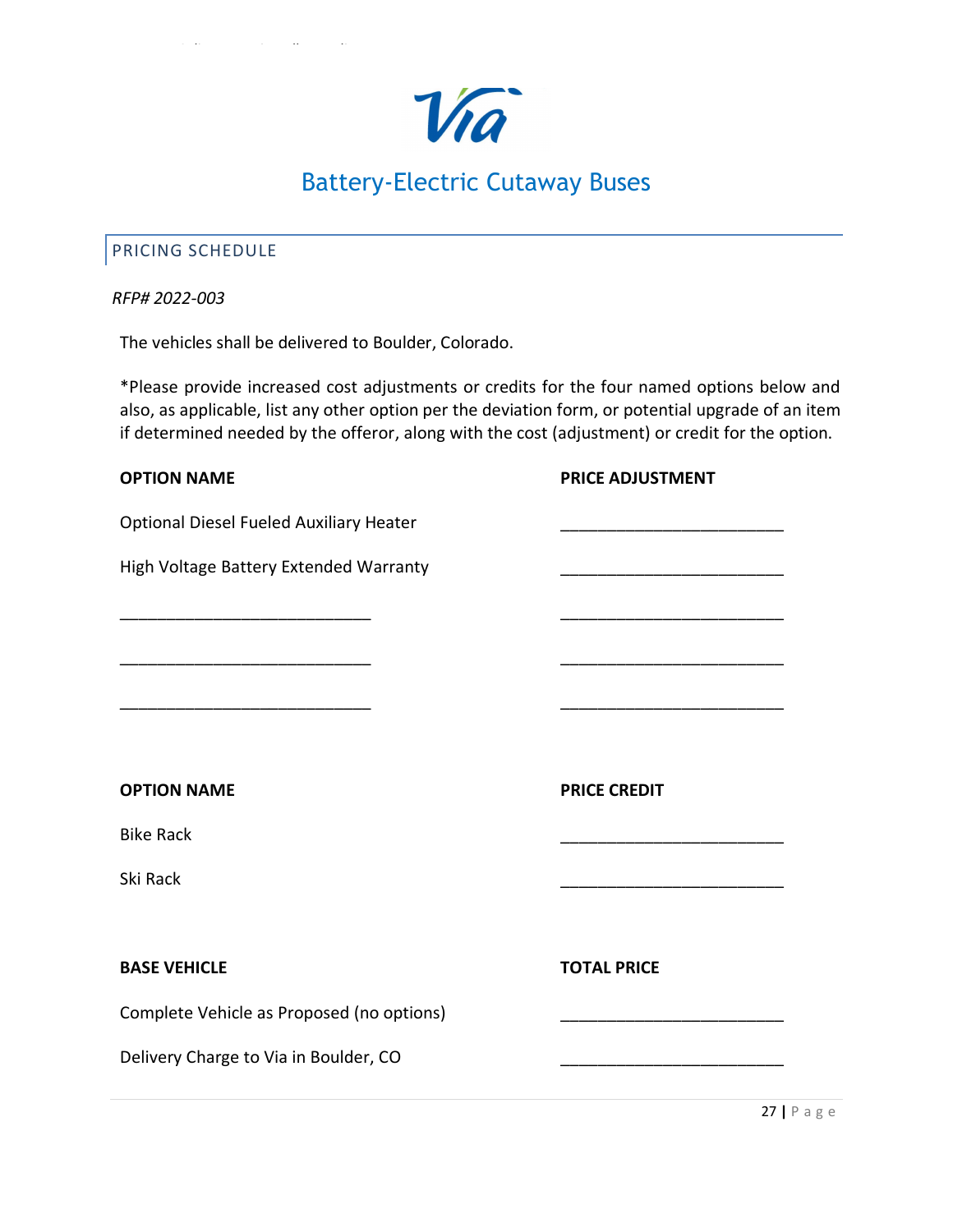

## <span id="page-22-0"></span>COMPONENT CHECKLIST

### *RFP# 2022-003*

| <b>Specification Type</b> |                                                                           | Proposed |
|---------------------------|---------------------------------------------------------------------------|----------|
| Body                      | Manufacturer and Model:                                                   |          |
|                           | Useful Service Life (Altoona):                                            |          |
|                           | Exterior Height:                                                          |          |
|                           | <b>Exterior Width:</b>                                                    |          |
|                           | Overall Vehicle Length:                                                   |          |
|                           | Ground to Top of Lowest Entry Step Height:                                |          |
|                           | Entry Door Clear Opening Height and Width:                                |          |
|                           | Minimum Interior Height:                                                  |          |
|                           | Minimum Interior Width:                                                   |          |
|                           | Minimum Aisle Width:                                                      |          |
|                           | Minimum Hip-to-Knee Spacing:                                              |          |
|                           | Insulation, Material Type:                                                |          |
|                           | Insulation, Thermal Barrier "R" Value:                                    |          |
|                           | Sub-Floor Material and Thickness:                                         |          |
|                           | Floor Covering Material, Thickness, and Color:                            |          |
|                           | Permanent Application Method for Entry Step<br>"WATCH YOUR STEP" Signage: |          |
|                           | Roof Hatch Manufacturer and Model:                                        |          |
|                           | Driver Area, Defroster/Heater Unit Type:                                  |          |
|                           | Driver Area, Defroster/Heater BTU Output:                                 |          |
|                           | Driver Area, Air Conditioning (A/C) Unit Type:                            |          |
|                           | Driver Area, A/C BTU Output:                                              |          |
|                           | Auxiliary Heater, Manufacturer and Model:                                 |          |
|                           | Auxiliary Heater, BTU Output:                                             |          |
|                           | Optional Diesel Heater, Mfr. and Model:                                   |          |
|                           | Optional Diesel Heater, BTU Output:                                       |          |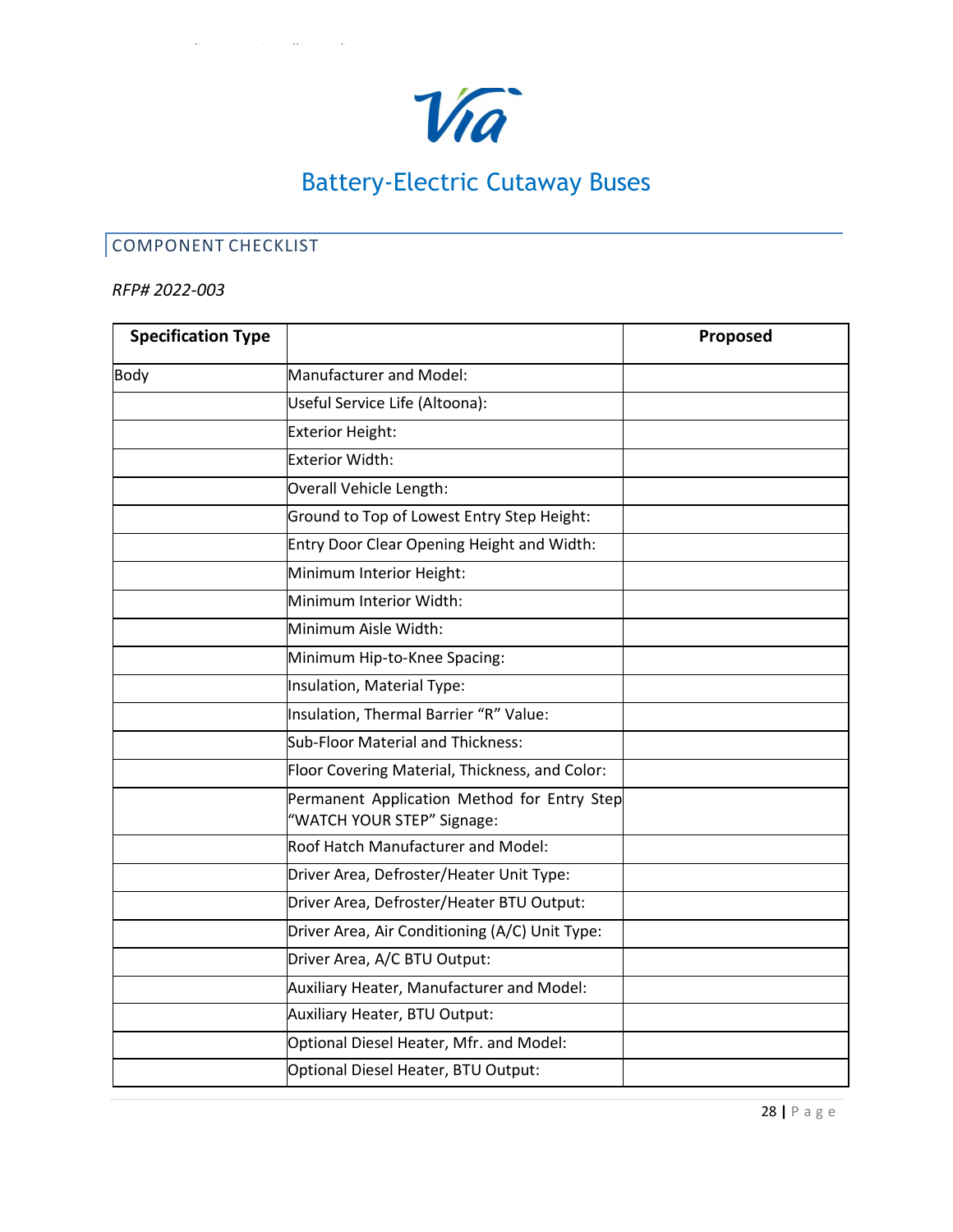

|                                | Optional Diesel Heater, Fuel Tank Capacity:                          |  |
|--------------------------------|----------------------------------------------------------------------|--|
|                                | Auxiliary A/C, Manufacturer and Model:                               |  |
|                                | Auxiliary A/C, BTU Output:                                           |  |
|                                | Auxiliary A/C, Condenser Fan Location:                               |  |
|                                | <b>Undercoating Type:</b>                                            |  |
| Chassis                        | Year, Make, and Model:                                               |  |
|                                | Wheelbase (WB):                                                      |  |
|                                | Gross Vehicle Weight Rating (GVWR):                                  |  |
|                                | Gross Axle Weight Rating (GAWR) - Front:                             |  |
|                                | Gross Axle Weight Rating (GAWR) - Rear:                              |  |
|                                | Rear Differential Gear Ratio:                                        |  |
|                                | Parking Brake Type:                                                  |  |
|                                | Tires, Manufacturer and Model:                                       |  |
|                                | Tires, Size:                                                         |  |
|                                | Tires, Load Rating:                                                  |  |
|                                | Low Voltage 12 Volt Batteries, Type:                                 |  |
|                                | Low Voltage 12 Volt Batteries, Reserve Capacity:                     |  |
|                                | Low Voltage 12 Volt Batteries, Amp-hour:                             |  |
|                                | Low Voltage 12 Volt Batteries, CCA:                                  |  |
|                                | Driver Seat, Manufacturer and Model:                                 |  |
|                                | Power Seat Base, Manufacturer and Model:                             |  |
| Electric Powertrain            | Manufacturer/Converter:                                              |  |
| Energy Storage System<br>(ESS) | Battery Manufacturer and Chemistry:                                  |  |
|                                | Battery Pack Size/Capacity (kWh)                                     |  |
|                                | Nominal System Voltage (VDC):                                        |  |
|                                | Charge Cycle Life (Cycles@%DOD):                                     |  |
|                                | Operating Temperature Range (F°/C°):                                 |  |
|                                | Estimated Driving Range on Full Charge (miles):                      |  |
| Charging System                | Charge Rate/Limit (kW) and Time to Full Charge,<br>J1772 AC Level 2: |  |
|                                |                                                                      |  |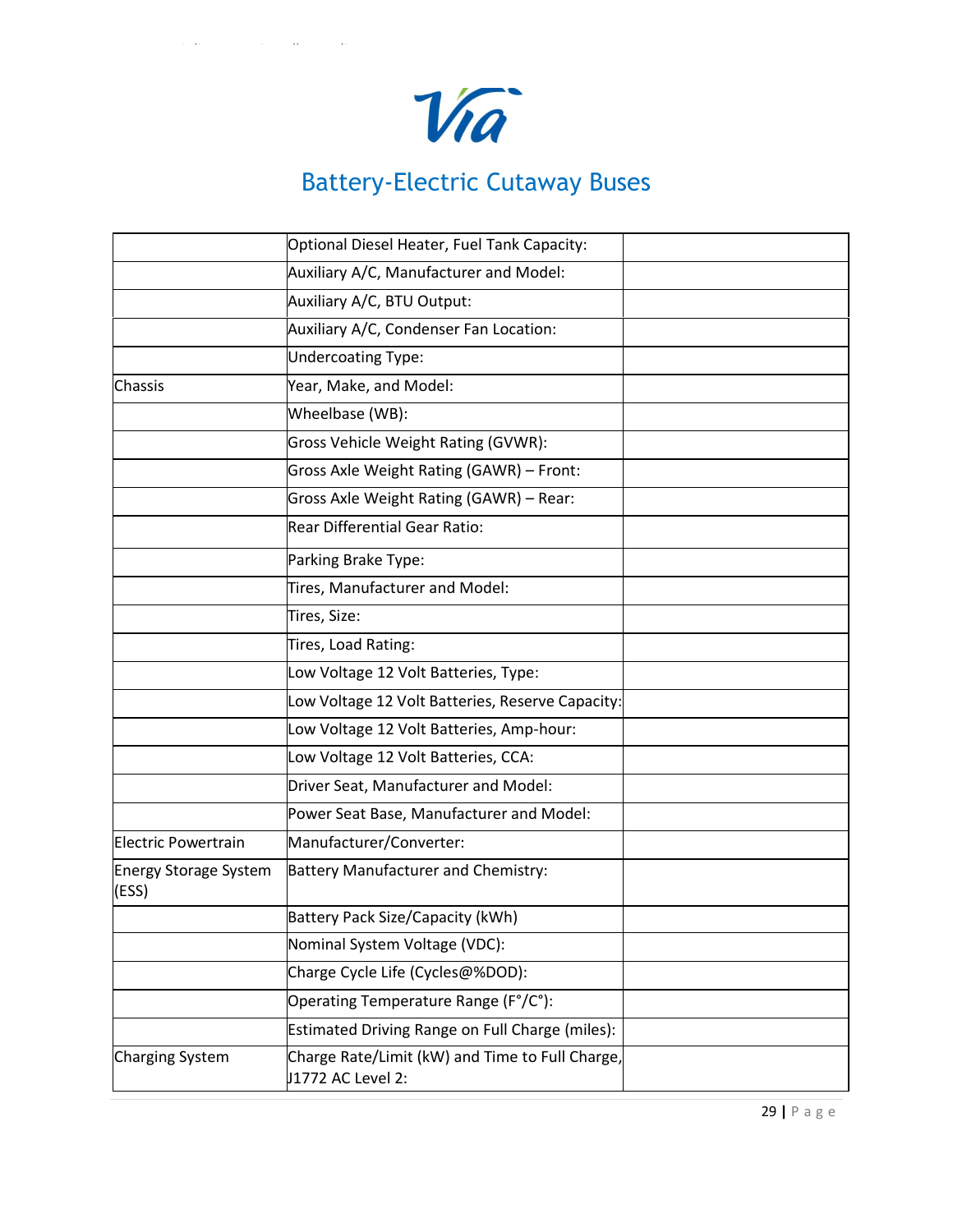

|                       | Charge Rate/Limit (kW) and Time to Full Charge,<br>CCS-1 DC Fast Charge: |  |
|-----------------------|--------------------------------------------------------------------------|--|
| <b>Traction Motor</b> | Manufacturer and Model:                                                  |  |
|                       | Gradeability@GVWR (%):                                                   |  |
|                       | Peak and Continuous Torque (Nm/lbs-ft):                                  |  |
|                       | Peak and Continuous Power (HP/kW):                                       |  |
|                       | Voltage Range (VDC):                                                     |  |
|                       | Maximum Speed (Mph):                                                     |  |
| Transmission/Gearbox  | Type, Model, and Gear Ratio:                                             |  |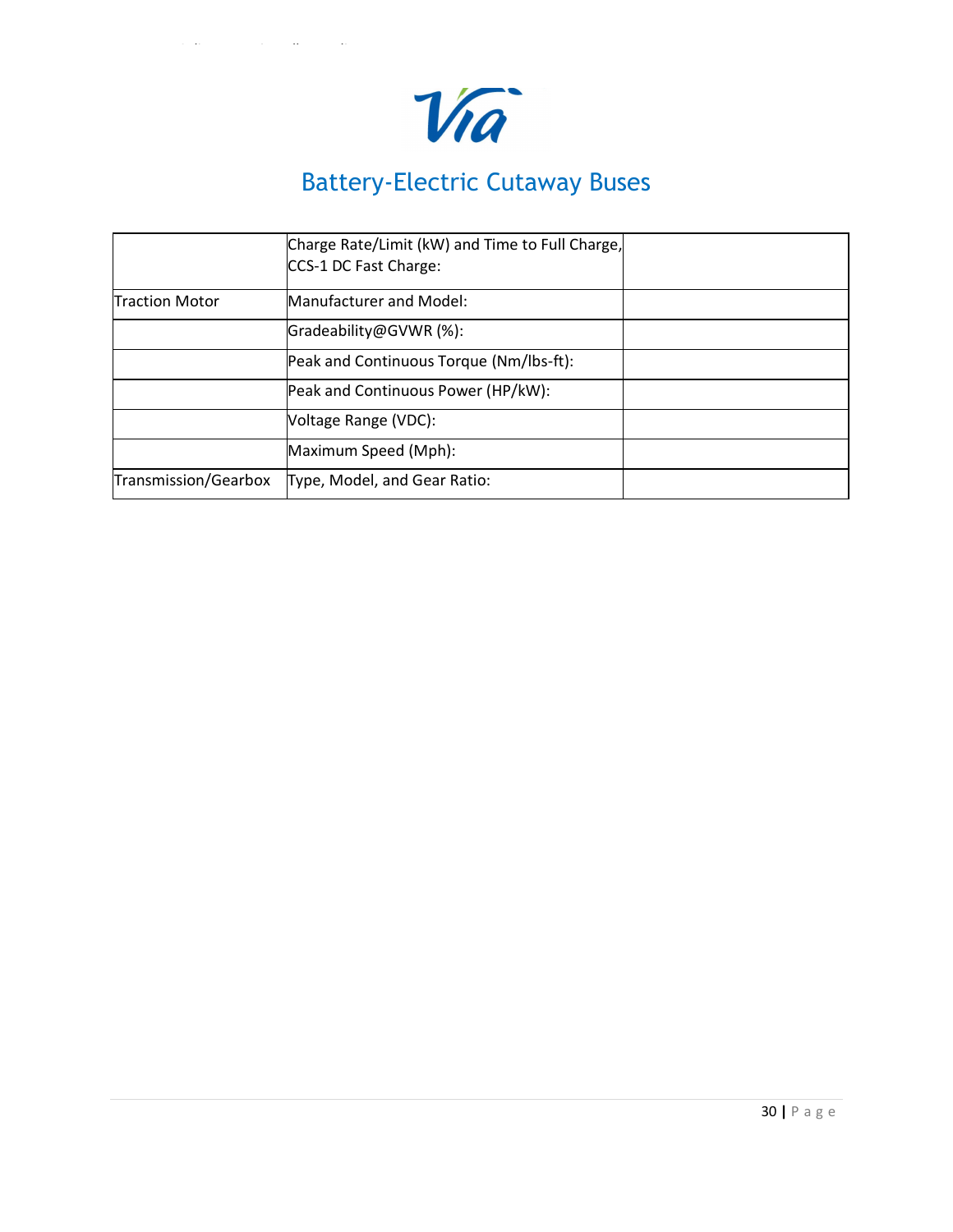

### <span id="page-25-0"></span>**OFFER**

г

*RFP# 2022-003*

Offeror shall complete the following form.

### **OFFER**

By execution below, the offeror hereby offers to furnish equipment and services as specified in Via's Request for Proposals No. 2022-003 including the Contractual Provisions (Section 2), Quality Assurance Requirements (Section 3), Warranty Provisions (Section 4) and Technical Specifications (Section 5), therein.

| Offeror Company Name: |                                |
|-----------------------|--------------------------------|
|                       |                                |
|                       | <b>Street Address</b>          |
|                       |                                |
|                       | City, State, Zip               |
|                       |                                |
|                       | Signature of Authorized Signer |
|                       |                                |
|                       | Title                          |
|                       |                                |
|                       | Phone                          |
|                       |                                |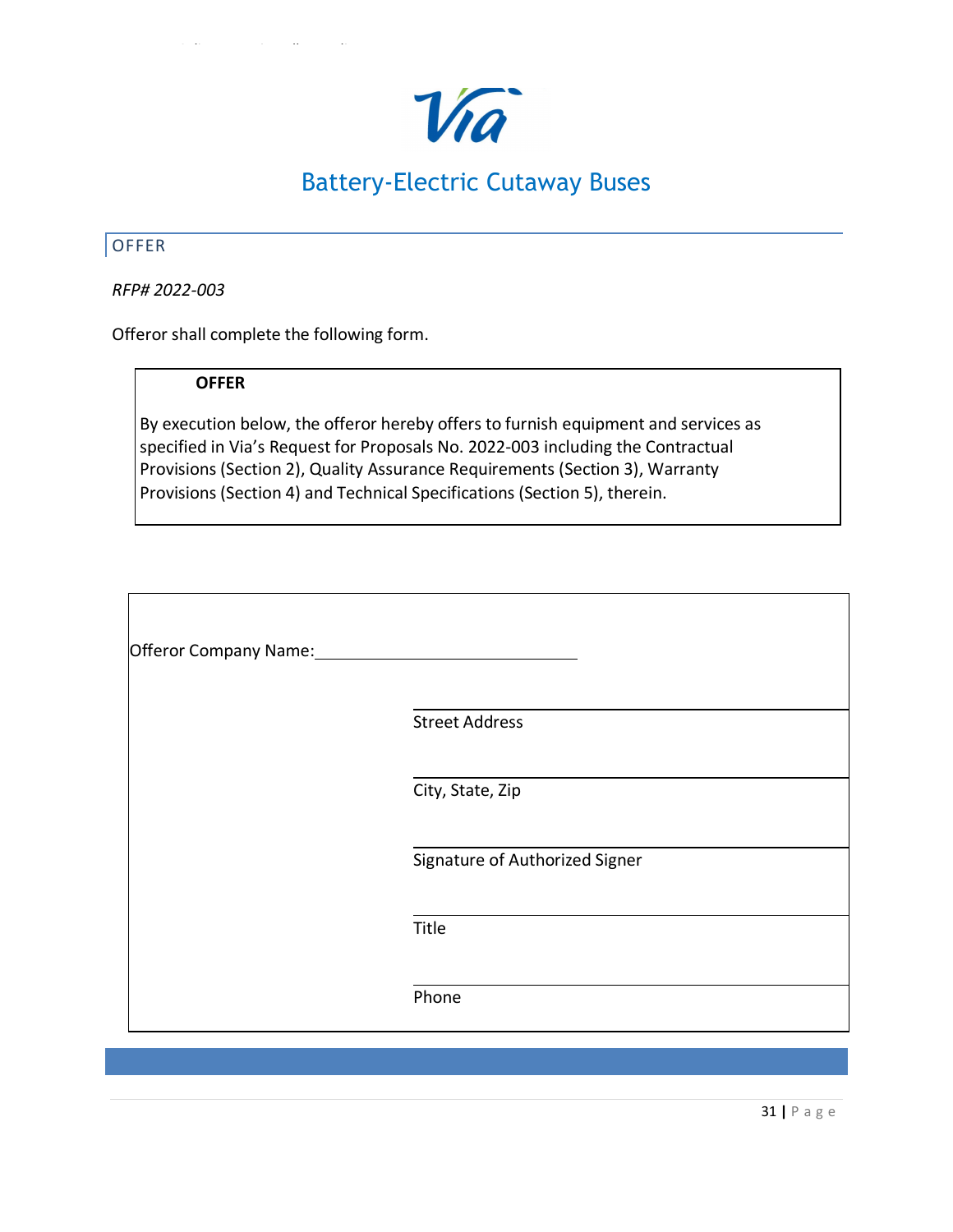

### <span id="page-26-0"></span>**SECTION 2. CONTRACTUAL PROVISIONS**

### <span id="page-26-1"></span>CONTRACT AWARD AND EXECUTION

The acceptance of an offer for award, if made, shall be evidenced by a Notice of Intent to Award in writing delivered by email to the offeror whose offer is accepted. No other act by Via shall evidence acceptance of an offer. After the protest time period has passed, Via will request the offeror to sign the contract by June 17, 2022.

### <span id="page-26-2"></span>CONTRACT TERMS AND ANNUAL PRICE INCREASES

Via will issue an executed contract and a notice to proceed once the contract has been reviewed by the Via Executive Director and CDOT. The executed contract will include the applicable provisions for a purchase of this type as well as reference and include all portions of this RFP along with the contractor's winning proposal documents.

The procurement and contract shall be in effect for up to five (5) years from the date of contract execution. Current model year vehicles shall be available to procure for the duration of the five-year term.

Following award and contract of the initial model production year and pilot vehicle, Via will have an option to renew/extend the contract annually for four additional years, to equal a five-year purchasing agreement (June 2022 through June 2027). Each additional year contract shall be subject to the same pricing, terms and conditions as the original contract, however, a chassis model price increase will be considered when a model year change is specific to the automotive or bus industry. The Contractor shall provide certified documentation from the manufacturer to justify the chassis model price increase at the time of contract renewal. The price may be adjusted only in the same amount as the price increase to the Contractor. Also, at the time of contract renewal, the Contractor may request an annual increase in second stage production costs. The Contractor will compute second stage costs utilizing current, applicable, Producer Price Index (PPI) staged pricing allowable for the month of the proposed increase, along with supporting documentation for any additional increases being imposed on the dealer by second stage manufacturers (such as for bus body, seating, and HVAC production costs). The Contractor must submit all necessary documentation to Via for review and approval and new pricing will then be negotiated.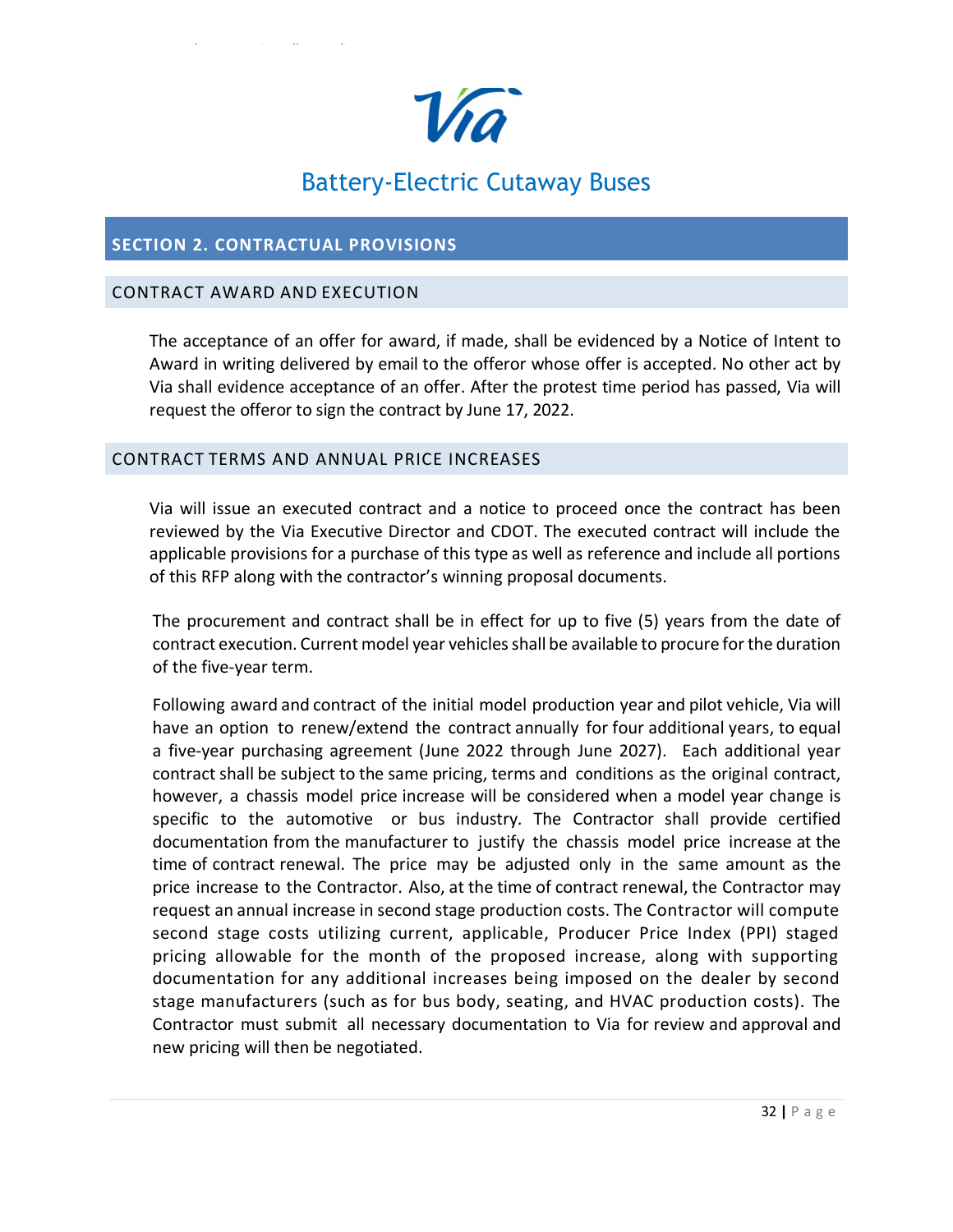

### <span id="page-27-0"></span>FEDERAL TERMS AND CONDITIONS

The funding for this purchase is based on an agreement through CDOT for use of State funding. Because it is planned that FTA funding will be used for future purchases of bus quantities up to 60 over five years, **the FTA has terms, conditions, and certifications required to be adhered to by the offeror and subsequent contractor as provided in Appendix A.** All offerors are to agree to the federal terms and conditions by signing and submitting the Offer form in response to this RFP. FTA required certifications in response to various federal clauses are provided at the end of Appendix A. The offeror is to submit signed certifications with their proposals, as well as provide the following support documentation listed below. Please note, for the Lobbying and Debarment and Suspension certifications, if a dealer is proposing on behalf of the bus body manufacturer, these two certifications are to be signed and submitted by *both* the appropriate dealer and bus body manufacturer representatives.

- 1. Government-Wide Debarment and Suspension Certification
	- a. Include a copy of the offeror's current status for [www.sam.gov](http://www.sam.gov/) for both the dealer and bus body manufacturer.
- 2. Bus Testing Certification
	- a. Include a full copy of the Surface Transportation and Uniform Relocation Assistance Act (STURAA) - Altoona Test Report for the vehicle model proposed or a letter explaining when the proposed bus model's test and report will be completed. Proposed vehicles are required to be tested to a minimum 5 year/150,000 mile useful service life in accordance with CFR 49 part 665.
- 3. Pre-Award Certification for Procurement of Rolling Stock
	- a. Pre-Award component and subcomponent listing of rolling stock parts to comply with, at minimum, 70% domestic content.
	- b. Documentation of location of the final assembly to demonstrate activity occurs in the United States (49 CFR 661.11), to include a description of the activities that will take place at the final assembly point and the cost of final assembly.
	- c. Self-certification support documentation listing compliance with all applicable FMVSS requirements.
- 4. Transit Vehicle Manufacturer (TVM) Certification
	- a. Copy of current letter from FTA providing for manufacturer's TVM-DBE goal and methodology fiscal year concurrence.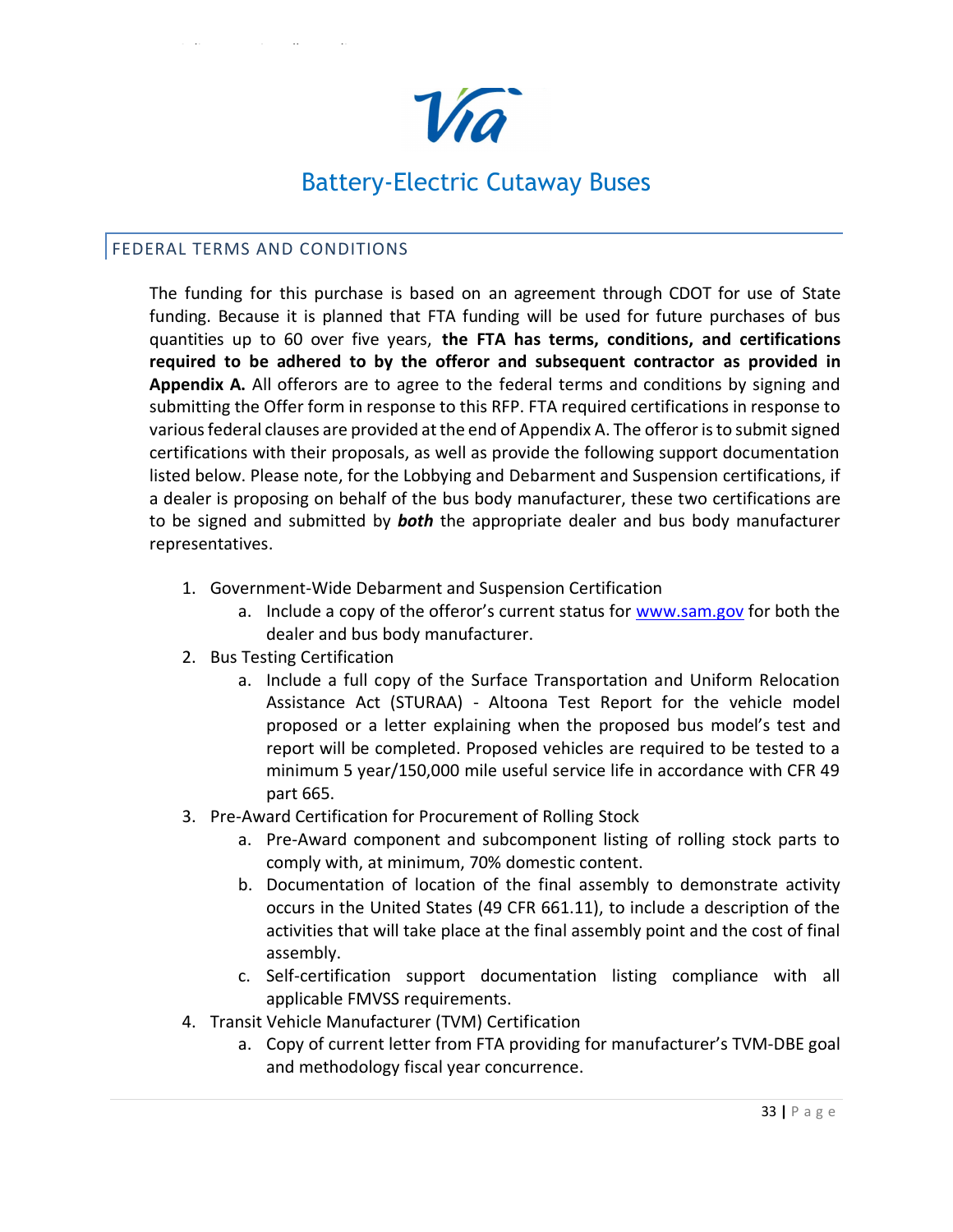

## <span id="page-28-0"></span>CONTRACT SPECIAL CONDITIONS

### 1. SPECIFICATION AND OFFER OMMISSIONS

Notwithstanding the provision of drawings, technical specifications, or other data by Via, the contractor shall have the responsibility of supplying all parts and details required to make the vehicle complete and ready for service even though such details may not be specifically mentioned in the drawings and specifications.

Any request, condition, exception, reservation, understanding, or other deviation by the offeror not separately stated in the proposal offer by completing the specified form(s) shall be invalid and shall not be binding on Via.

### 2. VEHICLE DELIVERY PROCEDURE

Delivery of the vehicle shall be determined by signed receipt of Via's designated agent(s) at the following delivery address: 2855 63<sup>rd</sup> Street, Boulder CO 80301. Delivery shall be completed within agreed upon timelines of the executed contract documents. Hours of delivery shall be Monday through Friday between 8:00 a.m. and 5:00 p.m.

### 3. PRE-DELIVERY TESTS AND INSPECTIONS

The contractorshall ensure all quality control inspections are in-place and sufficient to ensure completion and delivery of the vehicle specified in Section 5 (Technical Specifications). The contractor shall ensure the vehicle is visually inspected and road tested prior to delivery.

### 4. ASSUMPTION OF RISK OF LOSS

Via shall assume risk of loss of the vehicle on delivery to the Boulder location. Prior to this delivery or release, the contractor shall have risk of loss of the vehicle, including any damages sustained during the common carrier or drive away operation, regardless of the status of title or any payments related to the vehicle.

### 5. ACCEPTANCE OF VEHICLE

Within 10 (ten) business days after arrival at the designated point of delivery, the vehicle shall undergo Via tests.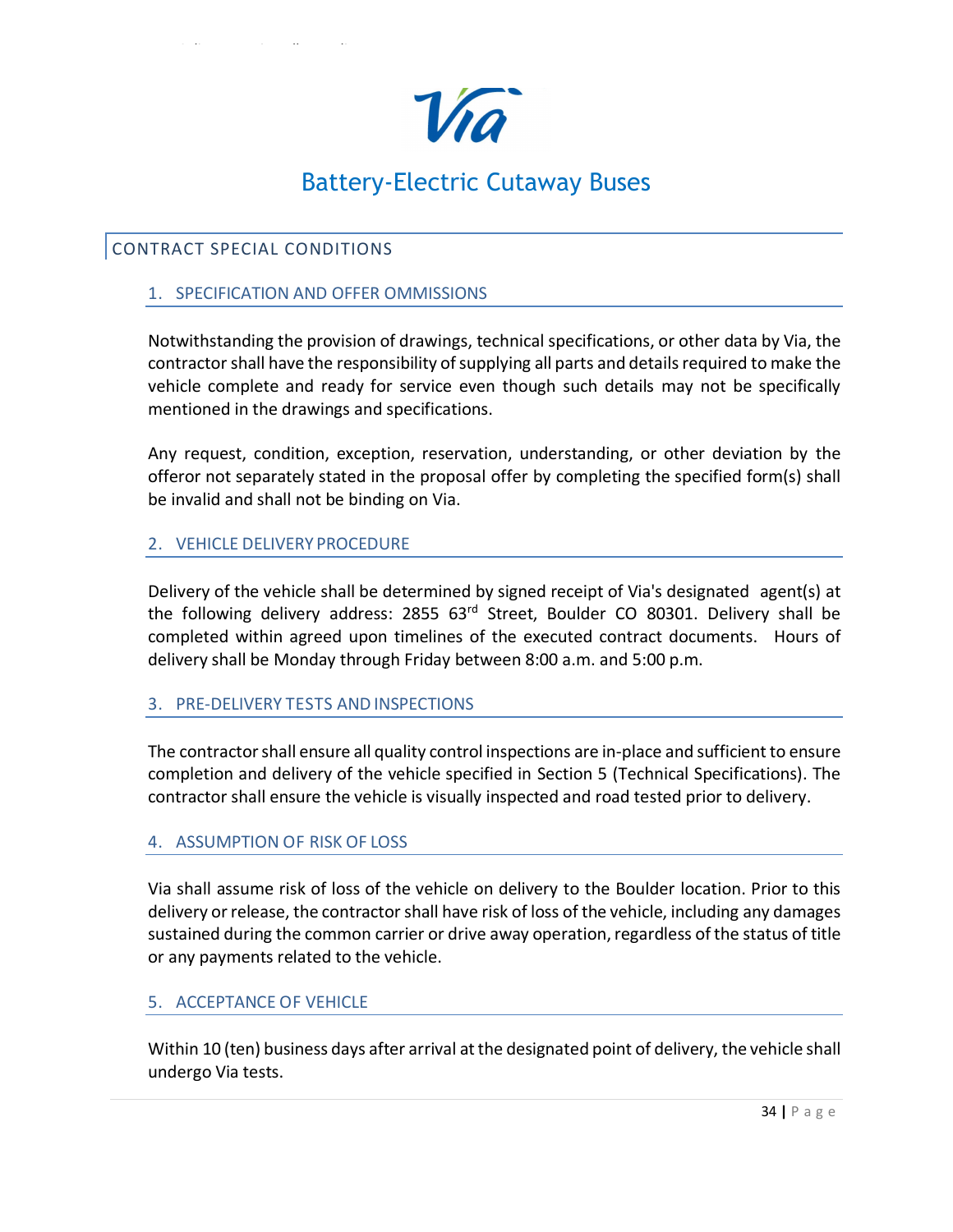Via

These tests are defined in Part 3: Quality Assurance Requirements and the FTA required Post-Delivery Audit review. If the vehicle passes these tests or if Via does not notify the contractor of non-acceptance within 10 (ten) business days after delivery, acceptance of the vehicle by Via occurs on the eleventh business day after delivery.

Acceptance may occur earlier if Via notifies the contractor of early acceptance or places the vehicle in revenue service.

If the vehicle fails acceptance tests, it shall not be accepted, and title shall not be transferred until the repair procedures defined in "Repairs After Non-Acceptance" have been carried out and the vehicle retested until it passes.

### 5A. REPAIRS AFTER NON-ACCEPTANCE

The contractor or its designated representative shall perform the repairs after nonacceptance. If the contractor fails or refuses to make the repairs within five (5) business days, then the work may be done by Via's designated representative with reimbursement by the contractor.

### 5B. REPAIRS BY CONTRACTOR

After non-acceptance of the vehicle, the contractor must begin work within five (5) business days after receiving notification from Via of failure of acceptance tests. Via shall make the vehicle available to complete repairs timely within the contractor repair schedule.

The contractor shall provide, at its own expense, all spare parts, tools, and space required to complete the repairs. At Via's option, the contractor may be required to remove the vehicle from Via's property while repairs are being affected. If the vehicle is removed from Via's property, repair procedures must be diligently pursued by the contractor's representatives, and the contractor shall assume risk of loss while the vehicle is under its control.

### 6. CONTRACTOR'SDELAY

If the contractor is delayed at any time during the project by the neglect or failure of Via or by a cause described below, then the time for completion and/or affected delivery date(s) shall be extended by Via subject to the following conditions: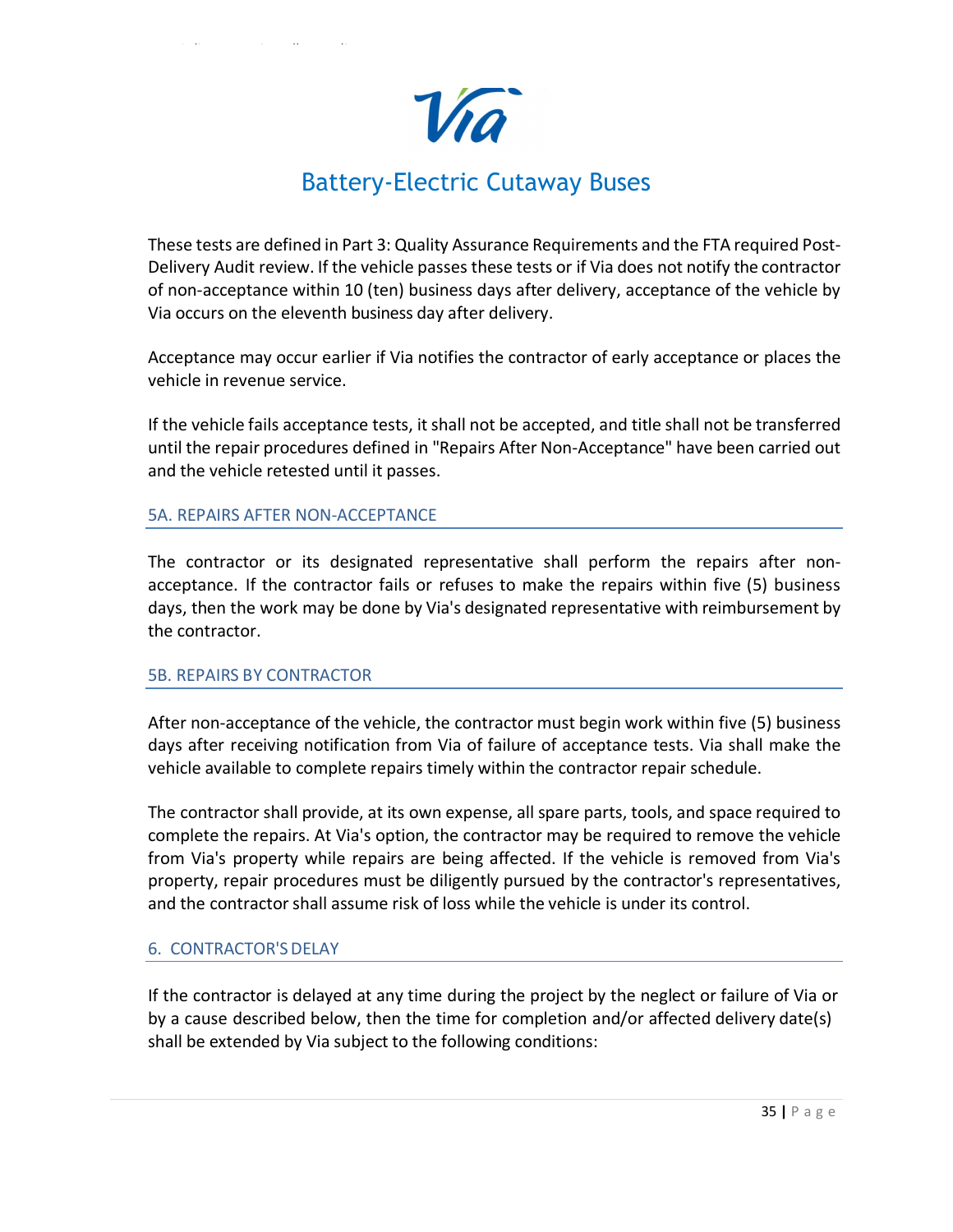Via

- 1. The cause of the delay arises after the notice of award and neither was, nor could have been, anticipated by the contractor by reasonable investigation before such award;
- 2. The contractor demonstrates that the completion of the work and/or affected delivery will be actually and necessarily delayed;
- 3. The effect of such cause cannot be avoided or mitigated by the exercise of all reasonable precautions, efforts, and measures whether before or after the occurrence of the cause of delay; and
- 4. The contractor makes written request and provides other information to Via as described in "Notification of Contractor Delay."

A delay meeting all the conditions of this section shall be deemed an excusable delay.

### 6A. NOTIFICATION OF CONTRACTOR DELAY

Notwithstanding "Contractor's Delay," no extension or adjustment of time shall be granted unless written notice of the delay is filed with Via within 14 calendar days after the commencement of the delay. Via shall make its determination within 14 calendar days after receipt of the notification.

### 7. LIQUIDATED DAMAGES

It is mutually understood and agreed by and between the parties to the contract that time is of the essence with respect to the completion of the project and that in case of any failure on the part of the contractor to complete the project within the time specified in the contract, except for any excusable delays as provided in "Contractor's Delay," or any extension thereof, Via will be damaged thereby. The amount of said damages, being difficult if not impossible to ascertain, is hereby agreed to be fixed at \$100.00 per calendar day for every calendar day the vehicle is not delivered in substantially good condition.

The contractor hereby agrees to pay the amount as a fixed, agreed and liquidated damage, and not by way of penalty to Via, and further authorizes Via to deduct the amount of the damages from money due the contractor under the contract. If the monies due the contractor are insufficient or no monies are due the contractor, the contractor shall pay Via the difference or the entire amount, whichever may be the case, within 30 calendar days after receipt of a written demand by Via's Chief Financial Officer.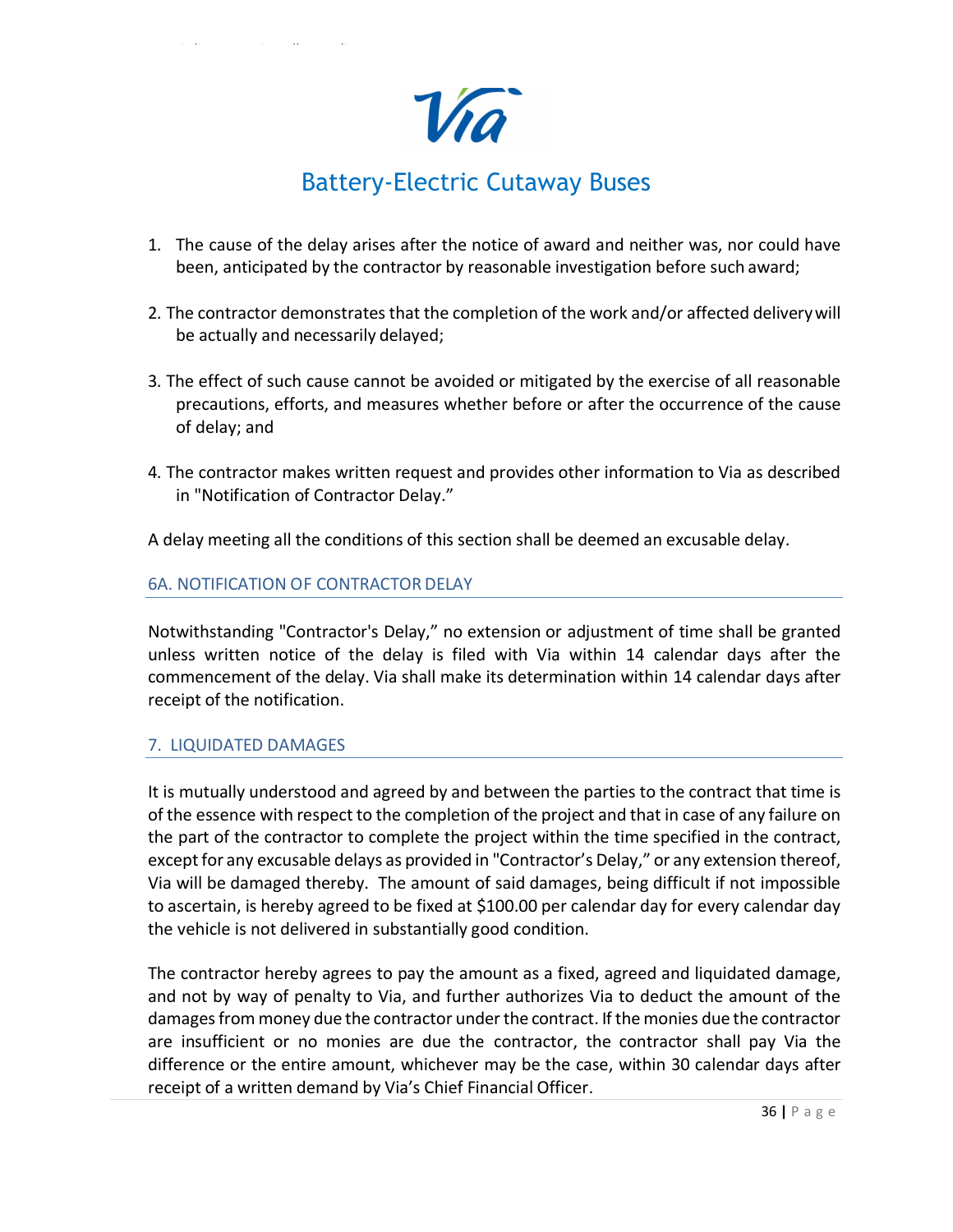Via

The payment of aforesaid fixed, agreed, and liquidated damage shall be in lieu of any damages for any loss of profit, loss of revenue, loss of use, or for any other direct, indirect, special or consequential loss or damage of any kind whatsoever that may be suffered by Via arising at any time from the failure of the contractor to fulfill the obligations referenced in this clause in a timely manner.

### 8. TITLE

Adequate documents for registering the vehicle shall be provided to Via within five (5) business days after the vehicle is accepted. Upon acceptance of the vehicle, the contractor warrants that the title shall pass to Via free and clear of all encumbrances.

To accompany all related title documents, the contractor is to also supply a weight certificate from a state certified scale showing the unladen weight of the vehicle.

60-Day temporary Colorado registration tags shall be affixed to each vehicle at the time of delivery.

### 9. PAYMENT

Via shall pay, and the contractor shall accept, the amounts set forth in the Pricing Schedule as full compensation for all costs and expenses of completing the project in accordance with the contract, including but not limited to all labor and material required, overhead, expenses, storage and shipping, risks and obligations, taxes (as applicable), fees and profit, and any unforeseen costs.

Via shall pay the contractor for the vehicle at the unit price(s) itemized in the Pricing Schedule within 45 calendar days after acceptance of the vehicle, and receipt of a proper invoice and the following documentation.

- 1. Delivery and acceptance of all contract deliverables, including manuals and other documentation required by the contract, excluding training.
- 2. Rectification of any deficiencies found during the acceptance ofthe vehicle.
- 3. Contractor provision of any certifications as required by law and/or regulations.
- 4. Completion of FTA post-delivery audits for Buy America and FMVSS required under this contract.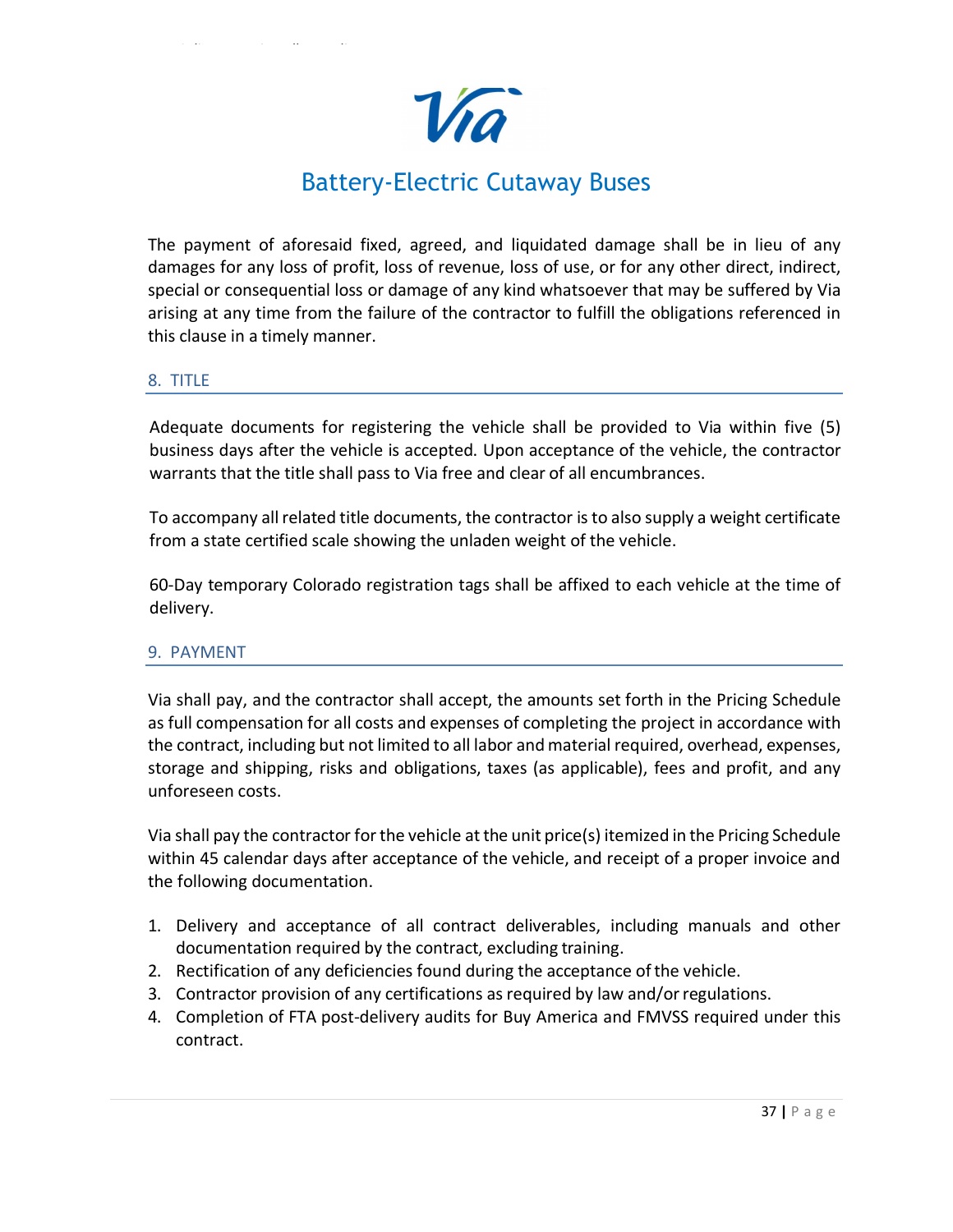

### 10. SERVICE – CONTRACTOR SERVICE REPRESENTATIVES

The contractor shall, at its own expense, have a competent engineering service representative(s) available on request to assist Via's staff in the solution of engineering, design, or operational problems within the scope of the specifications that may arise during the warranty period. This does not relieve the Contractor of responsibilities under Part 4: Warranty Provisions.

### 11. SERVICE - DOCUMENTATION

Each offeror shall provide a description of the technical support and service offerings, including the location(s) of technical service representatives near the Via service area with expertise related to the Propulsion System and Battery Management System of the proposed vehicle. The availability of technical service representatives able to provide onsite support as well as a complete detail of the offeror's warranty procedures and requirements shall be included in the proposal.

The contractor shall provide current OEM chassis service manual(s), As Built parts manual(s), and OEM chassis / bus body / subcomponent standard operator's manuals as part of this contract. The contractor shall keep maintenance manuals available for a period of three (3) years after the date of acceptance of the vehicle procured under this contract. The contractor shall also exert its best efforts to keep maintenance manuals, operator manuals, and parts books up-to-date for a period of 7 (seven) years. The supplied maintenance and operator's manualsshall incorporate all equipment ordered on the vehicle covered by this procurement. The referenced manuals shall be supplied as indicated in sets, such that a set consists of a hard copy and electronic companion document, as applicable.

An electric powertrain systems manual shall be provided. The manual shall include detail of installed components, high voltage system specifications and wiring schematic, ESS diagrams and safety information, operating and troubleshooting information, required maintenance procedures, and diagnostics interface instructions for accessing on-board systems.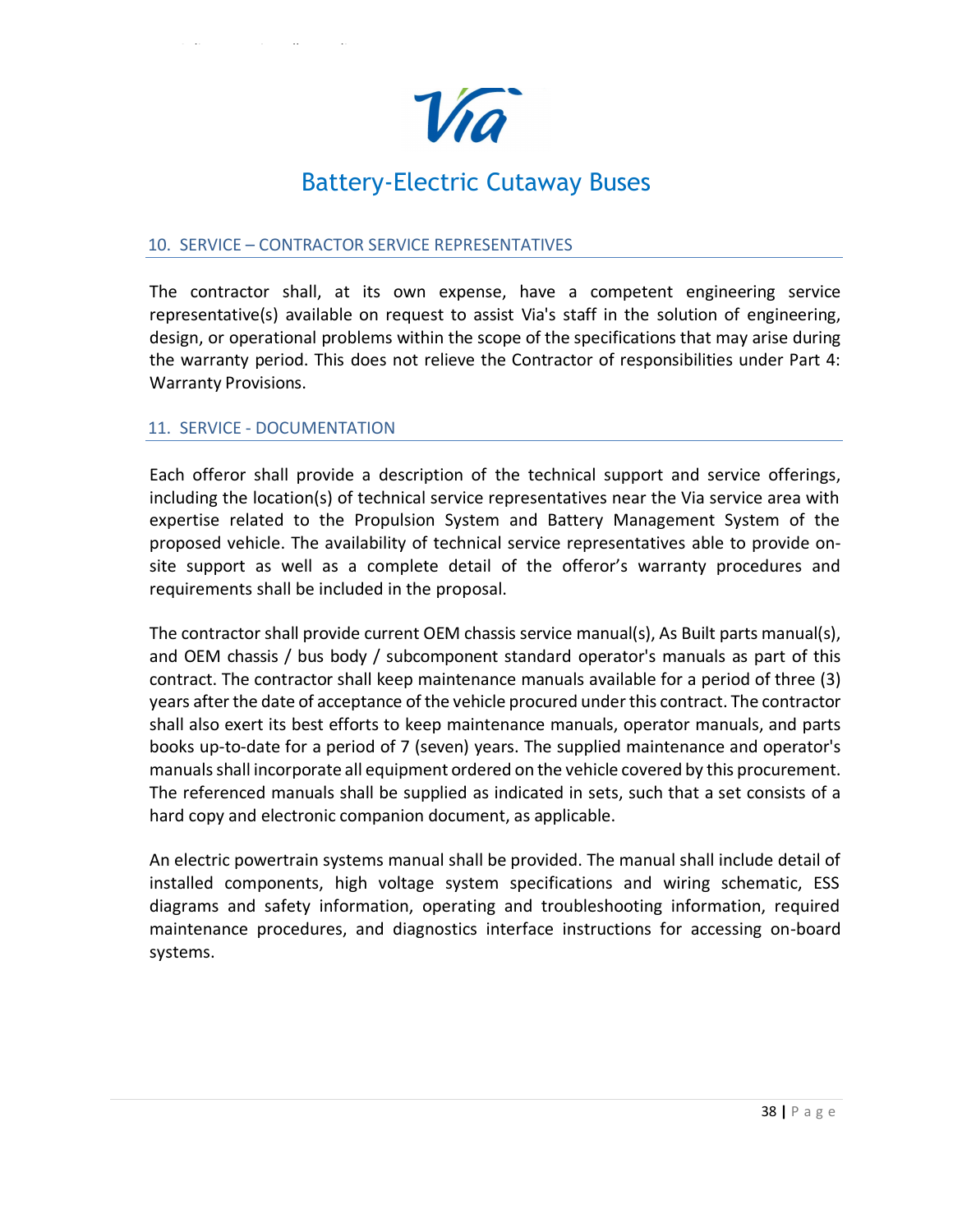Via

As Built bus body wiring diagrams and schematics shall be provided in manual form with each vehicle order. Diagrams shall detail wire colors and identification codes, and shall include electrical compartment legend, interlock system diagram, lighting circuit schematic, battery power circuit schematic, and bus body and component circuit diagrams identifying fuse, breaker, and relay positions/functions and OEM chassis harness connections. Diagrams shall specifically match the constructed vehicle and all installed components.

The vehicle manufacturer will supply Via with a detailed and inclusive routine preventive maintenance procedure. This procedure will contain the following:

- 1. Change interval for all fluids and filters.
- 2. Lubrication pointsidentified by location, interval, and lubricant type required.
- 3. Items requiring periodic inspection and adjustment.

The Parts Manual shall contain each part used during the assembly of the vehicle on a production line ticket and also each part will be referenced in a manual by specific vehicle sub-system. The manual will be one produced specifically for the vehicle referenced (as-built parts).

Each and every time a change or modification is made to the vehicle described within this specification, the manufacturer will announce and initiate this action by issuing a bulletin.

### 12. PARTS – AVAILABILITY GUARANTEE

The contractor hereby guarantees to provide, within reasonable periods of time, the spare parts, software, and all equipment necessary to maintain and repair the vehicle supplied under thiscontract for a period of at least seven (7) years after the date of acceptance. Parts shall be interchangeable with the original equipment and be manufactured in accordance with the quality assurance provisions of this RFP. Prices shall not exceed the contractor's then current published catalog prices.

### 13. ADDITIONAL VEHICLE SERVICE AND DOCUMENTATION REQUIRED AT DELIVERY

A full 4-wheel alignment of each completed vehicle shall be performed and documented according to chassis OEM guidelines prior to vehicle delivery. Any modifications or repairs required to bring toe, camber, or caster settings within the adjustable range shall be completed prior to delivery, and documentation showing chassis VIN, before and after alignment settings, and contact information for the alignment facility shall be provided.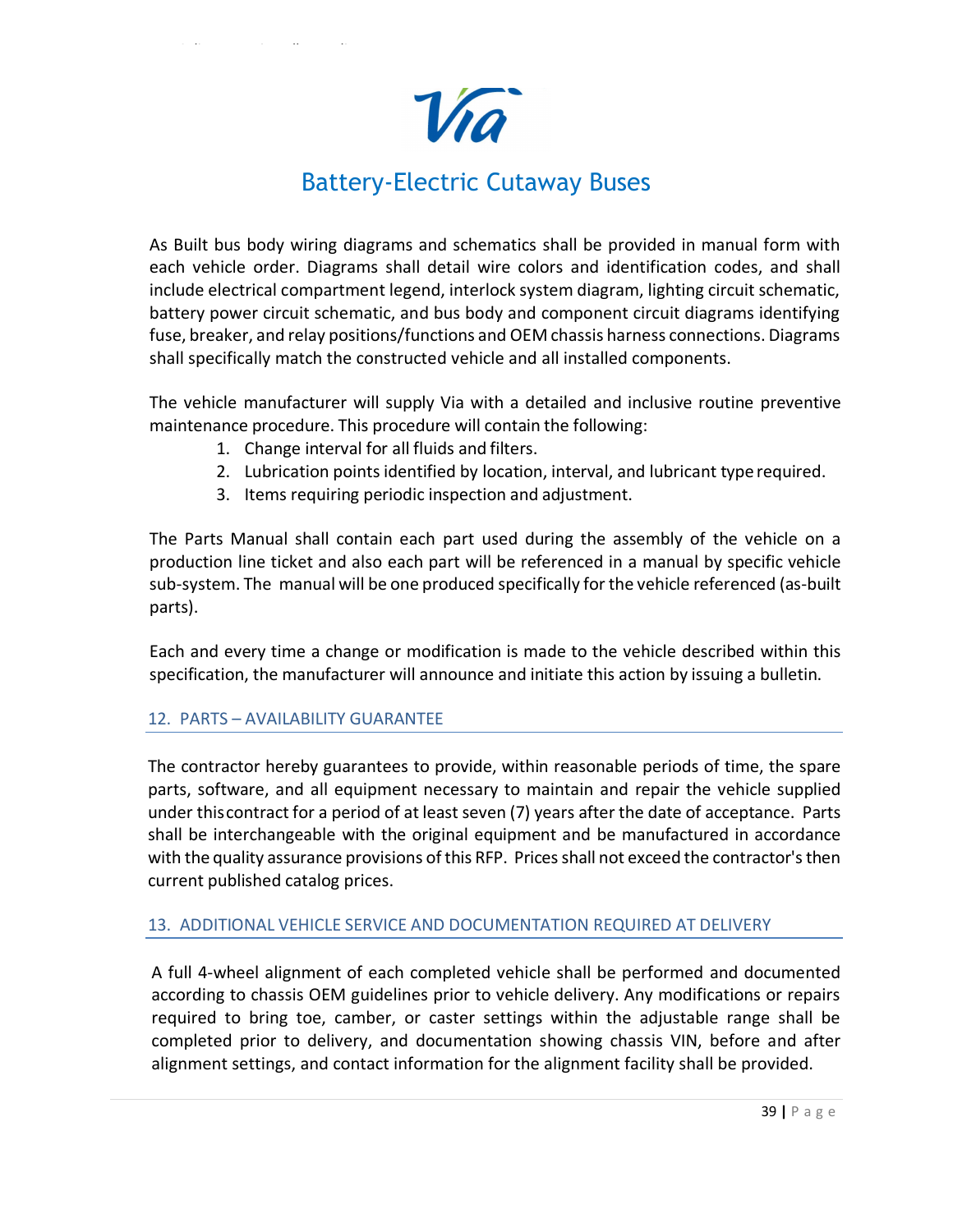Vra

Offeror shall be responsible for arranging and paying for vehicle to be aligned locally in Boulder, CO if valid alignment settings documentation is not provided at delivery.

A first annual Department of Transportation (DOT) / Federal Motor Carrier Safety Administration (FMSCA) inspection of each completed vehicle shall be performed prior to delivery. Inspection report paperwork and decal certifying that each vehicle has passed all inspection items in accordance with 49 CFR Part 396 shall be provided at time of delivery.

A high pressure water test shall be performed upon completion of vehicle construction to ensure there are no water leaks of exterior seams, doors, windows, roof, or overall structure. A certification of the final water test result shall be provided with each vehicle at delivery.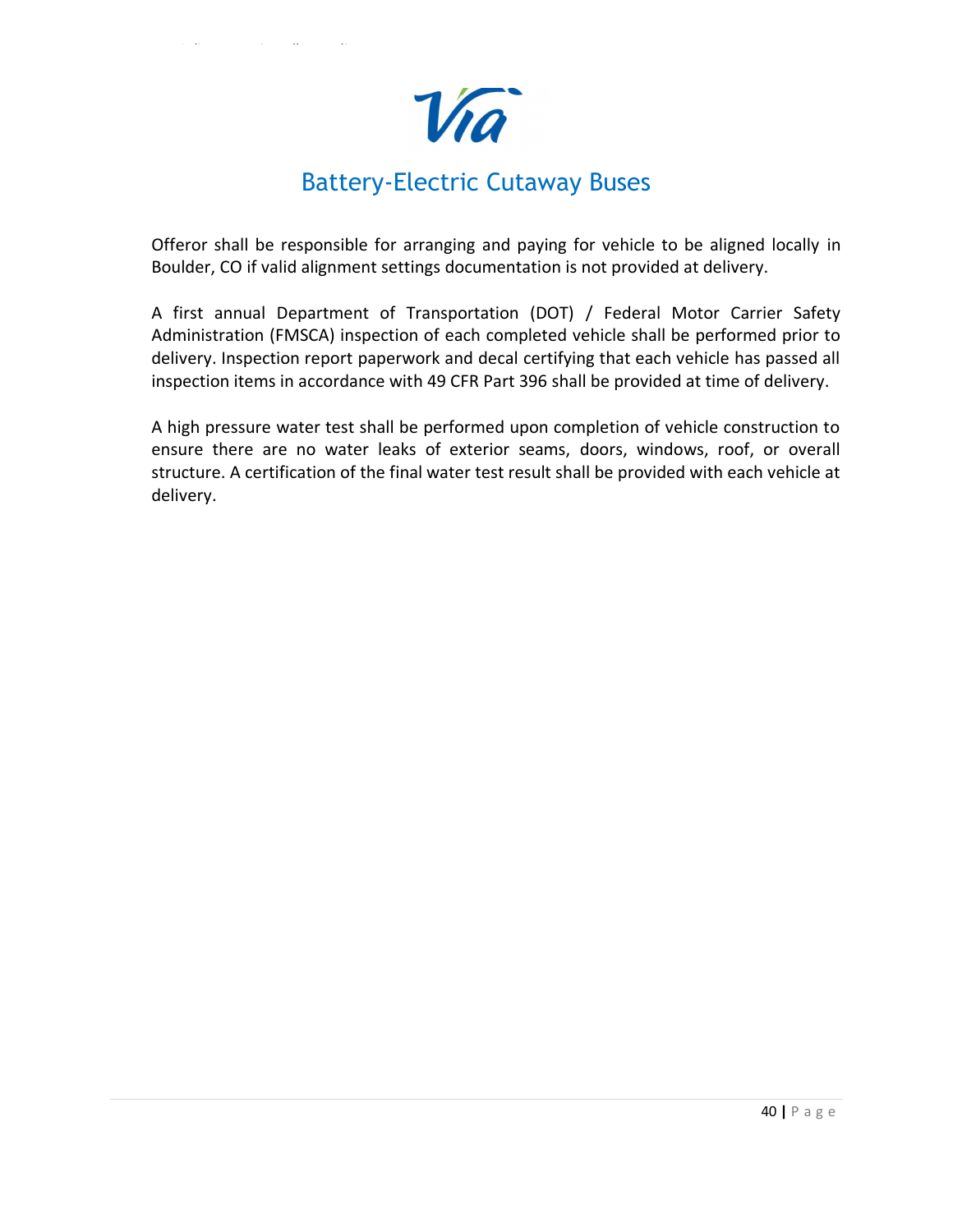

### <span id="page-35-0"></span>**SECTION 3. QUALITY ASSURANCE REQUIREMENTS**

### <span id="page-35-1"></span>INSPECTIONS

While Via is not mandated to send a resident inspector to the manufacturing site per FTA requirements it may choose to do so at its own discretion. To demonstrate compliance with the FTA's post-delivery purchaser's requirements and certification, Via will visually inspect and road test the vehicle prior to acceptance.

### <span id="page-35-2"></span>ACCEPTANCE TESTS

### **RESPONSIBILITY**

Fully-documented tests shall be conducted on the vehicle following manufacture to determine its acceptance to Via. These acceptance tests shall include pre-delivery inspections and testing by the contractor and inspections and testing by Via after the vehicle has been delivered.

### PRE-DELIVERY TESTS

The contractor shall conduct acceptance tests at its plant following completion of manufacture and before delivery to Via. These pre-delivery tests shall include visual and measured inspections, as well as testing the total vehicle operation. Documentation of these tests are to be included with the delivery paperwork.

### TOTAL VEHICLE OPERATION

Total vehicle operation shall be evaluated during road tests. The purpose of the road tests is to observe and verify the operation of the vehicle as a system and to verify the functional operation of the subsystems that can be operated only while the vehicle is in motion.

### POST-DELIVERY TESTS

Via will conduct acceptance tests on the delivered vehicle. These tests shall be completed within 10 (ten) business days after vehicle delivery and shall be conducted in accordance with written inspection documents.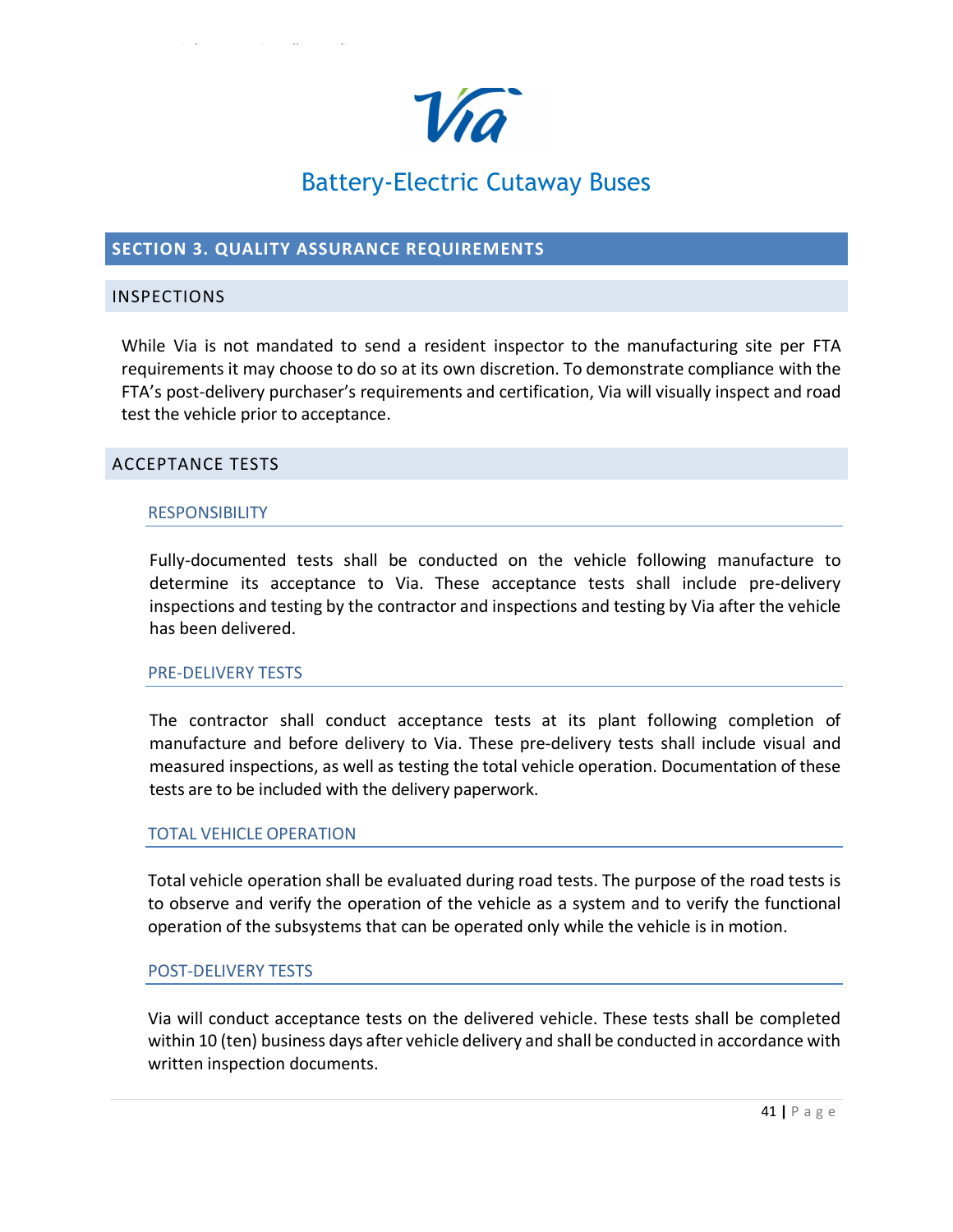Vra

The purpose of these tests is to identify defects that have become apparent between the time of vehicle release and delivery to Via. The post-delivery tests shall include visual inspection and vehicle operations.

### VISUAL INSPECTION

The post-delivery inspection is similar to the inspection at the contractor's plant and shall be conducted with the vehicle in a static condition.Any visual delivery damage shall be identified and recorded during the visual inspection of the vehicle.

### VEHICLEOPERATION

Road tests will be used for total vehicle operation similar to those conducted at the contractor's plant. Operational deficiencies of the vehicle shall be identified and recorded.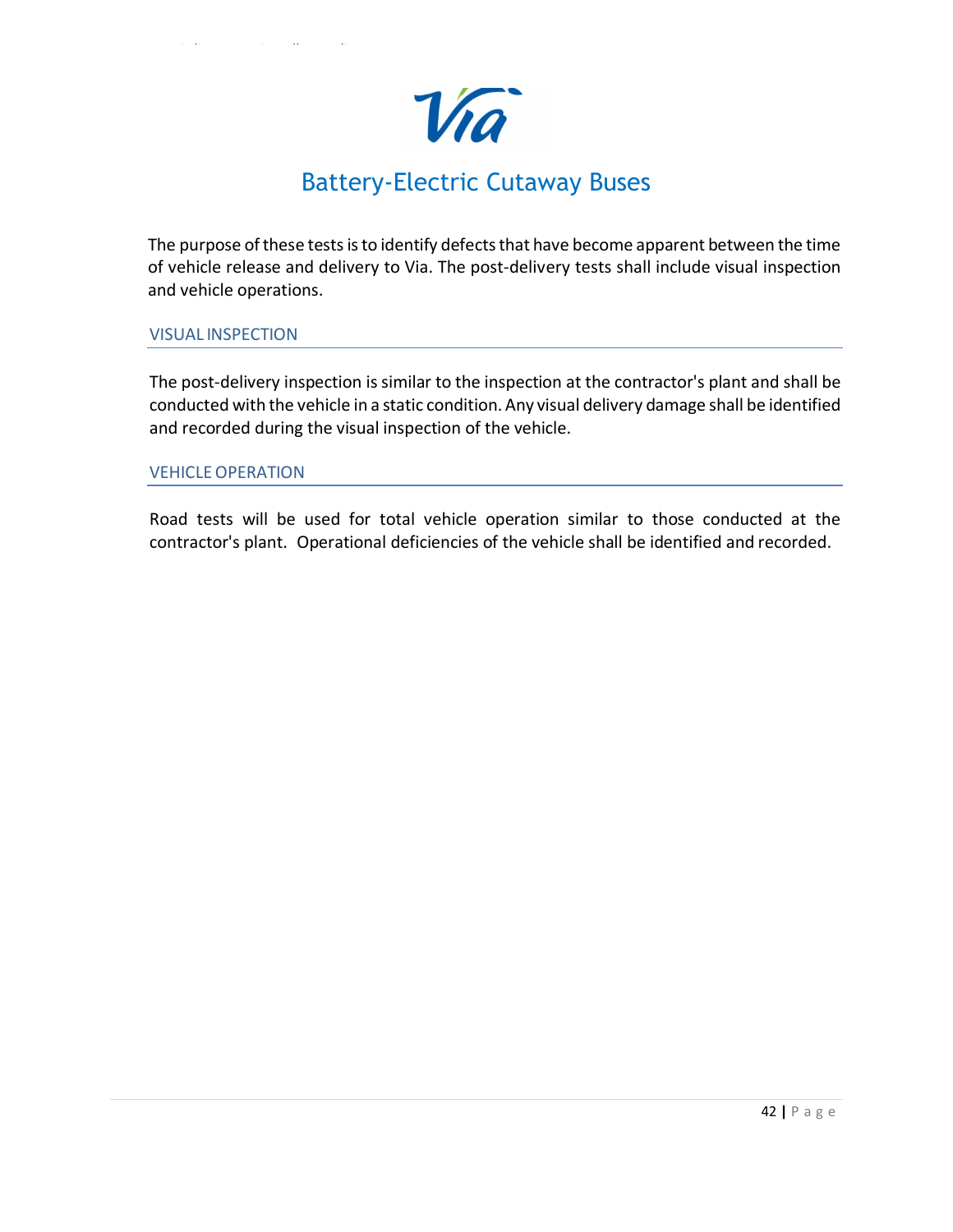

### <span id="page-37-0"></span>**SECTION 4. WARRANTY PROVISIONS**

### <span id="page-37-1"></span>WARRANTY REQUIREMENTS

### COMPLETE VEHICLE

The complete vehicle, including all components and systems, shall be warranted to be free from defects for a minimum three (3) years or 36,000 miles, whichever comes first, beginning on the date of vehicle acceptance. Proposals shall include a comprehensive statement of the warranty terms relating to the complete vehicle, including explanation of all disclaimers within the warranty. The warranty is based on regular operation of the vehicle under the operating conditions prevailing in Via's locale.

### BODY AND CHASSIS STRUCTURE

Body, body structure, and structural elements shall be warranted to be free from defects and to maintain structural integrity for a minimum five (5) years or 100,000 miles, whichever comes first, beginning on the date of vehicle acceptance. Proposals shall include a comprehensive statement of the warranty terms relating to the complete vehicle, including explanation of all disclaimers within the warranty. The warranty is based on regular operation of the vehicle under the operating conditions prevailing in Via's locale.

### PROPULSION SYSTEM

Propulsion system and related components shall be warranted to be free from defects for a minimum five (5) years or 60,000 miles, whichever comes first, beginning on the date of vehicle acceptance. Proposals shall include a comprehensive statement of the warranty terms relating to the propulsion system and related components, including explanation of all disclaimers within the warranty. The warranty is based on regular operation of the vehicle under the operating conditions prevailing in Via's locale.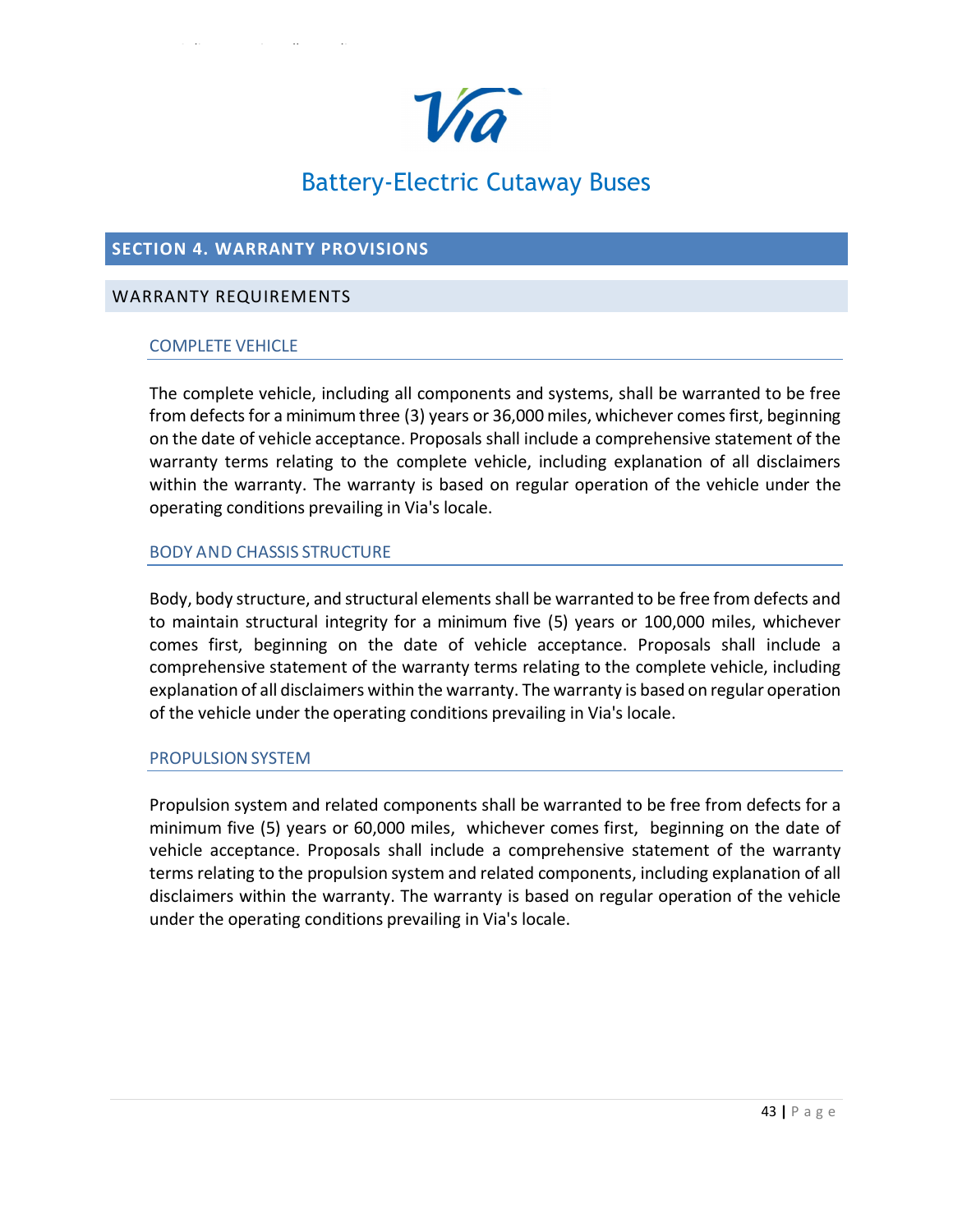

### HIGH VOLTAGE BATTERY

Proposals shall include a comprehensive statement of the warranty terms relating to the battery, including explanation of all disclaimers within the warranty. A detailed description shall specify the warranty coverage period, the guaranteed usable capacity (kWh) of the battery during the warranty coverage period, all battery maintenance requirements, and all actions and conditions that would void the battery warranty.

The coverage period shall be specified, at minimum, in months and total designed charging cycles from battery beginning of life (BOL) to end of life (EOL) usable capacity (kWh). The battery must retain sufficient energy storage to meet the requirements of the intended duty cycle up until battery degradation has reached warrantable end of life (WEOL), as shall be defined within the warranty terms by percent remaining usable capacity (kWh). As an example, if the capacity when new is 300 kWh and the WEOL is at 80 percent, then the useable capacity range shall be from 300 to 240 kWh.

The offeror shall provide a plan for replacing or reconditioning the battery if it has been determined that the battery has degraded beyond its Warrantable End of Life (WEOL). The offeror must clearly define WEOL and the method by which battery capacity is measured to determine WEOL. The offeror must define the capacity to which the entire battery shall be restored such that it will remain above the WEOL for the remainder of the warranty. The offeror shall provide a plan for reuse or recycling of replaced battery cells and/or battery packs both during and after the warranty period.

### HIGH VOLTAGE BATTERY EXTENDED WARRANTY

Proposals shall include option pricing for providing extended warranty coverage for the high voltage battery. Terms and exclusions of extended coverage shall be clearly defined, including length of coverage, guaranteed charge capacity over the warranty period, and provisions for battery degradation.

### EXTENSION OF WARRANTY

If, during the warranty period, repairs or modifications on the vehicle, made necessary by defective design, materials, or workmanship, are not completed due to lack of material or inability to provide the proper repair for 30 calendar days, the applicable warranty period shall be extended by the number of days equal to the delay period.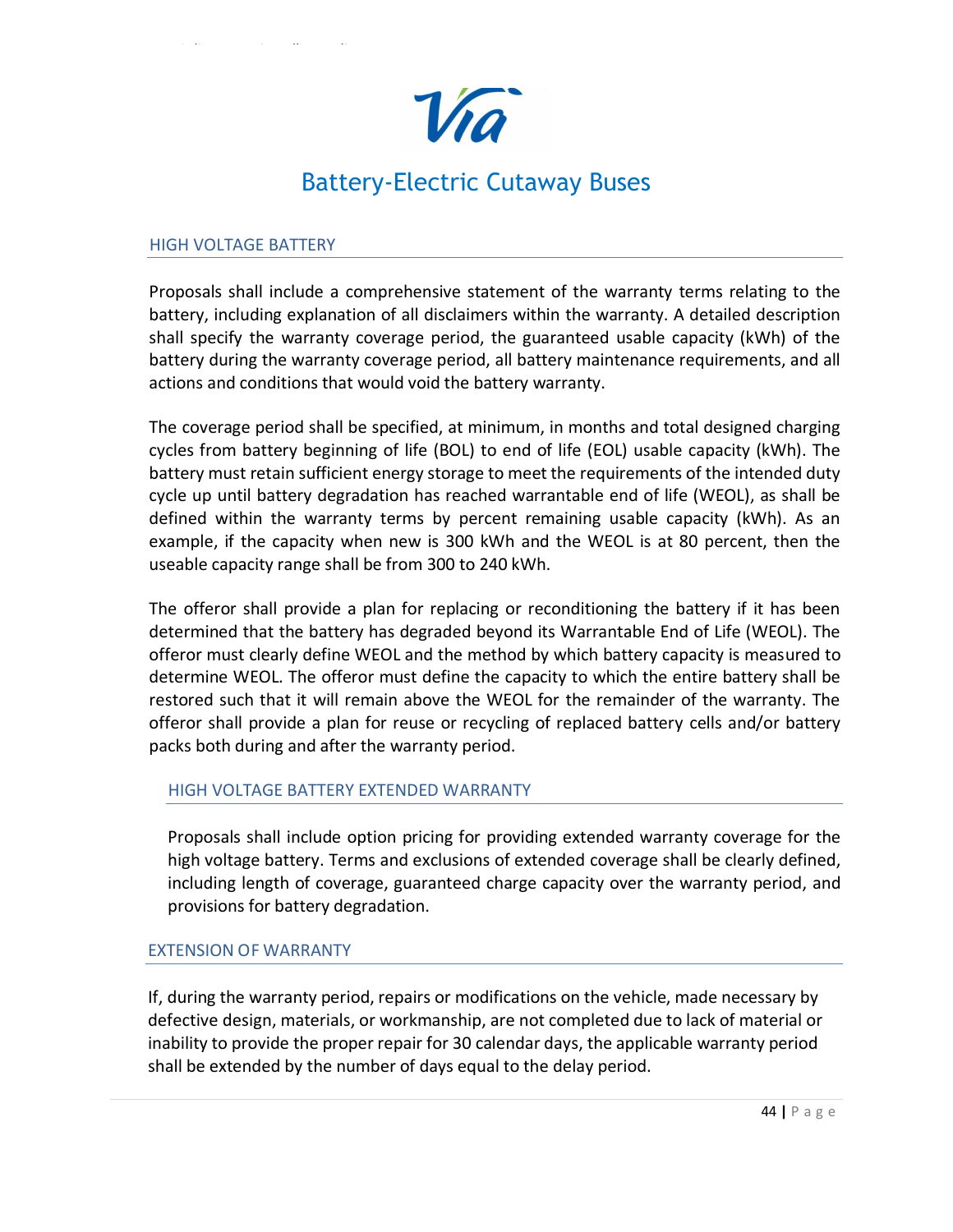

### <span id="page-39-0"></span>VOIDING OF WARRANTY

The warranties shall not apply to the failure of any part or component of the vehicle that directly results from misuse, negligence, accident, or repairs not conducted in accordance with the contractor provided maintenance manuals and with workmanship performed by adequately trained personnel in accordance with recognized standards of the industry. The warranty shall also be void if Via fails to conduct normal inspections and scheduled preventive maintenance procedures asrecommended in the contractor's maintenance manuals and that omission caused the part or component failure. Via shall maintain documentation, auditable by the contractor, verifying service activities in conformance with the contractor's maintenancemanuals.

### <span id="page-39-1"></span>REPAIR PERFORMANCE

The contractor is responsible for all warranty-covered repair work. To the extent practicable, Via will allow the contractor or its designated representative to perform such work.

### <span id="page-39-2"></span>REPAIRS BY CONTRACTOR

The contractor or its designated representative shall begin work on warranty covered repairs within five (5) calendar days after receiving notification of a defect from Via. Via shall make the vehicle available to complete repairs timely with the contractor repair schedule.

The contractor shall provide at its own expense all spare parts, tools, and space required to complete repairs. At Via's option, the contractor may be required to remove the vehicle from Via's property while repairs are being affected. If the vehicle is removed from Via's property, repair procedures must be diligently pursued by the contractor'srepresentative.

### <span id="page-39-3"></span>WARRANTY AFTER REPLACEMENT/REPAIRS

If any component, unit, or subsystem is repaired, rebuilt, or replaced by the contractor, the component, unit, or subsystem shall have the unexpired warranty period of the original.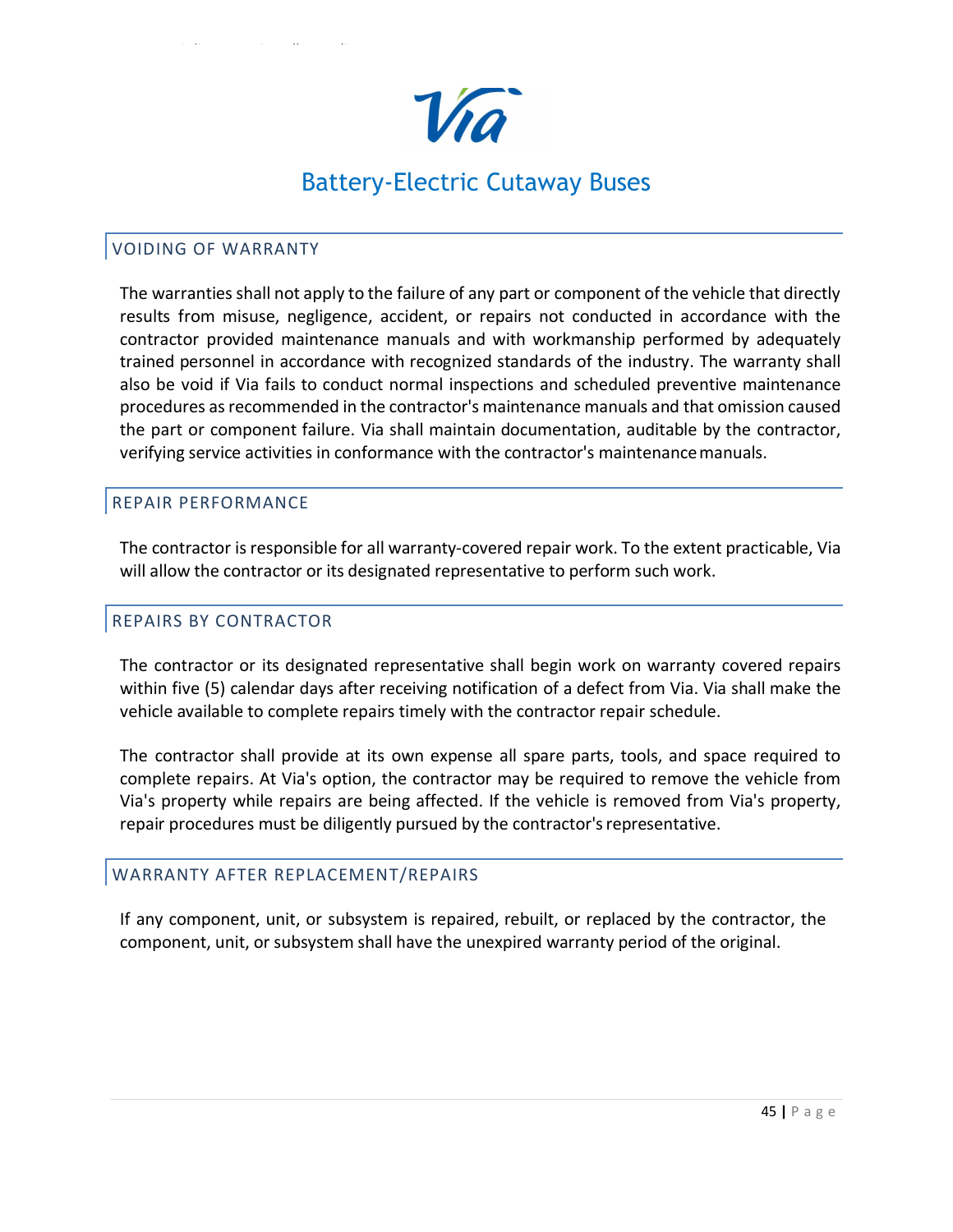

### <span id="page-40-0"></span>**SECTION 5. TECHNICAL SPECIFICATIONS**

### <span id="page-40-1"></span>SCOPE AND SERVICE REQUIREMENTS

These specifications describe Via Mobility Services minimum acceptable requirements for a zero emission, battery-electric powered cutaway bus intended to provide ADA-compliant public transportation service throughout Boulder County and the Boulder-Denver Metro Area in the State of Colorado. Vehicles proposed to meet these requirements will be expected to accommodate the widest possible spectrum of passengers and will operate daily on all types of roads and in all types of climate conditions. Vehicles shall be designed to be as light in weight as possible without degradation of safety or performance. Components must be the heaviest-duty available from the chassis Original Equipment Manufacturer (OEM) and the highest quality available from the intermediate and final stage manufacturers in order to provide maximum durability and reliability. Acceptable vehicles will provide safe, comfortable, and dependable operation, and must be constructed with materials designed to last throughout the proposed useful service life.

The vehicle awarded under this specification is intended for transit service in the City and County of Boulder, Colorado. Boulder County is located in northern Colorado along the Front Range of the Rocky Mountains and encompasses both mountains and plains environments. The County has an average elevation of 7,717 feet above sea level, while the City sits at an altitude of 5,430 feet. The climate is temperate with low humidity, with seasonal temperature extremes ranging from 0° to 100° Fahrenheit (F). As a result, this vehicle's service area requires year-round operation at elevations of 5,000 to 6,000 feet above sea level.

CDOT has already awarded Via funding to purchase one battery-electric powered cutaway bus to go into service in the Boulder area, which will be used to fund the first purchase off this contract, known as the "pilot" vehicle for this project. This battery-electric powered cutaway bus is part of Via's effort to increase electric vehicle infrastructure, moving towards sustainable energy and positively affecting air quality in the region.

As a result, the goal is to move away from gasoline and diesel-powered transit buses and secure funding to support procurement of both battery-electric powered cutaway buses and heavy-duty transit coaches in the next five years. In 2022, Via will begin applying for funds through both CDOT and FTA to support these types of purchases.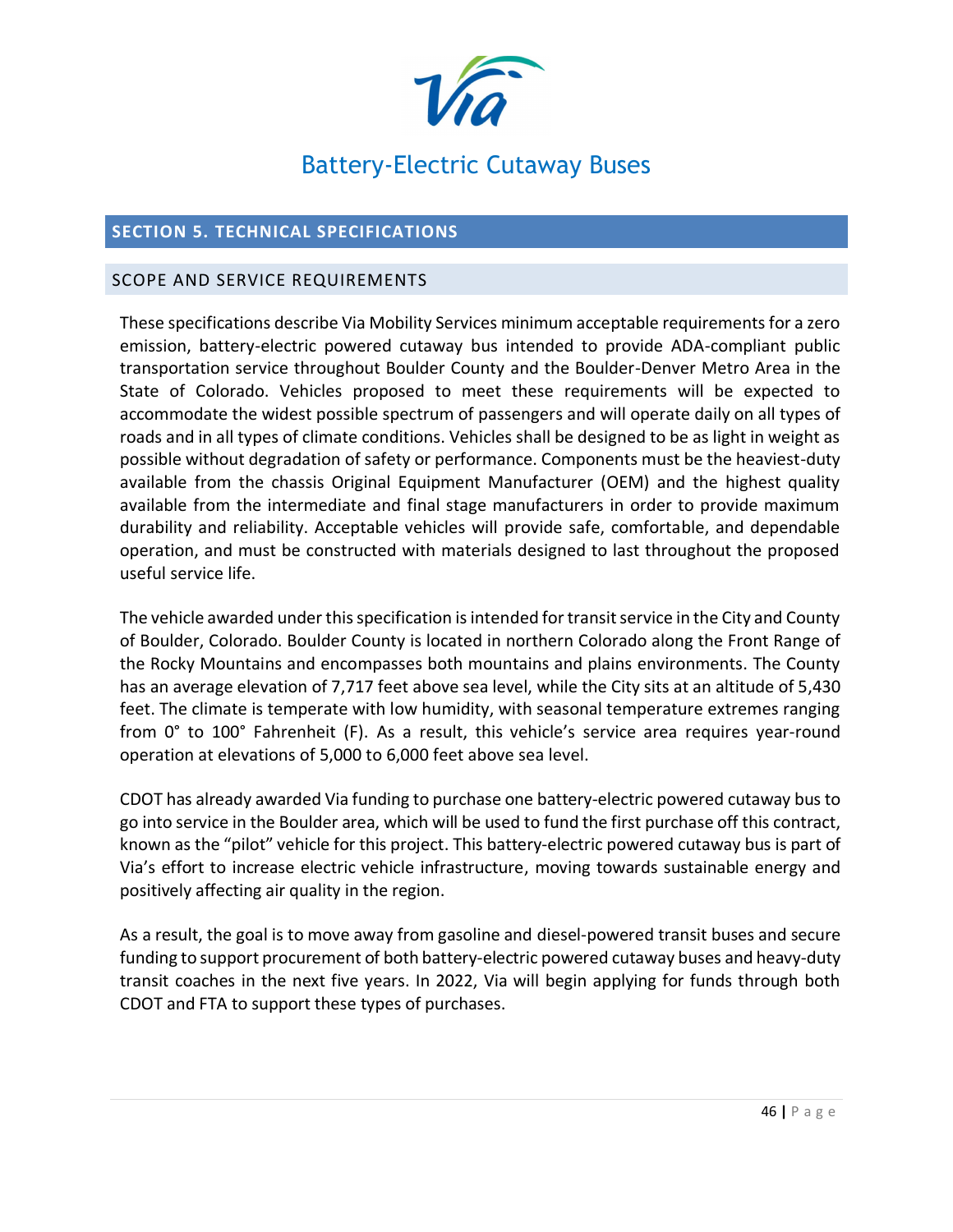

Because this procurement is presented as a best value request for proposals, Via is looking for offerors to propose a unique and adequate solution to meet Via's intent to go electric. Cost is not the most significant factor in determining a winning offeror; vehicle operating capacity is the strongest determinant. As a result, Via encourage offerors to provide a vehicle that can be used as an example of successful battery-electric powered transit vehicle use in high elevation climates.

### <span id="page-41-0"></span>LEGAL REQUIREMENTS

The offeror and completed vehicle shall comply with and meet all applicable federal, state, and local regulations. These shall include, but not be limited to, the Americans with Disabilities Act (ADA), as well as state and local accessibility, safety, and security requirements.

The vehicle shall meet all applicable FTA Regulations, Federal Motor Vehicle Safety Standards (FMVSS), Federal Motor Carrier Safety Regulations (FMCSR), and Environmental Protection Agency (EPA) regulations in effect at the date of manufacture.

The offeror, by submitting a proposal, certifies that the vehicle offered has been designed, manufactured, assembled, and tested for its intended use and will be fully functional at the time of delivery. In the event of any conflict between the requirements of this specification and any applicable legal requirement, the legal requirement shall prevail.

### <span id="page-41-1"></span>OVERALL REQUIREMENTS

The contractor shall provide a zero emission cutaway bus that is battery-electric powered. The vehicle shall be capable of extended daily use and be manufacturedand tested for public transituse.

The base model chassis must be the latest model year in standard production for which published literature and detailed specifications are available. Unless otherwise specified, all items listed as chassis OEM parts or equipment shall be provided and installed by the chassis OEM.

The proposed body manufacturer shall be an FTA certified Transit Vehicle Manufacturer (TVM) and certified Ford Qualified Vehicle Modifier (QVM). All body component and subcomponent parts, equipment, and accessories shall be new and completely installed, assembled, and/or adjusted according to each manufacturers' requirements. All exposed edges and surfaces shall be smooth, free from burrs and other projections, and neatly finished.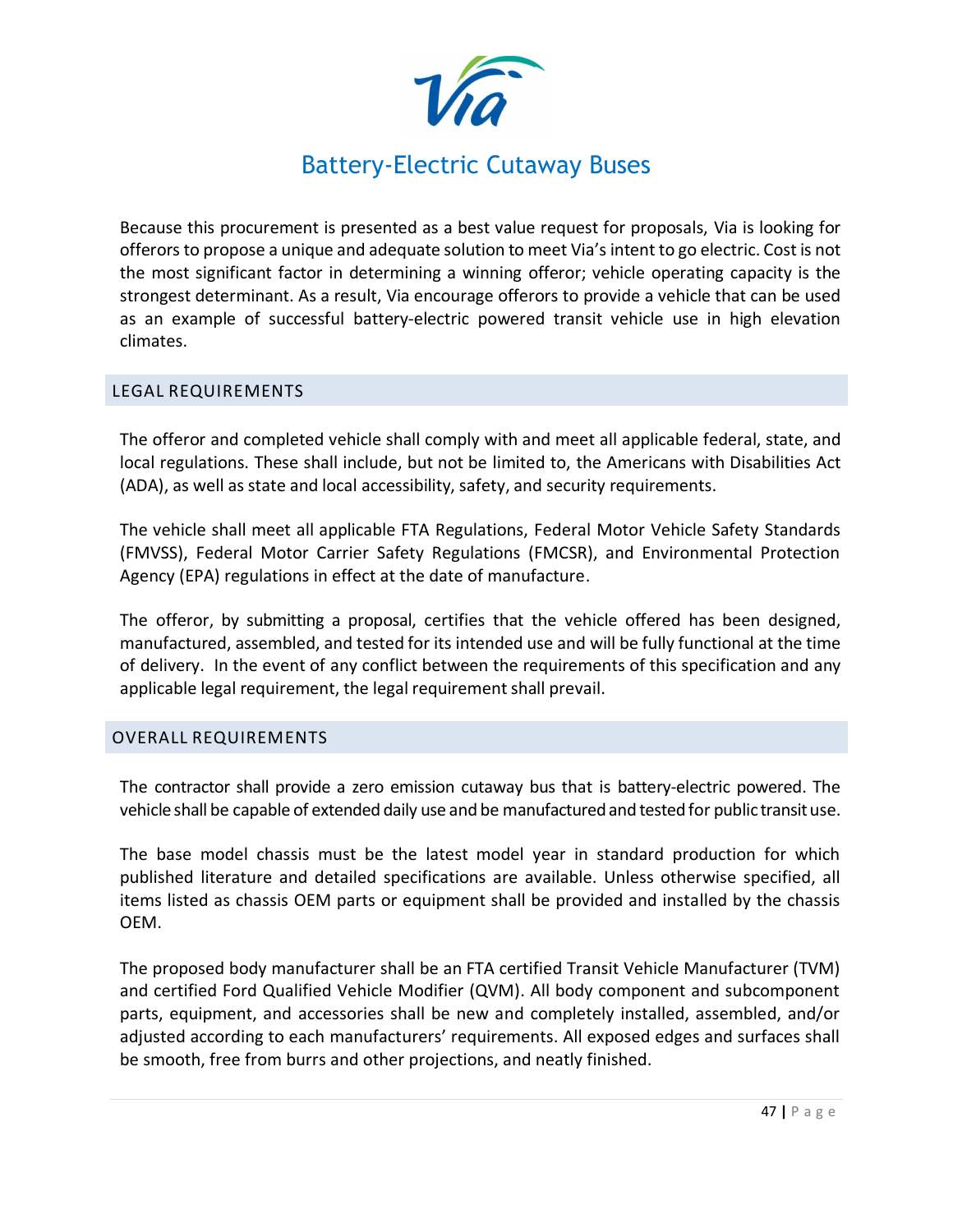

The proposed electric powertrain manufacturer and installer shall be a Ford QVM participating in the eQVM program. Proposed electric powertrain shall be certified to produce zero emissions by California Air Resources Board (CARB).

Whenever a specific trade or product name is used within this specification, the following statements apply: "… or equivalent with the same standards of quality, design, and performance", and "…if available". Whenever a specified component or feature is noted "… as applicable", it is understood that different battery electric platforms may use different methods of electrification, and that some features common to one conversion may not apply to another. If the proposed vehicle deviates from the specified requirements in any way, the offeror shall note this as a deviation and submit it for evaluation with the proposal.

### <span id="page-42-0"></span>BASIC REQUIREMENTS

**Base Model Vehicle** shall be a light-duty cutaway, body on chassis type transit bus outfitted with a curbside, front-mounted mobility aid lift, capable of safely transporting 12 ambulatory and two (2) mobility aid passengers (with two foldaway seats up), or 14 ambulatory and zero (0) mobility aid passengers (with two foldaway seats down).

**Wheelbase (WB)** shall be minimum 158". Offeror shall specify the shortest wheelbase capable of accommodating the seating configuration, accessories, and maximum range battery packs specified.

**Gross Vehicle Weight Rating (GVWR)** shall be **14,500 lbs.**

**Body Dimensions**:

**Maximum Exterior Width** = **96 inches.**

**Maximum Height** (including rooftop hatch in open, venting position) = **117.5 inches.**

**Maximum Step Height** (from level ground to top surface of first entry step) = **12 inches**.

**Minimum Interior Width** (measured 12 inches above the floor) = **90 inches**.

**Minimum Interior Height** (floor to ceiling, passenger compartment center) = **74 inches**.

**Minimum Aisle Width** (between edges of streetside and curbside aisle seats) = **16 inches**.

**Minimum Hip to Knee Spacing** (between seat backs at ambulatory position) = **27 inches**.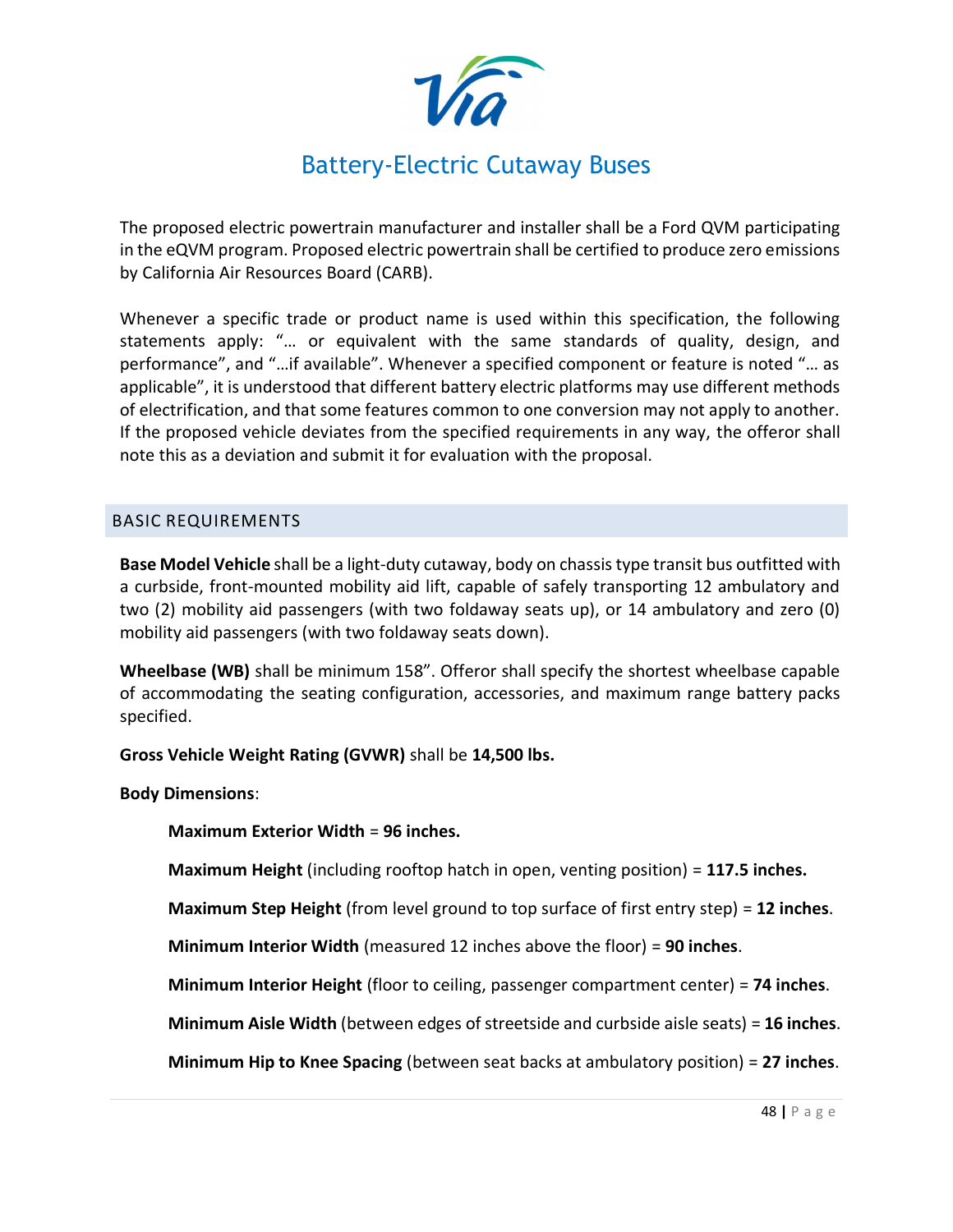

**Vehicle Overall Length** shall be the minimum necessary to accommodate a front lift, the specified number of fixed ambulatory seats (12), foldaway ambulatory seats (2), mobility aid securement positions (2), and required spacing.

**Floorplan** diagram detailing locations and dimensions (as applicable) of windows, doors, steps, seats, mobility aid securement floor track, stanchions, modesty panels, mobility aid lift, auxiliary heater, camera positions, WB, overall length, and interior body dimensions shall be submitted with each proposal.

**Weight Distribution Analysis** and loading calculation estimate for a fully loaded vehicle shall be submitted with the floorplan diagram with each proposal. A fully loaded vehicle equals the weight of a vehicle equipped to meet these specifications, and the estimated weight of maximum passenger occupancy (minimum 150 pounds for each ambulatory seat placement, minimum 200 pounds for each wheelchair placement). The weight of a fully loaded vehicle shall in no case exceed the chassis OEM GVWR.

### SYSTEM & COMPONENT ACCESSIBILITY

All systems or components subject to periodic maintenance shall be readily accessible for service and inspection. To the extent practicable, removal or physical movement of components unrelated to the specific maintenance and/or repair task(s) involved should be unnecessary.

### FIRE SAFETY

The vehicle shall be designed and manufactured in accordance with all applicable fire safety and smoke emission regulations. These provisions shall include the use of fire-retardant/low-smoke materials, fire detection and suppression systems (as applicable), firewalls, and facilitation of passenger evacuation.

### ELDERLY AND DISABLEDPASSENGERS

The contractor shall comply with all applicable Federal requirements defined by the ADA and all state and local regulations regarding mobility-impaired persons.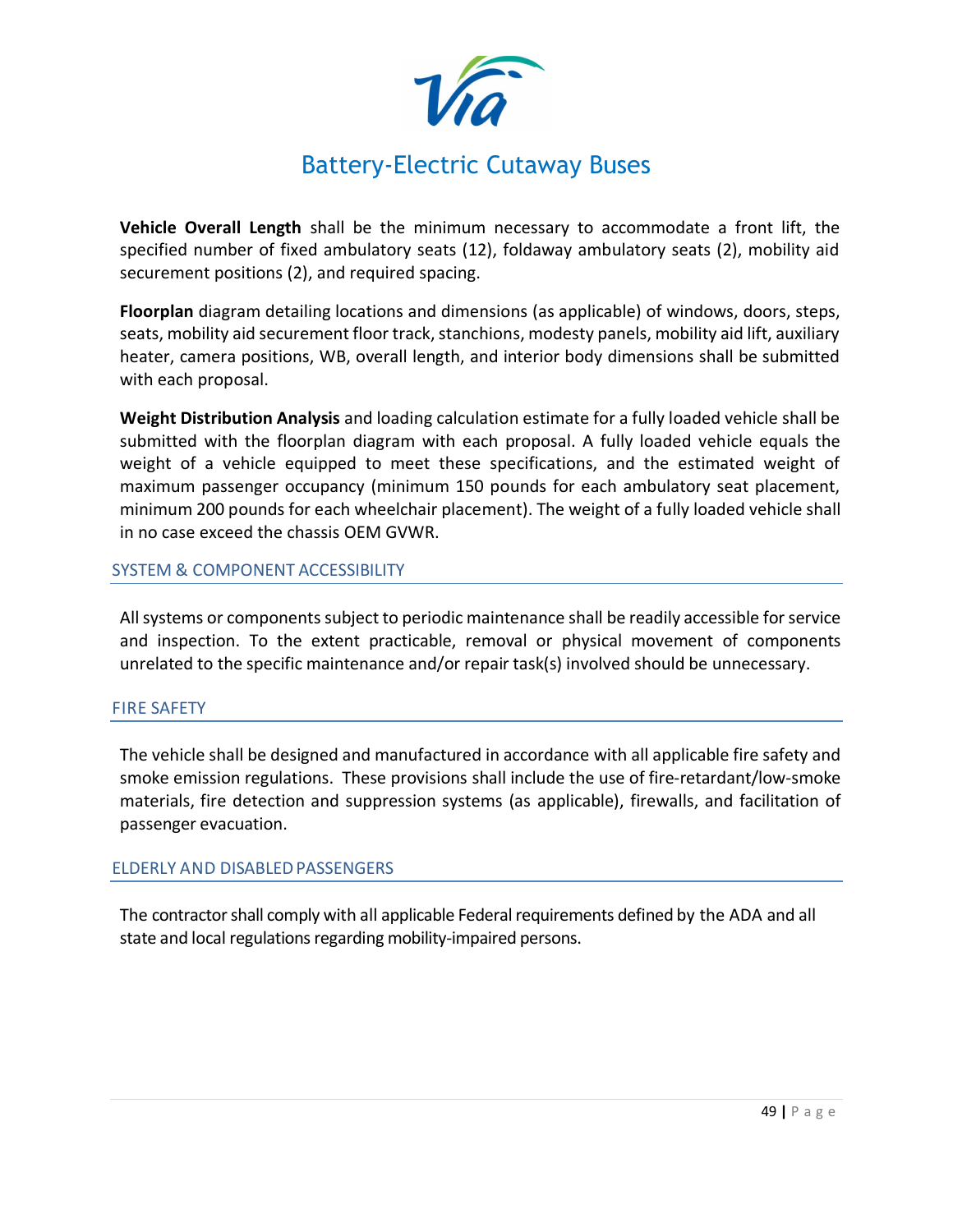

### <span id="page-44-0"></span>VEHICLE PERFORMANCE

#### OPERATING RANGE

The operating range of the vehicle shall be measured by hours due to the nature of Via's service (as defined in the above scope) with, at minimum, 120 miles of single overnight charge capacity, using the heat or air conditioning unit for eight to 10 hours, at an elevation of 6,000 feet, top speed of 65 MPH, and an average daytime temperature of 30-95 degrees F at full passenger capacity, which is 14 riders and a driver. The service area is relatively level, with small to moderate hills of 3 - 4% grades on route.

Transit service operations involve stops every 5-7 miles, and require the proposed vehicle to operate continuously for 10 to 12 hours per day while covering distances of 120 to 150 miles, depending on the season. Maximum passenger loads are to be anticipated, with regular use of heaters in winter and air conditioning in summer. Depot charging of vehicle will be available each night.

The vehicle shall be designed to operate in transit service for at least five (5) years or 150,000 miles, whichever comes first, without major structural failure.

### PROPULSION

The propulsion system shall operate smoothly and quietly, with minimal vibration and noise transmission to the passenger seating areas. The system shall be designed and configured to minimize driveline power losses and maximize vehicle range.

The energy storage and drivetrain shall recover power returned through propulsion motor regenerative braking with minimal losses due to system design.

The propulsion system and drivetrain shall provide power to enable the vehicle to meet the defined acceleration, top speed, and gradeability requirements, and operate all propulsion driven accessories, as further defined in the "Operating Range" section.

**Electric Powertrain** shall be designed to provide the proposed vehicle with sufficient power and range to meet or exceed, on a single full charge, the demands of the Via Mobility Services operating profile when performing under maximum passenger and accessory loads.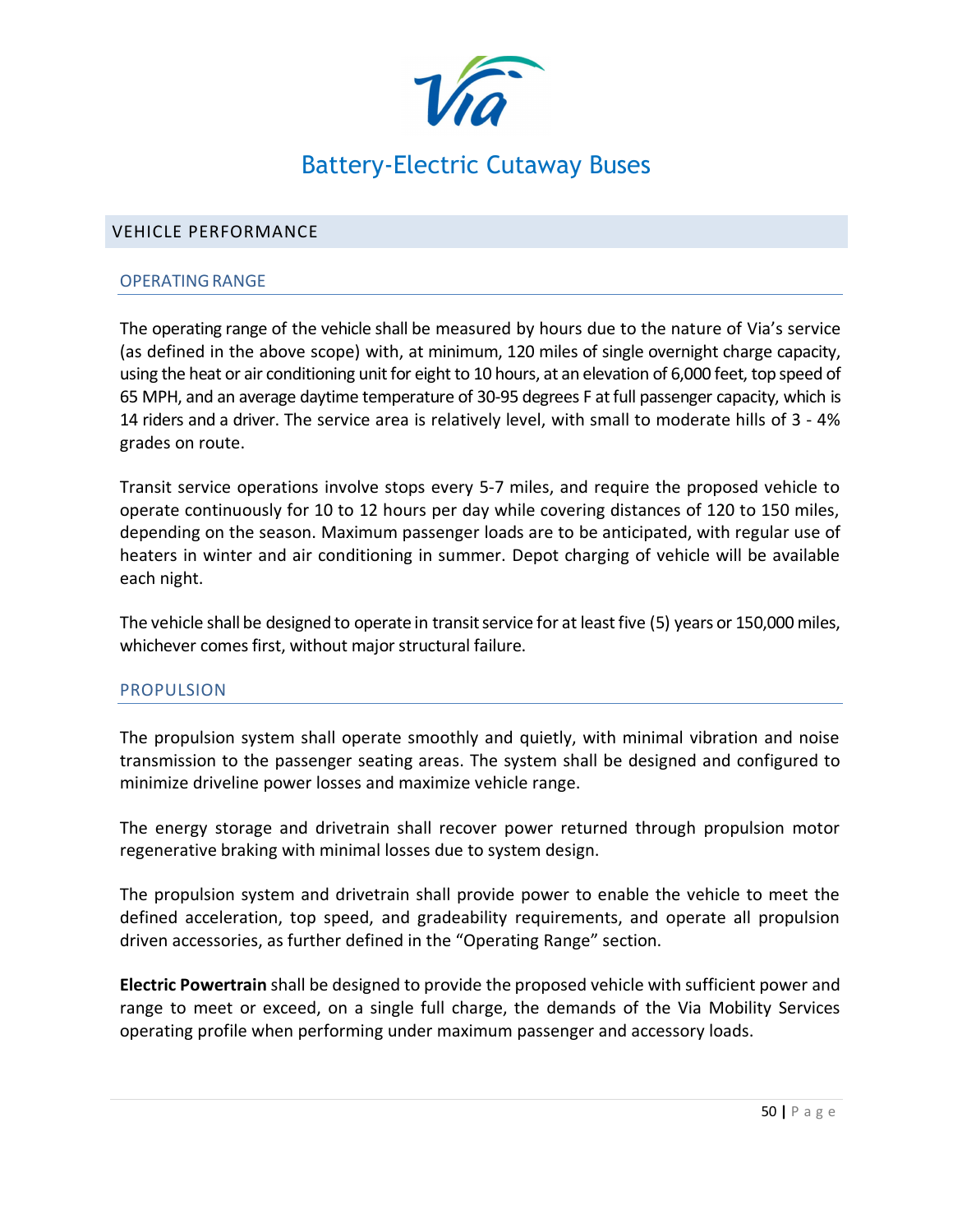

Proposals shall describe in detail all aspects of the electric powertrain proposed, such as installed components and associated equipment, management and cooling systems, safety interlocks and trigger events or conditions, operating temperature ranges, and any OEM chassis modifications performed during the electrification process.

Proposals shall detail all operations, maintenance, and safety procedures applicable to the electric powertrain and associated components. Any changes or adaptations that may be required based on variable conditions such as weather, temperature, altitude, passenger load, accessory load, hours of operation, and/or road grade shall be noted.

**Powertrain Control System (PCS)** shall regulate energy flow throughout powertrain components to provide motive performance and accessory power while maintaining critical system parameters within specified operating ranges. PCS shall automatically de-rate power and/or speed and initiate motor shutdown as needed to protect the drive system from progressive damage, and shall trigger a visual and audible alarm to alert the driver when a malfunction is detected.

**Automatic Shutdown Override** control shall be provided, as applicable, to allow a momentary delay of the drive system shutdown. Override shall not disable shutdown activation system or alarm.

### ELECTRIC TRACTION SYSTEM

**Transmission/Gearbox** type, model, and gear ratio shall be specified by offeror, as applicable.

**Traction Motor** shall be capable of providing acceptable performance over moderate inclines while operating under maximum passenger load. Offeror shall specify manufacturer, model, gradeability @GVWR (%), peak and continuous torque (Nm/lbs-ft), peak and continuous power (HP/kW), voltage range (vdc), and maximum speed (mph).

**Creep** feature shall be provided to allow vehicle to move slowly forward or backward when engaged in DRIVE or REVERSE with brake pedal released.

**Hill Hold** feature shall be provided to prevent vehicle from rolling backward when engaged in DRIVE whenever brake pedal is released after an inclined stop.

**Automatic Traction Control (ATC)** feature shall be provided to limit tire spin and maintain traction in slippery conditions.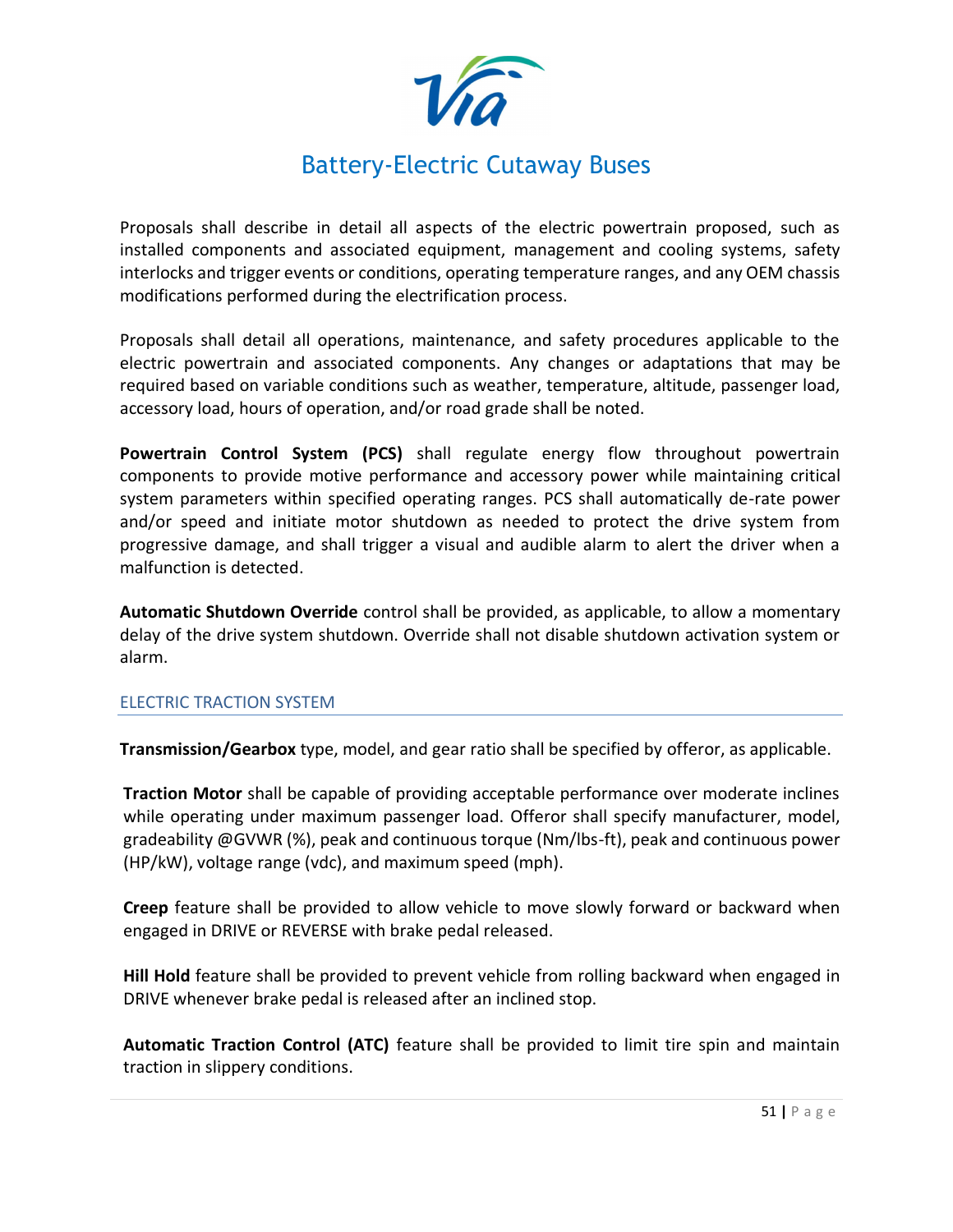

**Top Speed** shall be not less than 65 miles per hour under full passenger and accessory loads.

### REGENERATIVE BRAKING

**Regenerative Braking System** shall use the traction motor to slow the vehicle and generate power to recharge the batteries, reducing brake wear and improving maximum vehicle range. Regenerative braking shall engage as accelerator pedal is released, and increase as brake pedal is applied.

**Regenerative Braking Manual Override Switch** shall be installed within easy reach of the driver to enable deactivation of the Regenerative Braking System, as applicable. Deactivation of Regenerative Braking System shall trigger a warning indicator within view of the driver.

**Regenerative Braking Automatic Override** shall deactivate the Regenerative Braking System whenever Anti-lock Braking System (ABS) or ATC is activated, as applicable.

### **BATTERIES**

**Energy Storage System (ESS)** shall be designed to provide optimum vehicle performance and maximum range, and shall be capable of withstanding the high current and voltage profiles necessary during daily recharging events without reducing the life of the high voltage batteries. ESS battery packs shall be located outside of the passenger compartment in positions away from direct impact zones, and battery weight shall be distributed throughout the chassis so as to not adversely affect vehicle handling. Configuration shall ensure occupants will not be exposed to electrical current during normal operation or in the event of an accident. Batteries shall be easily accessible for service or replacement, with a vent path to the exterior of the bus to prevent gassing or fumes from entering the interior. Offeror shall provide diagrams of battery pack configuration and locations in relation to vehicle layout. Offeror shall specify battery manufacturer, chemistry, size/capacity (kWh), nominal voltage (vdc), life cycle (ex >4000 @90%DOD), operating temperature range (F°/C°), and estimated driving range on a full charge (miles). Proposals shall include complete descriptions and documented results of all life-cycle testing procedures used to validate the life of High Voltage Batteries at the proposed charging rates, charge durations, and expected ambient temperatures and operating profiles.

**Manual Service Disconnect** feature shall be provided as a means of isolating high voltage system batteries during maintenance operations.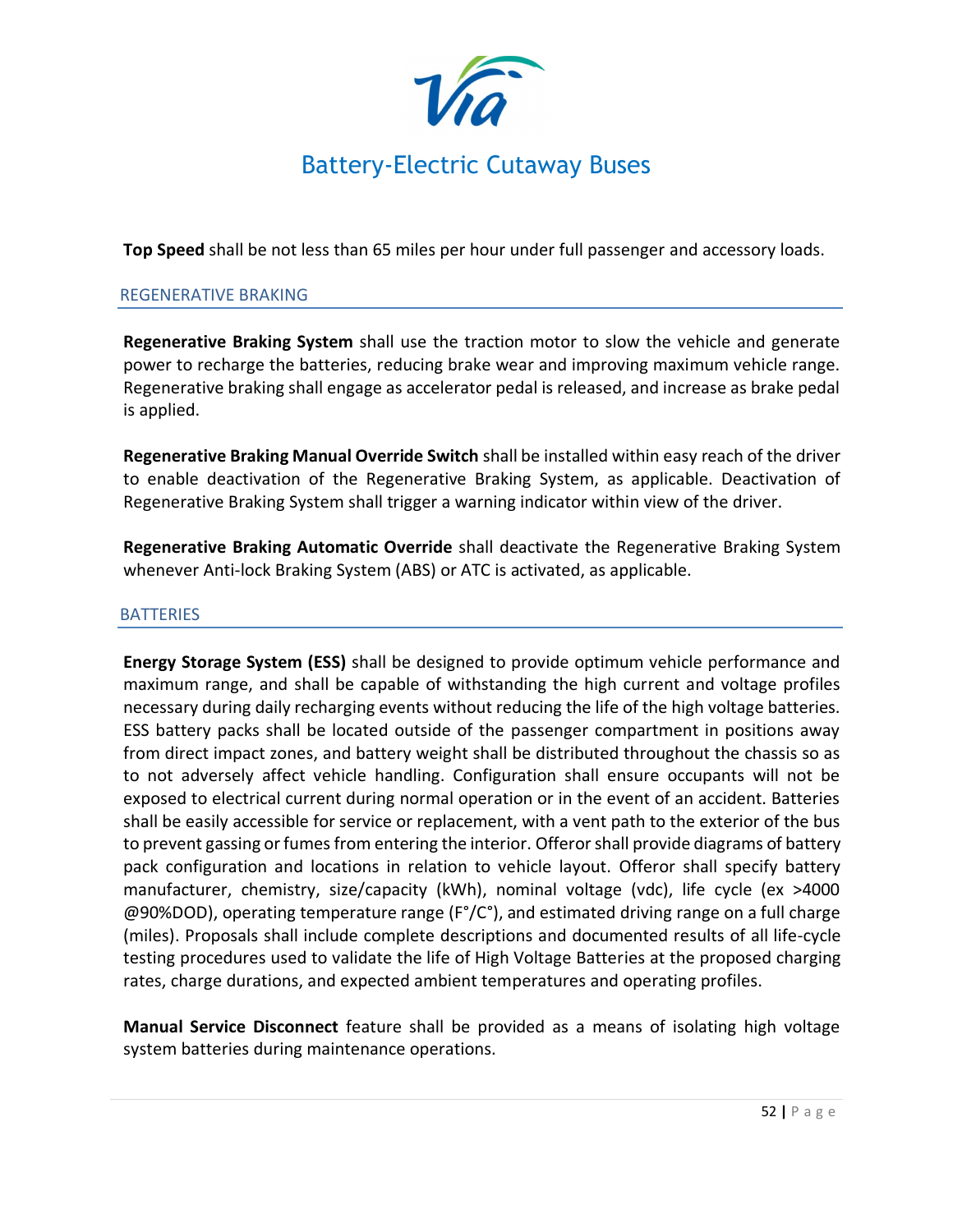

**Battery Management System (BMS)** shall monitor and control battery State of Charge (SoC), voltage, current, and temperature on a cell-to-cell level. BMS shall detect and identify faults, and engage safety interlocks to mitigate battery damage. BMS shall communicate data to onboard vehicle systems and provide diagnostic output for fault correction and maintenance.

**Thermal Management System (TMS)** shall maintain battery and component temperatures within manufacturer's specified optimum range without requiring driver or maintenance intervention. Active TMS shall be capable of cooling below or heating above ambient temperature during all periods of charge and discharge with appropriate safety interlocks installed to react to adverse conditions or events. Proposals shall include a complete description of the TMS, including provisions for fire prevention, detection, and suppression in the event of thermal runaway.

**On-Board Charging System** shall be compatible with Proterra 60kW and 120kW Electric Vehicle Service Equipment (EVSE) chargers currently employed by Via. Charge port shall be capable of coupling with an SAE J1772 Combined Charging System Type 1 Combo (CCS-1) 7-pin plug incorporating Level 1 (120V) and Level 2 (240V) Alternating Current (AC), as well as Level 3 Direct Current Fast Charge (DCFC) outputs. Vehicle shall be configured so that it may not be moved while connected to EVSE charger. Offeror shall specify charging rates/limits (kW), and estimated charge times (hours) for each level.

**Driver Instrument Panel** shall display status and operational information such as SoC, power usage, remaining range, speed, odometer, trip meter, energy consumption, temperature, and fault indicators. Offeror shall submit image of instrument panel configuration with proposal.

**On-Board Diagnostic System** shall monitor vital powertrain functions and performance, detect faults, and store time-stamped fault codes and out of parameter conditions in memory. Diagnostic data and fault codes shall be accessible to maintenance personnel via on-board interface and/or Diagnostic Toolset, as applicable. System shall inform driver with visual and/or audible alarms when faults or out of parameter conditions occur during operation.

**Diagnostic Toolset** and any associated software and/or interface equipment, as applicable, shall be provided to enable maintenance personnel to access on-board systems in order to troubleshoot and service components of electric powertrain. List of required specialty tools and service equipment shall be submitted with proposal, and complete Diagnostic Toolset and instruction manual shall be provided at time of delivery.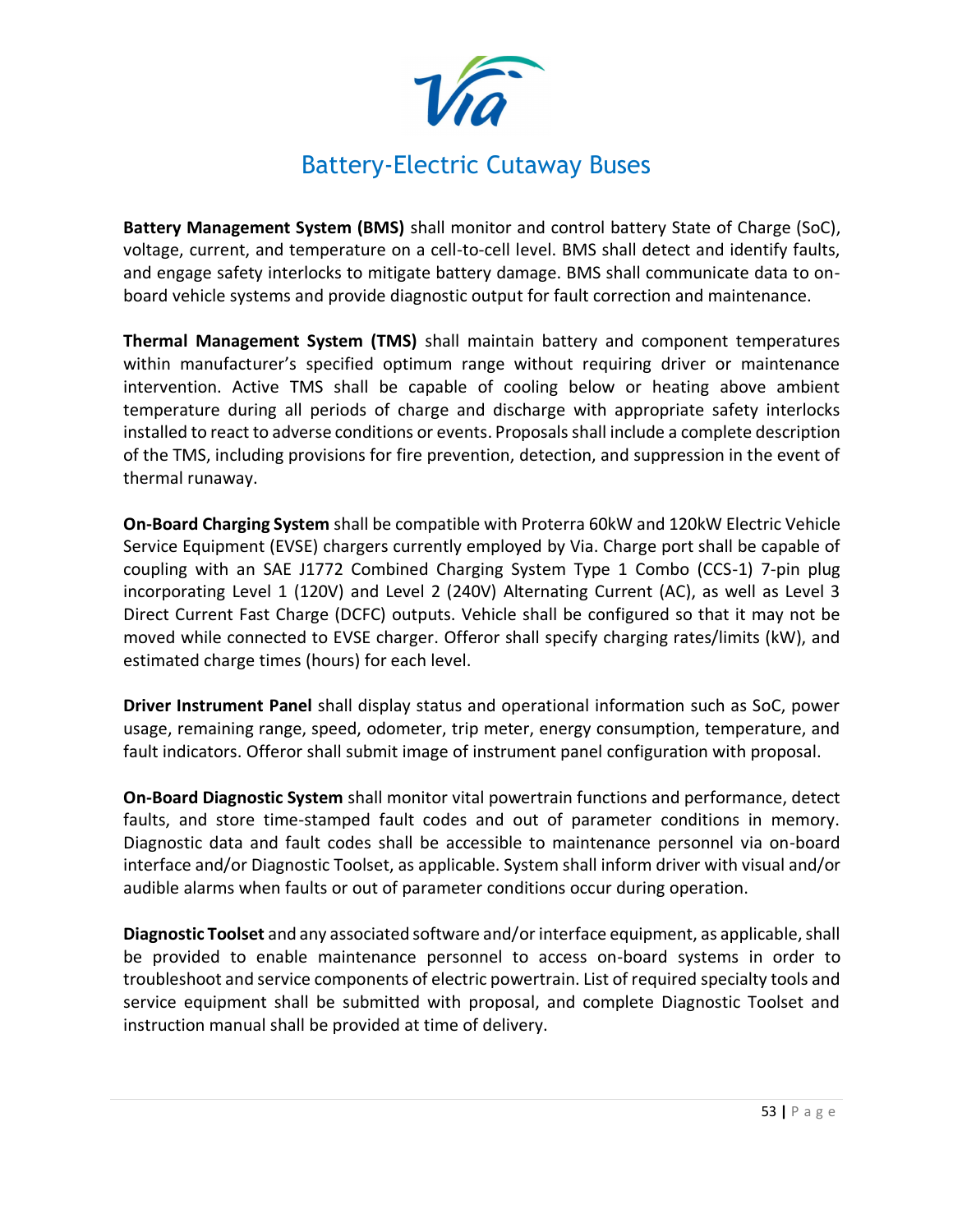

**Telematics System** shall provide accessible real-time vehicle operational data and performance analytics. Proposed Telematics System and data access rights shall be described in detail.

### <span id="page-48-0"></span>VEHICLE STRUCTURE

### **CHASSIS**

**Base Model Chassis** shall be a heavy-duty Class 4 commercial cutaway with dual rear wheels, such as Ford E-450, modified with a plug-in battery electric powertrain.

**Driveshaft** shall be installed with minimum two (2) protective metal guards, as applicable. Guards shall prevent any section of the driveshaft from striking the ground, damaging underbody components, and/or penetrating the body of the vehicle in the event of failure.

**Rear Differential** shall include limited slip or non-slip feature, as applicable. Offeror shall specify gear ratio.

**Steering** shall be power-assist and incorporate tilt-wheel feature.

**Service Brakes** shall be power, four (4)-wheel ABS.

**Parking Brake** shall illuminate a warning light in instrument cluster when activated. Offeror shall specify mechanical or electrical actuation.

**Daytime Running Lights (DRL)** shall be chassis OEM.

**Driver Door** shall be chassis OEM with roll-up window.

**Windshield Wipers** shall be chassis OEM adjustable speed intermittent wipers.

**Horn** shall be chassis OEM.

**Cruise Control** feature shall be provided.

**Power Points** in driver area shall be chassis OEM.

**Three (3) Complete Sets of Keys** shall be provided. Each complete set shall include at least one (1) key (or fob) for each type of lock installed on vehicle. OEM chassis driver door lock and ignition switch shall be keyed alike.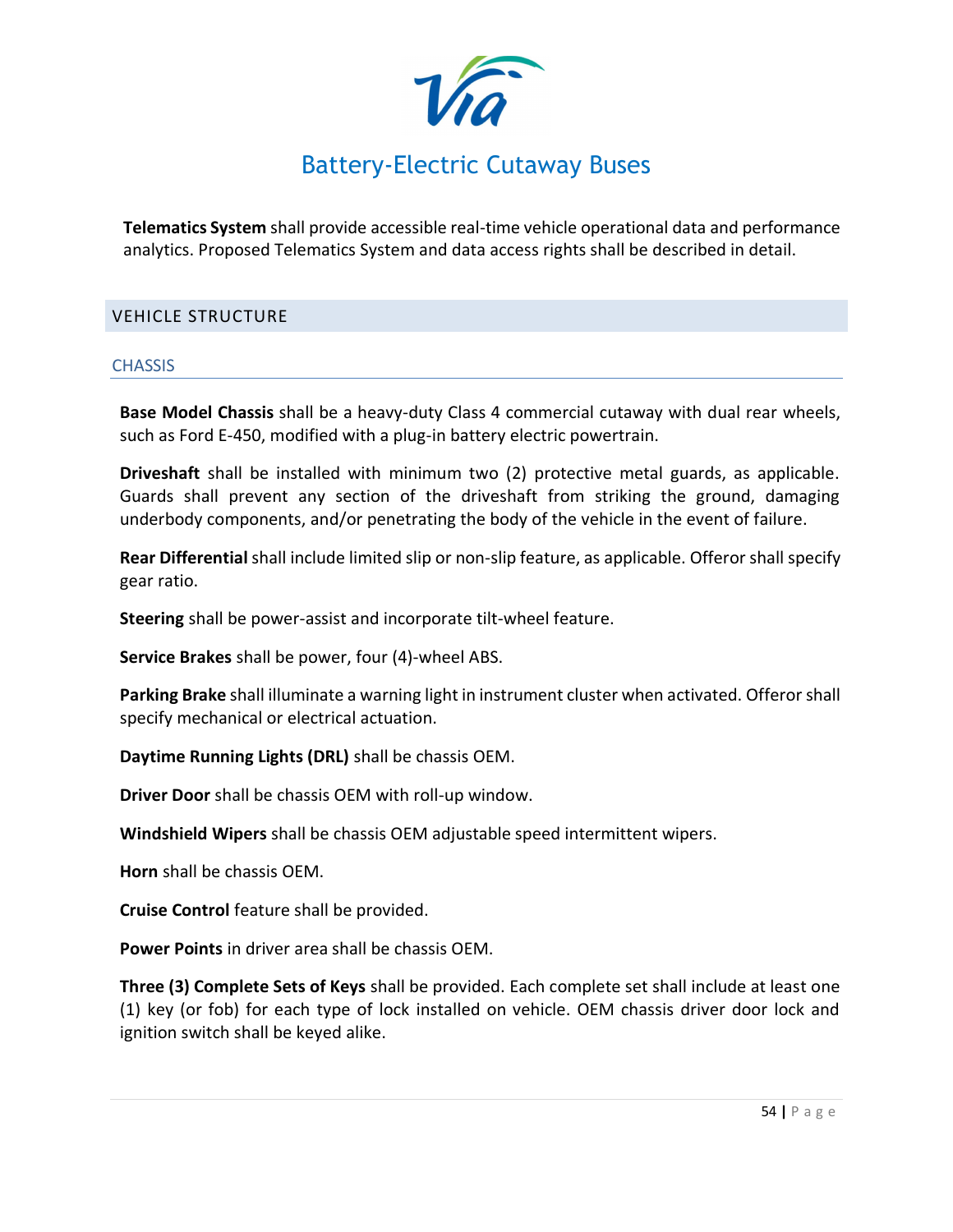

### FRONT/REAR AXLES

**Front and Rear Axles** shall be chassis OEM. Offerorshall specify front and rear Gross Axle Weight Ratings (GAWR).

#### **WHEELS**

**Wheels** shall be OEM steel, rated to meet or exceed GVWR. All 7 (6 + 1 mounted spare) wheels shall match white bus finish and be interchangeable.

**Air Valve Extensions** shall be installed on dual rear wheels, and fixed in position with brackets or stabilizer clips. Extensions shall allow for inflation of inner tires without requiring removal of outer duals.

### TIRES

**Tires** shall be matching All Season radials of equal size and rating with an M+S (mud and snow) designation. All 7 (6 + 1 mounted spare) shall be chassis OEM recommended size for OEM wheels and specified GVWR. Combined load rating of 6 mounted tires shall equal or exceed GVWR. Matching full size spare tire shall be mounted to spare wheel and provided with completed vehicle at time of delivery. All mounted tires shall be electronically spin balanced. Offeror shall specify brand, model, load rating, and size of tires.

### **SUSPENSION**

**Rear Suspension** shall be heavy-duty chassis OEM with a road shock compensating upgrade such as MORryde RS rubber shear spring/shackle suspension system. Upgrade shall be installed according to component manufacturer's exact requirements. Suspension system shall maintain a level position once loaded to full capacity without affecting ride quality, and frame height shall be equal on both sides of vehicle.

**Shock Absorbers** suitable for vehicle application shall be installed front and rear.

### BODY AND CRASHWORTHINESS

**Body Construction** shall meet or exceed the rollover protection requirements of FMVSS 220, and joints and corners where stress concentration may occur shall be adequately reinforced to fully withstand the heavy loads and road shock to which a vehicle of this type is exposed.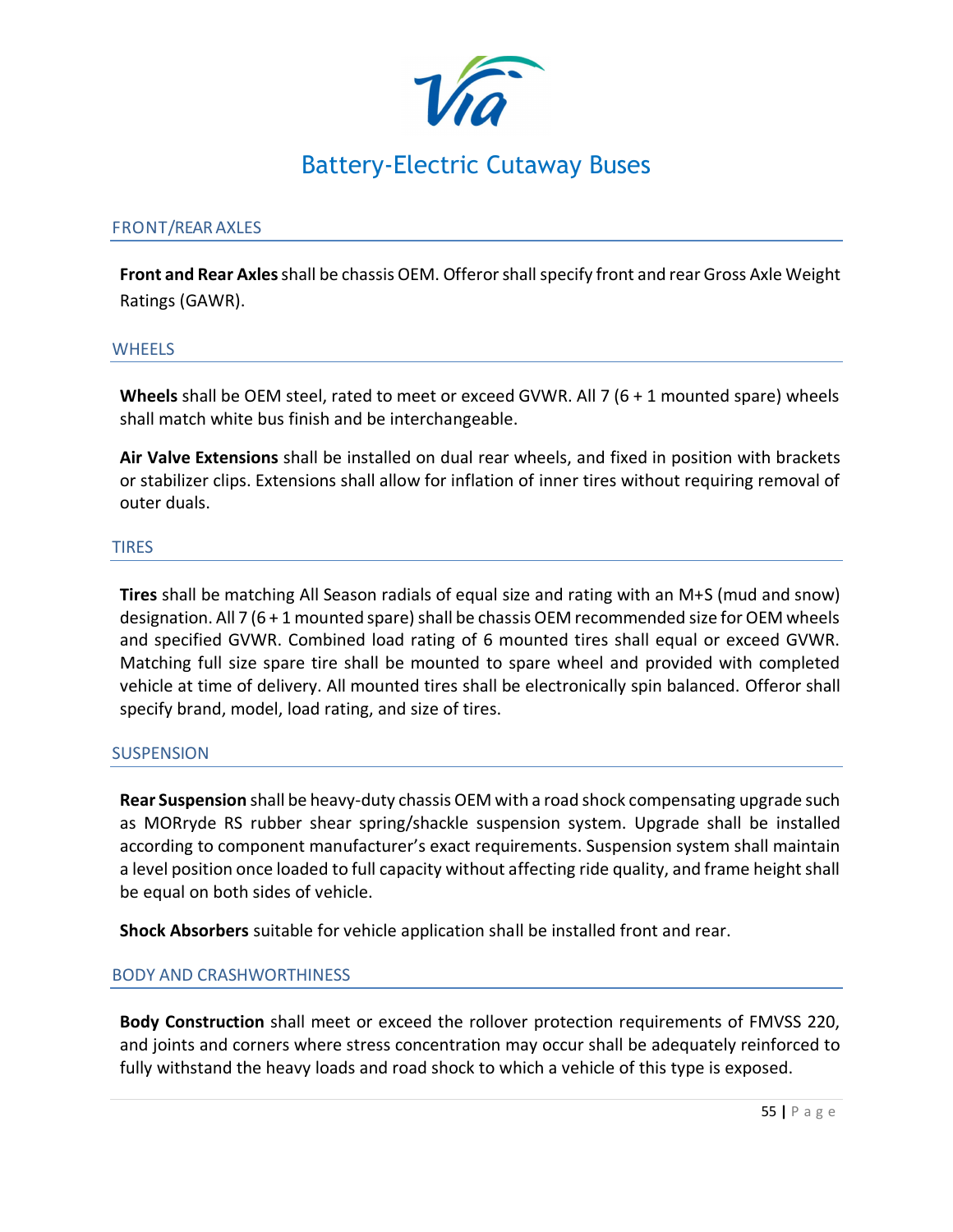

Body shall be securely fastened to cutaway chassis frame according to chassis OEM body builder's requirements. Body shall be free of cracks, dents, damage, and physical defects at time of delivery. Offeror shall provide detailed description of body construction materials and assembly methods.

**Undercoating** shall be a non-flammable, rust-proofing sealant applied to exposed metal surfaces on the underside of the bus body. All openings in body sub-floor and firewall shall be sealed. Offeror shall specify type.

### TOWING

**Two (2) Rear Tow Hooks** shall be installed to the frame and shall permit towing of vehicle without distortion or failure.

### <span id="page-50-0"></span>VEHICLE SYSTEMS

### ELECTRICAL SYSTEM

**Low Voltage Electrical System** shall be a 12-volt, negative ground system. High voltage system shall maintain charge of low voltage system via DC-DC power converter. All OEM chassis functions energized through the ignition switch shall continue to function as installed. All accessible terminal connections shall be inspected for proper securement prior to delivery.

**Dual 12 Volt Batteries** shall be matching heavy duty chassis OEM. Battery terminals shall be coated with anti-corrosion protectant. Offeror shall specify type, reserve capacity, Amp-hour rating, and individual Cold Cranking Amperage ratings of batteries.

**Battery Cables** shall be color-coded red for positive polarity and black for negative. Low voltage battery cables installed in place of chassis OEM battery cables must be a continuous run and sized to exceed maximum draw.

**Battery Compartment** shall contain both batteries, the high-amperage mobility aid lift circuit breaker, and all other high-amp body power circuit breakers, in a curbside, weather protected compartment.

Lowest exterior edge of compartment shall extend no lower than lowest edge of entry steps. Battery box shall include a slide-out tray with drain holes in both tray and box. Alternative locations for low voltage batteries shall be proposed if curbside compartment interferes with high voltage battery placement.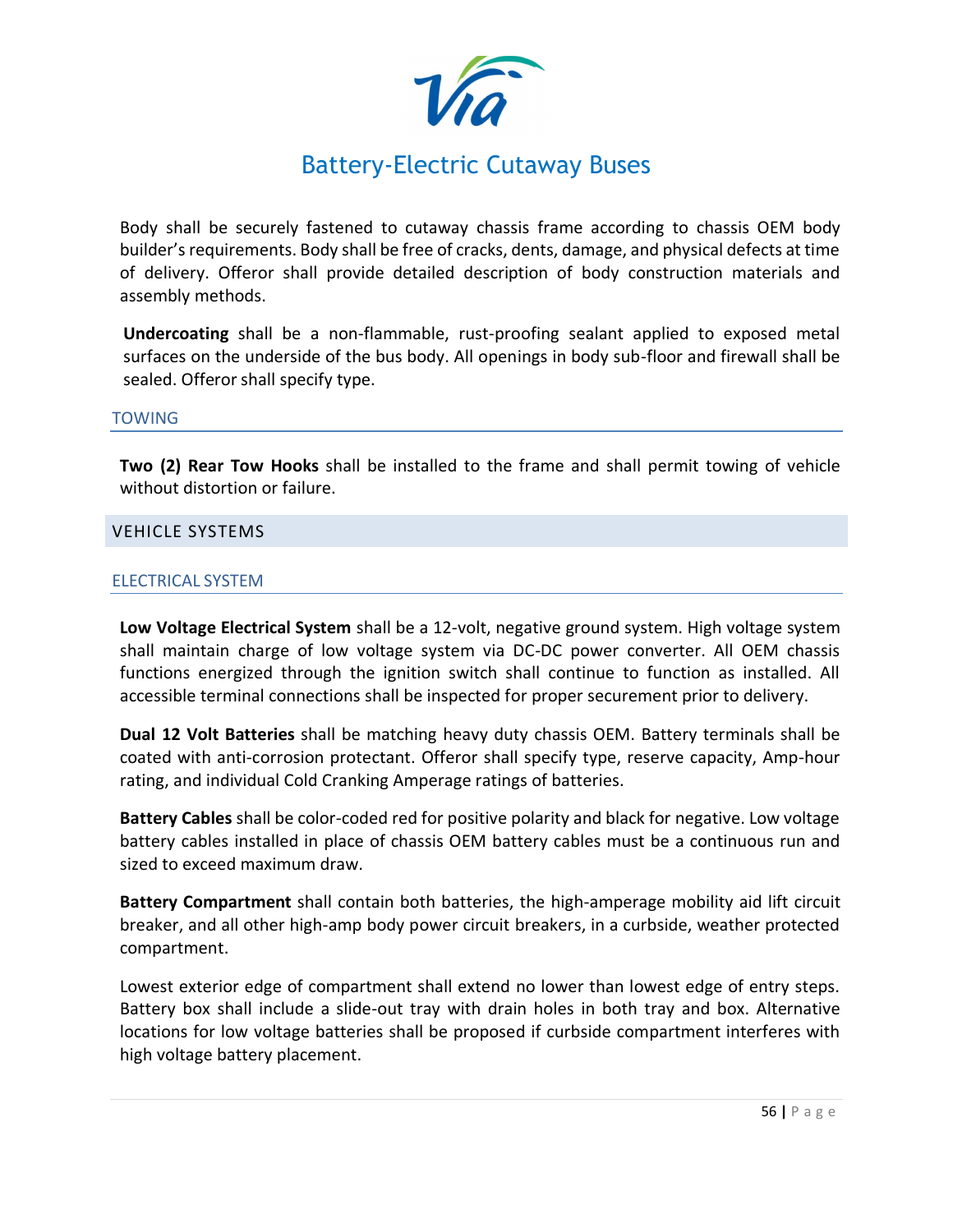

Battery cables shall be of sufficient length and routed to allow for full travel of slide out tray, and shall be protected and flexible enough to fold away when stowed without shorting or damaging the cables. Tray and slides shall be heavy-duty stainless steel and box and battery hold-downs shall be constructed of corrosion resistant materials.

Battery compartment access door shall be hinged and secured with thumb latches. If tophinged, a spring latch shall be installed to hold door in an open position for service. A laminated diagram showing battery power circuit configuration shall be installed to inside of access door.

**Master Low Voltage Battery Disconnect Switch** shall be provided to energize all bus body electrical power other than exterior lights. Ignition hot (Key ON) and battery hot (Key OFF) low voltage body power shall be routed through the master battery disconnect switch. Body electrical components and accessories supplied with Key OFF power shall not operate when master switch is in OFF position. Body components supplied with Key ON power shall not operate unless both master switch and ignition switch are in ON position. Master switch shall be installed in driver stepwell.

**Electrical Compartment** shall be located above driver seat and be easily accessible through a latching access door. Compartment shall contain all low voltage bus body power fuse boxes, circuit boards, solenoids, breakers, and relays. Compartment shall be sized large enough to allow for ease of maintenance. Additionally, two (2) fused Key ON ignition hot power and two (2) fused Key OFF battery hot power circuits of minimum 15 amps each shall be provided in fuse box to accommodate end user installation of additional low voltage electrical components. An "As Built" wiring legend identifying circuit functions and fuse and/or breaker positions shall be laminated and secured to inside of access door.

**Wiring** shall be properly sized, insulated, and protected according to current SAE standards and shall incorporate maximum radio frequency interference (RFI) and electromagnetic interference (EMI) suppression. Wiring shall be color-coded and permanently heat or ink stamped, at regular intervals of six (6) inches or less, with circuit function identification. Each wire color, gauge, and function identification shall be referenced on electrical diagrams encompassing all installed electrical systems and connections to chassis OEM electrical systems.

Wiring shall be continuously enclosed in non-metallic loom, efficiently routed and supported, and shall be of sufficient length to permit proper positioning without creating excessive tension. Shielding and protective grommets shall be installed at any point wiring harnesses pass through or rub against sharp or abrasive materials.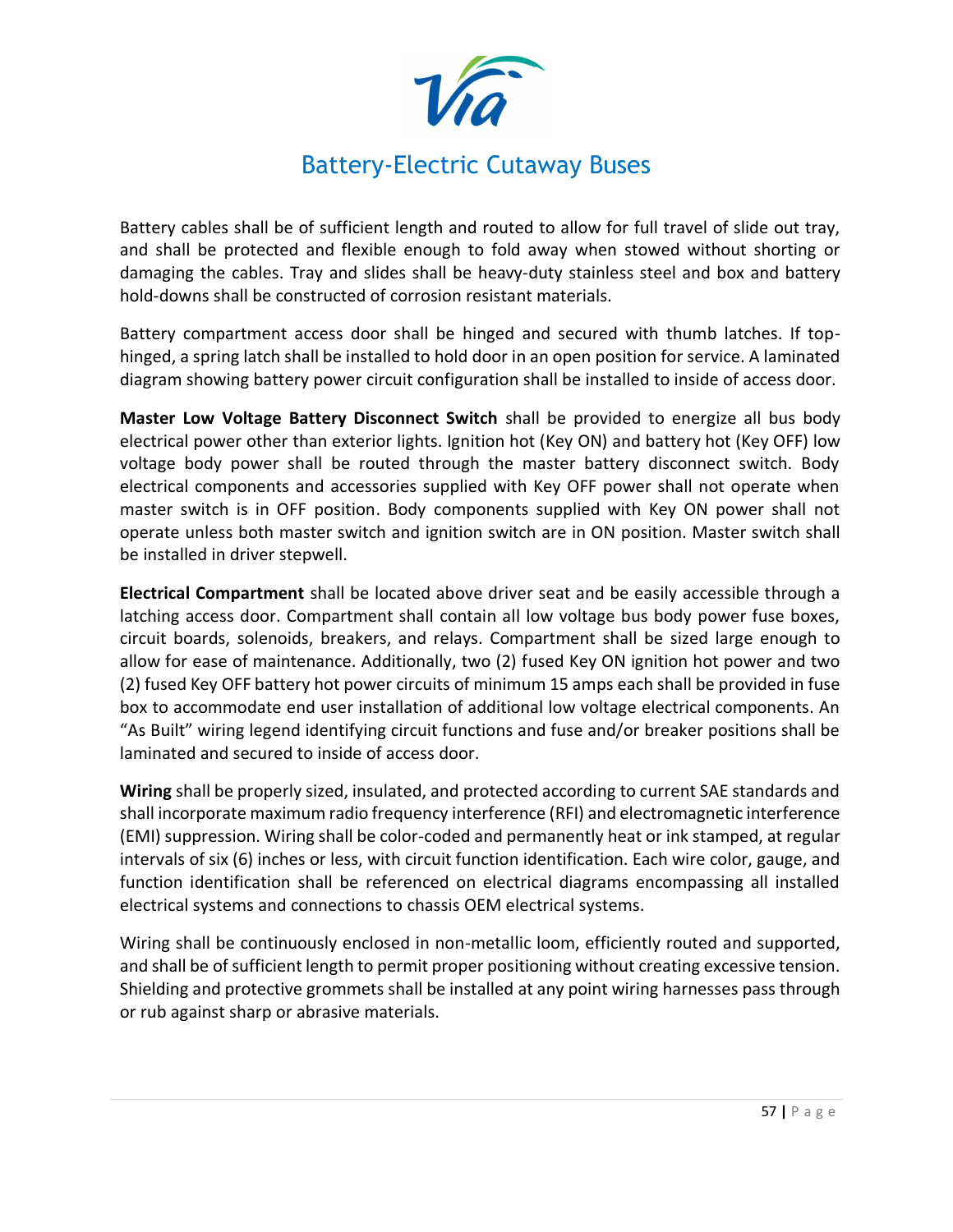

There shall be no exposed or loose wiring in driver or passenger areas. Wiring specifications shall apply equally to circuits connecting batteries, HVAC systems, mobility aid lift, speakers, and all other electrical components.

**Interior Body Harnesses** shall be joined using pin and socket plug connectors.

**Exterior Wiring Harnesses** shall be routed in corrosion and moisture resistant loom and joined using plug connectors sealed against the elements. Insulated "P" clamps shall be installed at regular intervals of 24 inches or less.

**Wires Larger than 10 Gauge** shall be properly crimped, soldered, and sealed with heat shrink tubing. Connections made by hydraulic or connector fusing crimp tools shall be acceptable in lieu of (ILO) soldering. The use of butt connectors will not be acceptable.

**Two (2) Added Grounds** of minimum 1/0 (0 gauge) cable shall be installed between: (1) OEM chassis frame and body cage structure, and (2) mobility aid lift pump housing and negative battery terminal. Ground cables shall be continuous between specified connection points.

**Lift Interlock** device with "DOOR AJAR" type LED display, such as Intermotive Gateway, shall be installed. Interlock shall only provide power to lift when master battery disconnect switch, ignition switch, and lift power switch are ON, vehicle is in PARK (or NEUTRAL, as applicable), parking brake is applied, and lift doors are open. "DOOR AJAR" LED display panel shall illuminate whenever master disconnect switch and ignition switch are both ON and lift doors are open, and an audible alarm shall also sound if these criteria are met but parking brake is not applied, or vehicle is not in PARK (or NEUTRAL), or both. Interlock shall prohibit movement of vehicle while lift doors are open.

**Driver Control Console** incorporating body electrical component and accessory switches and warning lights shall be installed within easy reach of driver. Console shall be attached with nut and bolt fasteners (no self-tapping screws) with a removable access panel. Console wiring harnesses shall be equipped with detachable plug connectors for ease of removal and service. All control switches shall be labeled for easy function identification. Rocker switches shall be backlit for visibility and illuminated whenever vehicle running lights are activated.

**Voltmeter** wired to low voltage body power shall be installed in driver area.

**Stereo** with AM/FM tuner, Bluetooth, and auxiliary USB input shall be provided. Stereo may be chassis OEM or aftermarket, with two (2) front speakers installed in driver area and minimum four (4) additional speakers installed and evenly spaced in passenger seating area.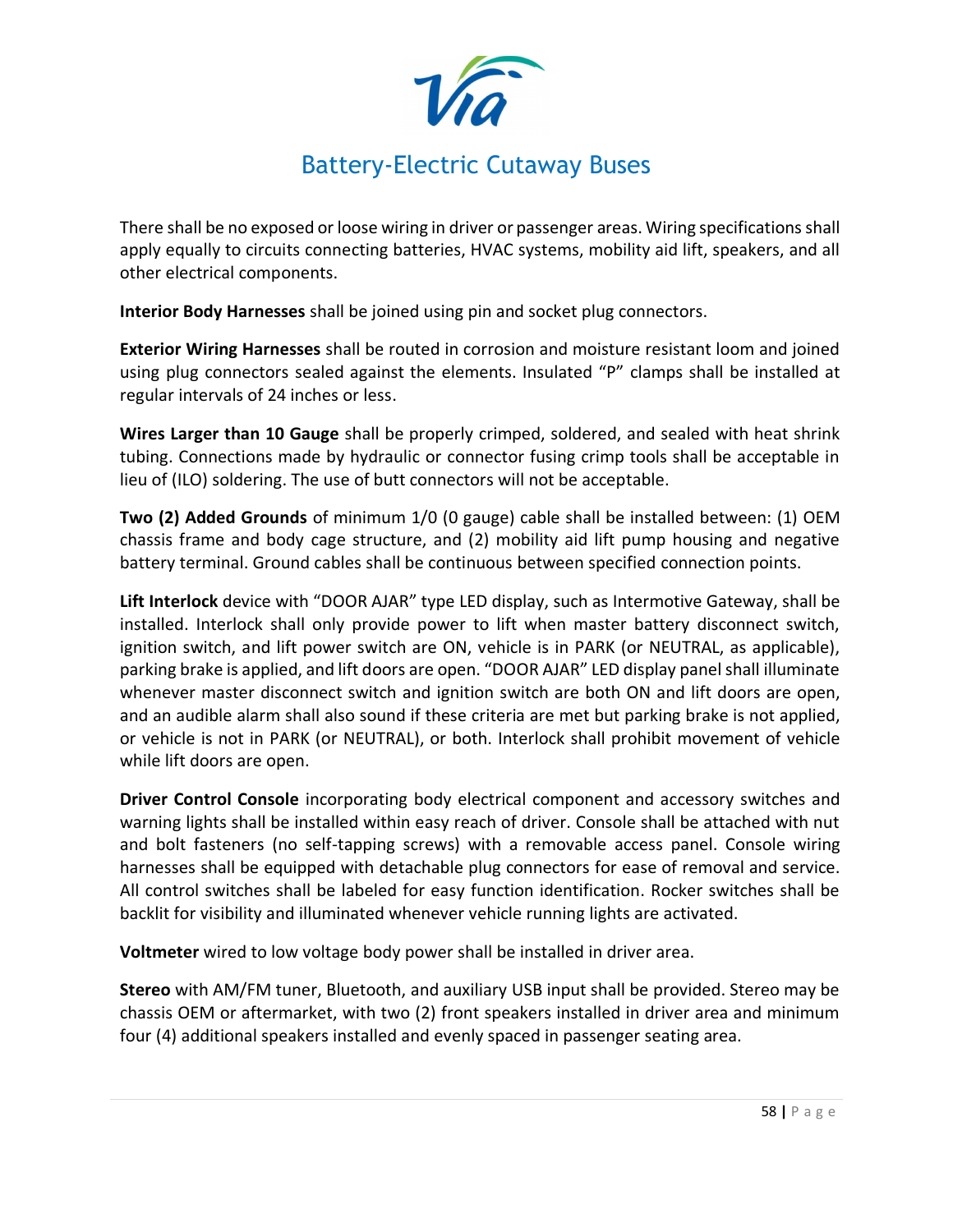

### HEATING, DEFROSTING, VENTILATION, AND AIR CONDITIONING SYSTEM

**Heating, Ventilation, and Air Conditioning (HVAC)** shall include independently controlled systems for both the driver area and passenger compartment. Offeror shall describe configuration of complete vehicle HVAC system in detail.

Offeror shall specify any special preconditioning provisions for allowing the HVAC system to operate while the vehicle is still charging prior to roll-out, the intent being to bring the temperature of the passenger compartment to an acceptable level for service without depleting the initial charge of storage battery.

**Driver HVAC** system in driver area shall include heater/defroster, air conditioner, airflow/vent door selector with fresh air mode, and temperature control. Driver HVAC system controls shall operate independently of auxiliary heating and air conditioning system controls. Offeror shall specify type, manufacturer, model, and rated heating and cooling BTU outputs of Driver HVAC system.

**Auxiliary Heater(s)** in passenger compartment shall be controlled by a minimum three (3) position, (OFF/LOW/HIGH) fan speed selector switch located within easy reach of driver. Selector switch shall operate independently of driver HVAC system controls. Heater must be capable of warming passenger compartment from an average ambient temperature of  $0^\circ$ F to 70°F (+/-2°F) within 70 minutes of system engagement, and must be capable of maintaining temperature in the passenger compartment within a range of 65°F to 70°F, measured 12 inches above floor level, with an ambient outside temperature of 0°F. Offeror shall note location of heater unit on floor plan, and shall specify type, manufacturer, model, and rated output in BTUs.

*Optional Diesel Fueled Auxiliary Heater* pricing shall be provided for one or more diesel fuel fired heat exchangers to be installed in the passenger compartment *in addition* to the standard electric auxiliary heater(s). Diesel heater(s) may be used in place of electric heater(s) in order to extend maximum vehicle range. Diesel heater(s) must be capable of warming passenger compartment from an average ambient temperature of  $0^\circ$ F to  $70^\circ$ F (+/-2 $^\circ$ F) within 70 minutes of system engagement, and must be capable of maintaining temperature in the passenger compartment within a range of 65°F to 70°F, measured 12 inches above floor level, with an ambient outside temperature of 0°F. Fuel tank capacity must be sufficient to allow for 12 hours of continuous operation at the system's rated BTU output. Offeror shall specify type, manufacturer, model, tank capacity, and rated output in BTUs.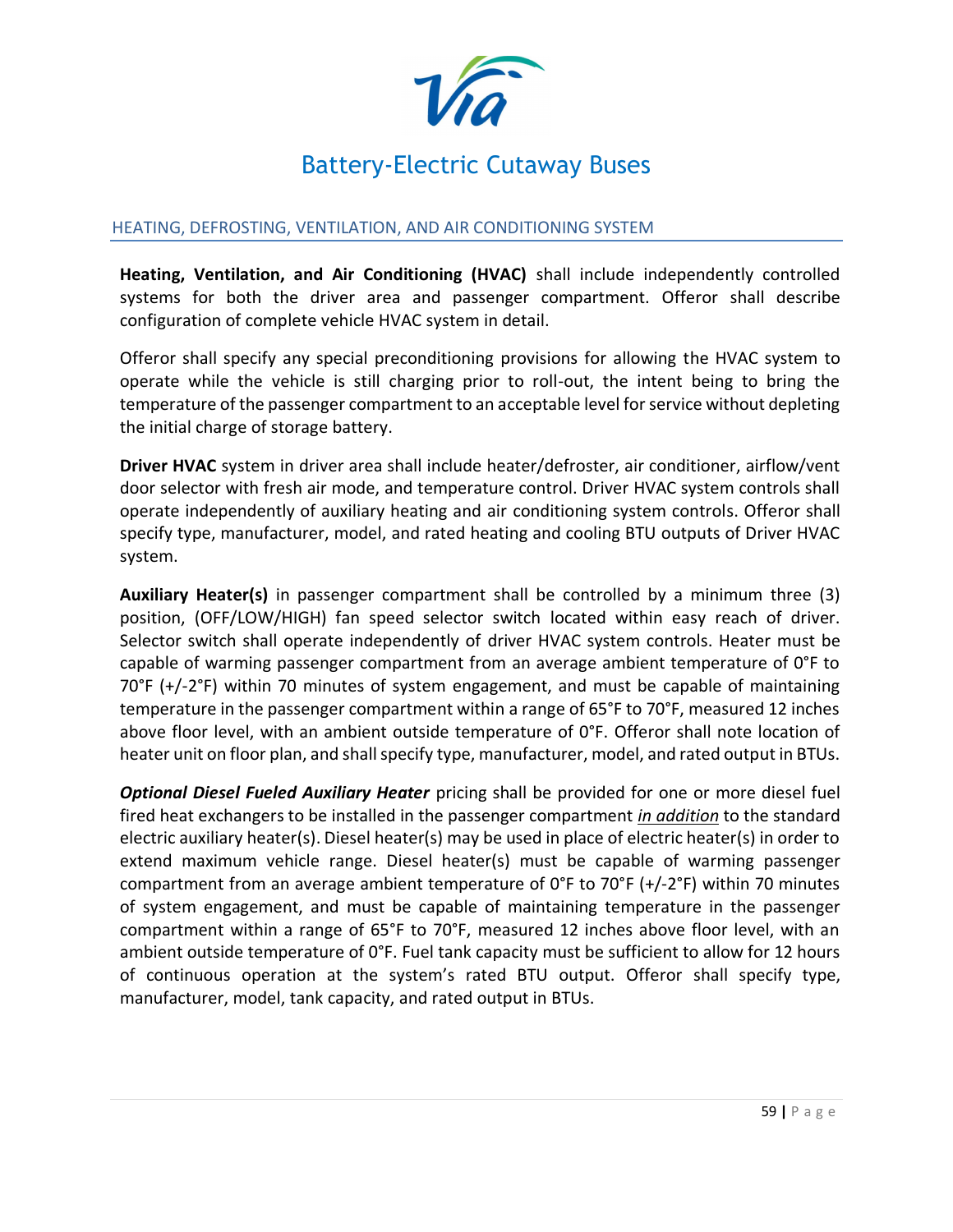

**Auxiliary Air Conditioning** shall be a climate control unit capable of reducing passenger compartment temperature from a minimum ambient temperature of  $100^{\circ}$ F to  $70^{\circ}$ F (+/-3 $^{\circ}$ ) within 30 minutes of system engagement. System shall be capable of maintaining a range of 65°F to 70°F, measured 12 inches above floor level, with an ambient outside temperature of 90°F. Fan speed and temperature controls shall be located within easy reach of driver and shall be separate from and operate independently of driver HVAC system control. Evaporator and condenser shall be matched to compressor per system manufacturer's requirements. Offeror shall note roof or skirt mounting location for condenser and shall specify manufacturer, model, and rated BTU output of complete auxiliary HVAC system.

**Evaporator** shall be mounted in rear of passenger compartment. Condensation drain lines shall run downhill from evaporator housing to discharge below floor level. Any exposed drain lines, refrigerant hoses, or gaps between evaporator cover and rear wall shall be effectively covered with smooth-trimmed close-out panels matching bus interior.

**Refrigerant Hoses** and wire harnesses shall be equipped with shielding and protective grommets at any point harnesses or refrigerant lines pass through or rub against sharp or abrasive materials. Insulated "P" clamps shall be installed at regular intervals of 24 inches or less.

**A/C System Information Label** shall be located in the engine compartment. Label shall provide detail of installation date, system manufacturer, refrigerant type and quantity, compressor oil type and quantity, and serial numbers of installed compressor, condenser, and evaporator subcomponents.

### <span id="page-54-0"></span>VEHICLE FLOOR

### FLOOR CONSTRUCTION

**Floor Construction** materials and assembly methods shall be specified by offeror.

**Sub-Floor Base** shall include minimum 5/8 inch thick marine grade plywood or waterproof composite equivalent. All edges and joints shall be moisture sealed. Sub-flooring shall be filled and sanded smooth before covering. Material and thickness shall be specified by offeror.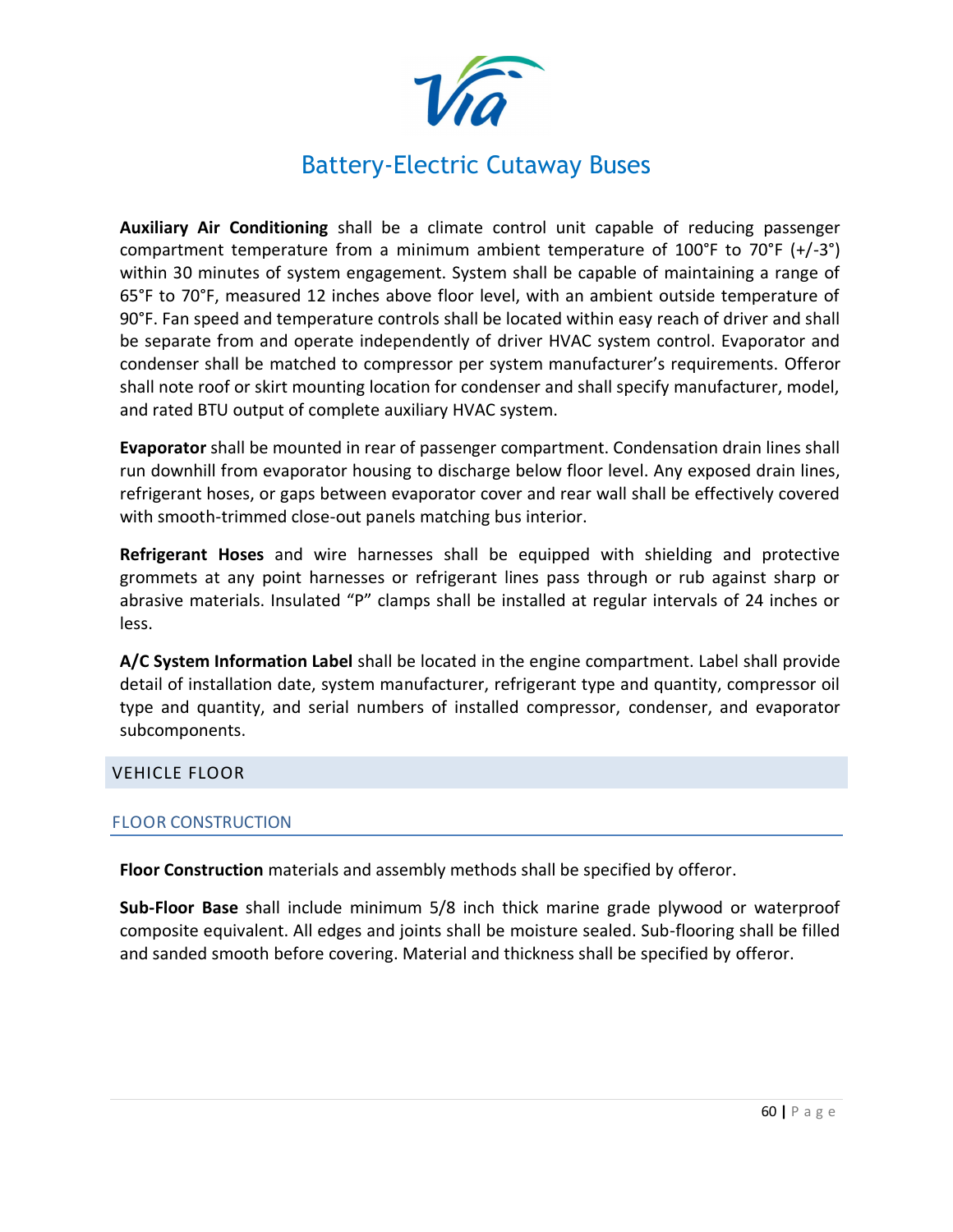

### FLOOR COVERING

**Floor Covering Material** shall be durable, slip resistant, non-skid, transit-type such as Gerflor Tarabus Sirius. Floor covering shall be securely bonded to sub-floor base in accordance with manufacturer's requirements and shall not shrink during useful life of vehicle. All mating edges of flooring, step tread, and step nosing materials shall be weather sealed to prevent water penetration, and must shed water for ease of washing and cleaning. Floor color shall be light gray, such as Gerflor 6768 Griffon.

**Cove Molding** shall be radiused up from floor level to meet interior sidewalls in a smooth transition. Molding shall be continuous along each wall except where interrupted by interior corner covers or door openings.

**Standee Line** shall be a yellow, two (2) inch wide band in floor between driver/entry area and passenger seating area.

### STEP WELLS

**Entry Steps** shall have yellow vinyl step edge nosing. Vinyl step edges shall be heat welded to flooring material.

**Entry Step Risers** shall be maximum nine and a half (9 1/2) inches high. Step tread shall be minimum eight and a half (8 1/2) inches deep. Tread depth on all steps shall be equal.

**Raised/Flat Floor** shall provide a level surface from top of entry steps to rear wall of vehicle, with no wheel wells protruding.

### <span id="page-55-0"></span>VEHICLE EXTERIOR

### EXTERIOR PANELS AND FINISHES

**Exterior Panels** shall have lap joints and exterior seams shall shed water. Sealing of panels shall not depend on caulking alone. Flexible sealant shall be applied wherever sealer is required.

**Fasteners** such as nuts, bolts, clips, washers, and clamps, including those that shall be exposed to the elements, shall be zinc or cadmium plated, phosphate coated, or stainless steel to prevent corrosion.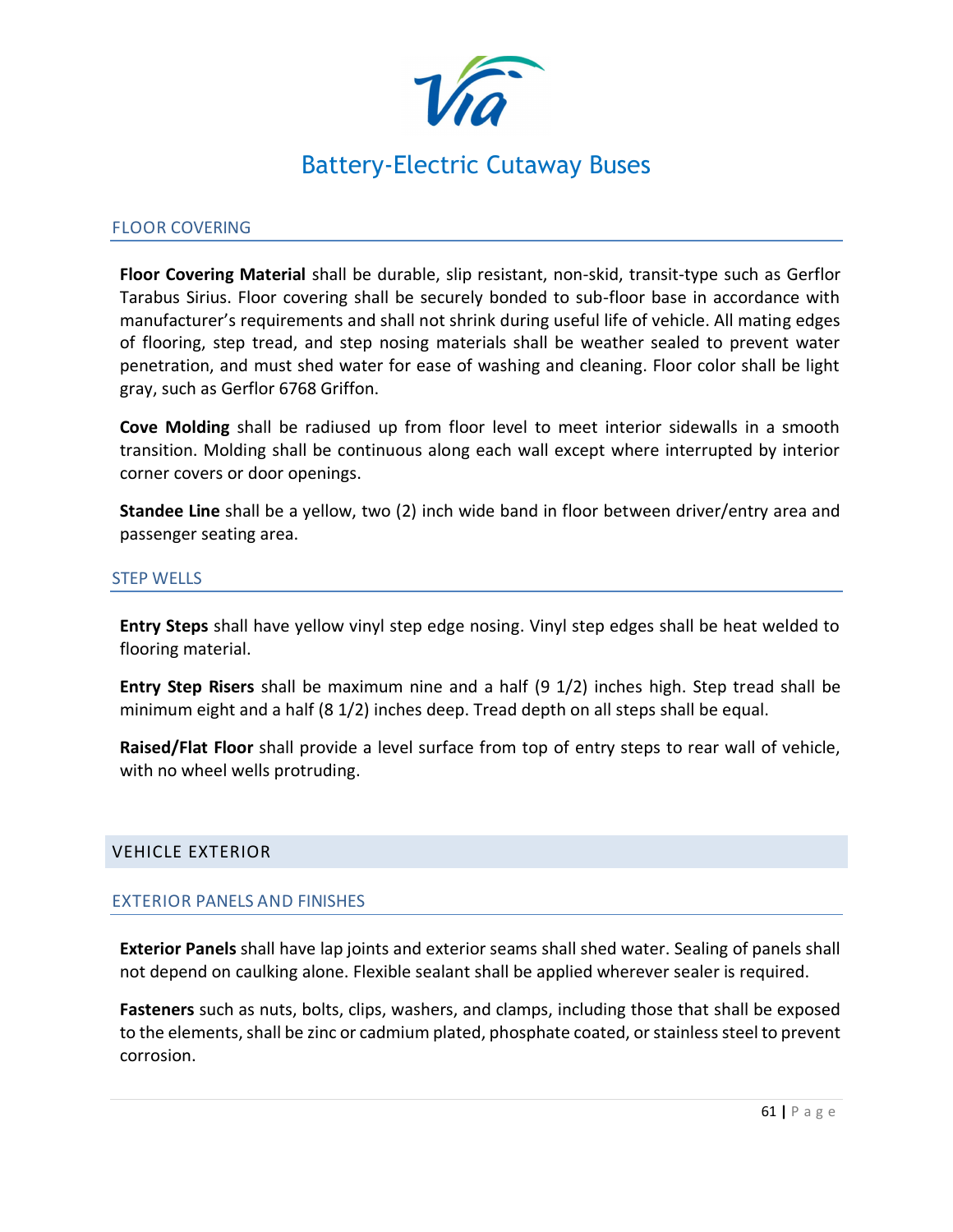**Roof** shall be of sufficient strength to prevent vibration, drumming, and flexing. Installation shall be smooth and free of waves, ripples, or wrinkles, and contour design shall prevent pooling of water.

**Roof Hatch** shall be a dual-purpose safety vent installed to provide a rooftop emergency exit and multi-position fresh air ventilation. Offeror shall specify manufacturer and model.

**Drip Rails** shall be installed over all windows and doors.

**Driver Door Grab Handle** shall be steel-reinforced molded plastic. Handle shall be mounted to exterior of streetside "B" pillar.

**Heavy-Duty Driver Running Board** shall be weatherproof, slip resistant, and designed to support minimum 300 lbs. without warping. Running board shall be minimum 10 inches deep and extend the full length of driver door opening.

**License Plate Holders**/brackets shall be installed front and rear. All plate mounting hardware shall be provided.

**Exterior Side Mirrors** with dual mirror heads, such as Rosco Accustyle, shall be installed. Mirrors shall be heated and remote-operated (motorized), with flat glass upper panes, lower convex lenses, and integrated LED turn indicator arrows. Support arms and mounting hardware shall have a corrosion resistant finish.

**Front and Rear Mud Flaps** shall be installed clear of suspension and exhaust components. Clearance between rear tires and flaps shall be sufficient to allow for installation of snow chains.

**Bike Rack** installation of a two (2) position deployable steel transit-type bike rack with spring loaded arms, such as Sportworks DL2. Bike rack shall include a quick disconnect feature to allow swift removal of rack without the use of tools. Offeror should also provide the cost for a credit if this optional feature is to be removed for future purchases.

**Ski and Snowboard Rack**. Lightweight, universal ski/snowboard rack to be installed to exterior of bus. Proposed racks shall hold as many skis/snowboards as possible. Offeror shall specify capacity and dimensions. Pricing for multiple models and styles may be proposed. Offeror should also provide the cost for a credit if this optional feature is to be removed for future purchases.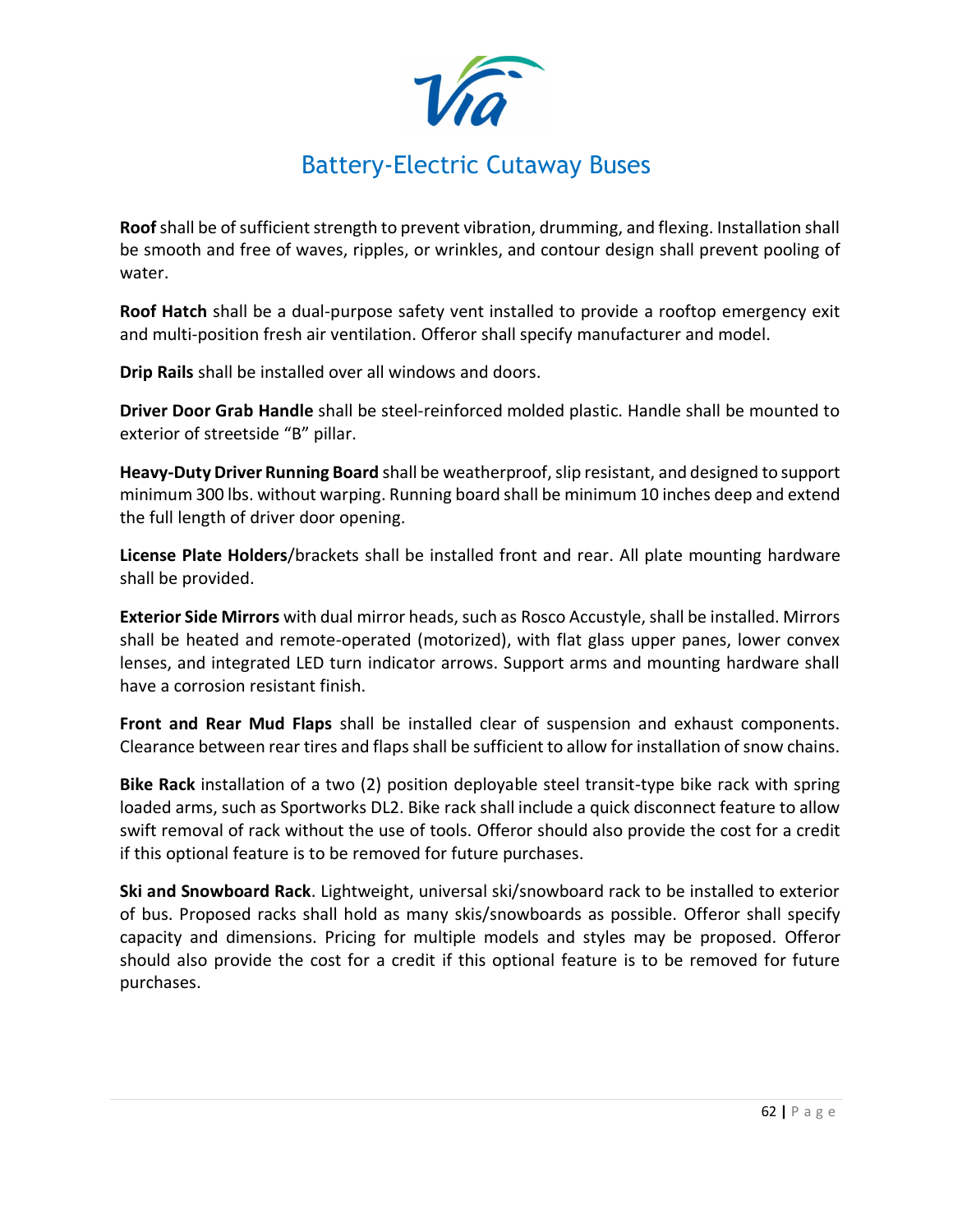

#### BUMPERS

**Front Bumper** shall be chassis OEM chrome.

**Rear Safety Bumper** such as Romeo RIM, HELP energy absorbing bumper shall be installed to the frame using heavy duty brackets and minimum Grade 5 hardware.

### FINISH AND COLOR

**Exterior Finish** shall be impervious to diesel fuel, gasoline, and commercial cleaning agents. Body finish shall match "white" color finish of OEM chassis cab, whether applied by body manufacturer or by a supplier of "pre-finished" parts to body manufacturer. Exterior seams shall be caulked or sealed with a matching color flexible sealant to avoid cracking and flaking at seams.

**Full Body Paint** will be part of the proposal to finish vehicle in one solid color to be selected by Via at time of order. Paint sample and code matching selected color shall be provided by contractor and approved by Via at time of order.

**Custom Graphics** to match existing Via graphics design will be a part of the proposal. Examples of current graphics colors, lettering, logos, and designs are provided in **Appendix B**. Elevation diagram and design proof specific to the awarded vehicle shall be provided by the contractor and approved by Via at time of order. Pricing and final proofs shall include update of applicable fleet numbers for each vehicle to be ordered.

### EXTERIOR LIGHTING

**Exterior Lighting** shall be light-emitting diode (LED) type. Exterior lights shall operate regardless of master battery disconnect switch position.

**Exterior Lights**shall be low profile or flush mount. Configuration shall include, at minimum, front amber marker lights, midship amber marker/turn signal/hazard lights, rear amber turn signal/hazard lights, rear red clearance lights, rear red brake/taillights, rear red center high mount stop lamp over emergency exit door, rear white/clear back-up lights, and rear license plate lamp. Operation of marker, clearance, tail, and license plate lights shall be controlled by OEM chassis headlight switch. Offeror shall provide diagram of exterior rear light configuration.

**Exterior Reflectors** shall be installed in accordance with all state and federal requirements.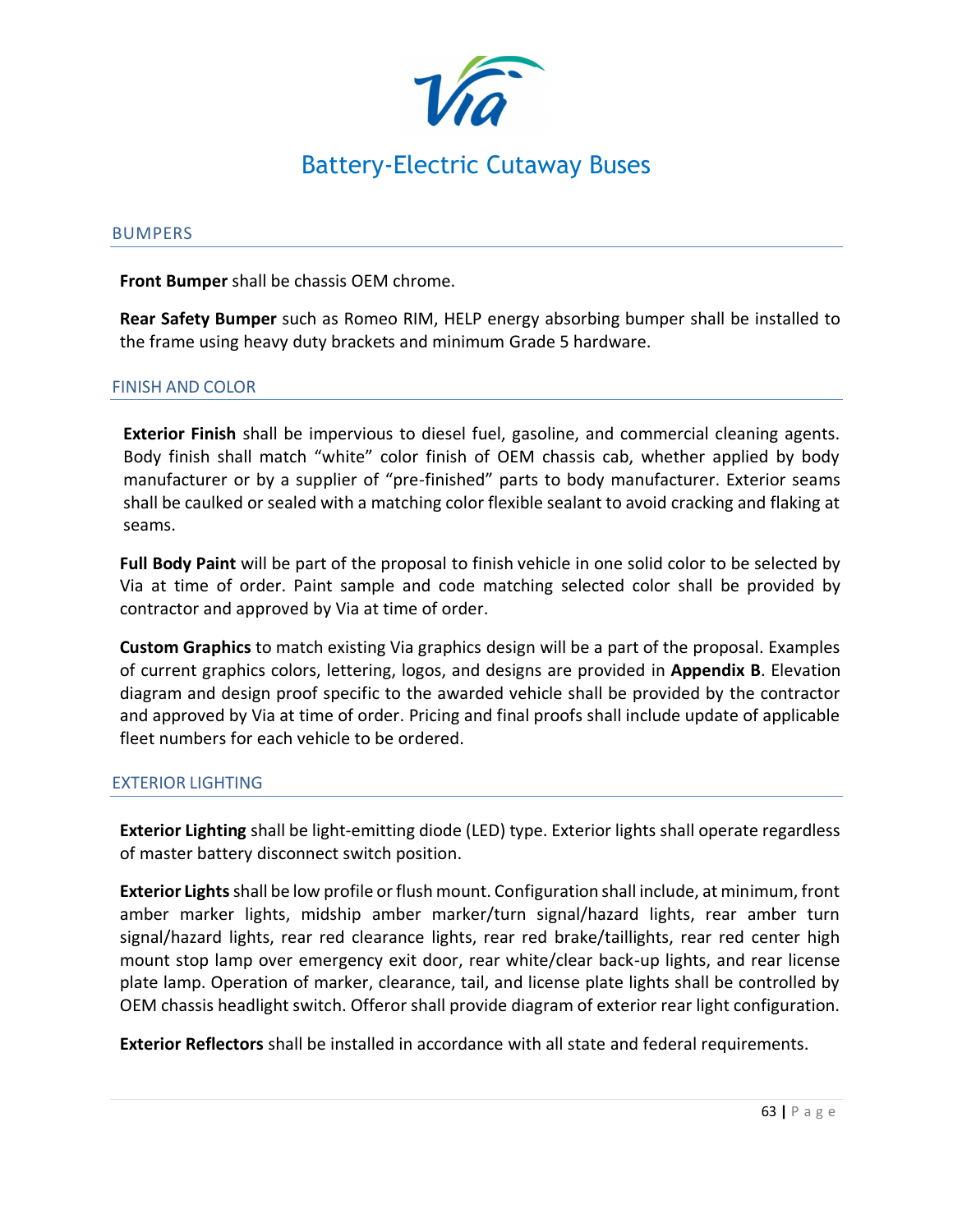

### <span id="page-58-0"></span>VEHICLE INTERIOR

### INTERIOR PANELS AND FINISHES

**Interior** finish in driver area shall be a non-reflective material and/or flat grey color. All sharp corners, edges, and protruding hazardous surfaces shall be eliminated. There shall be no open seams between trim panels. All panels shall be the same color and match the rest of the interior. All interior panels, finish materials, and treatments shall be flame retardant in conformance with FMVSS 302, scuff and scratch resistant, and shall shed water for ease of cleaning.

### INTERIOR PANELS

**Padded, Vinyl Wrapped Headers** shall be installed to interior above entry doors, mobility aid lift doors, and rear emergency exit door.

**Driver Coat Hook** and retaining strap shall be installed to interior wall above and behind driver seat.

**Interior Passenger View Mirror** with minimum dimensions of six (6) x 16 inches shall be installed above the windshield. Mirror angle shall be adjustable to provide driver with full view of passenger compartment.

### INSULATION

**Insulation** shall be provided between exterior skin and interior wall and ceiling panels. Insulation shall have minimum R7 thermal barrier rating with sound-deadening and vibration reducing qualities, be moisture proof and prevent wicking, and comply with FMVSS 302. Offeror shall specify insulation material type and actual "R" value.

### WINDOWS

**Windows** and windshield shall meet all applicable FMVSS requirements. Windshield shall be minimum (AS-1) grade and driver door window shall be OEM chassis safety glass. Side windows shall either be black, egress transit type or fixed with top T- slider vent. A full window shall be provided in the transition panel between curbside "A" pillar and entry doors to eliminate blind spots and enable driver to fully view curb and pedestrians from driver seat. Body windows shall be minimum (AS-3) grade safety glass and factory tinted with a 31% light reduction.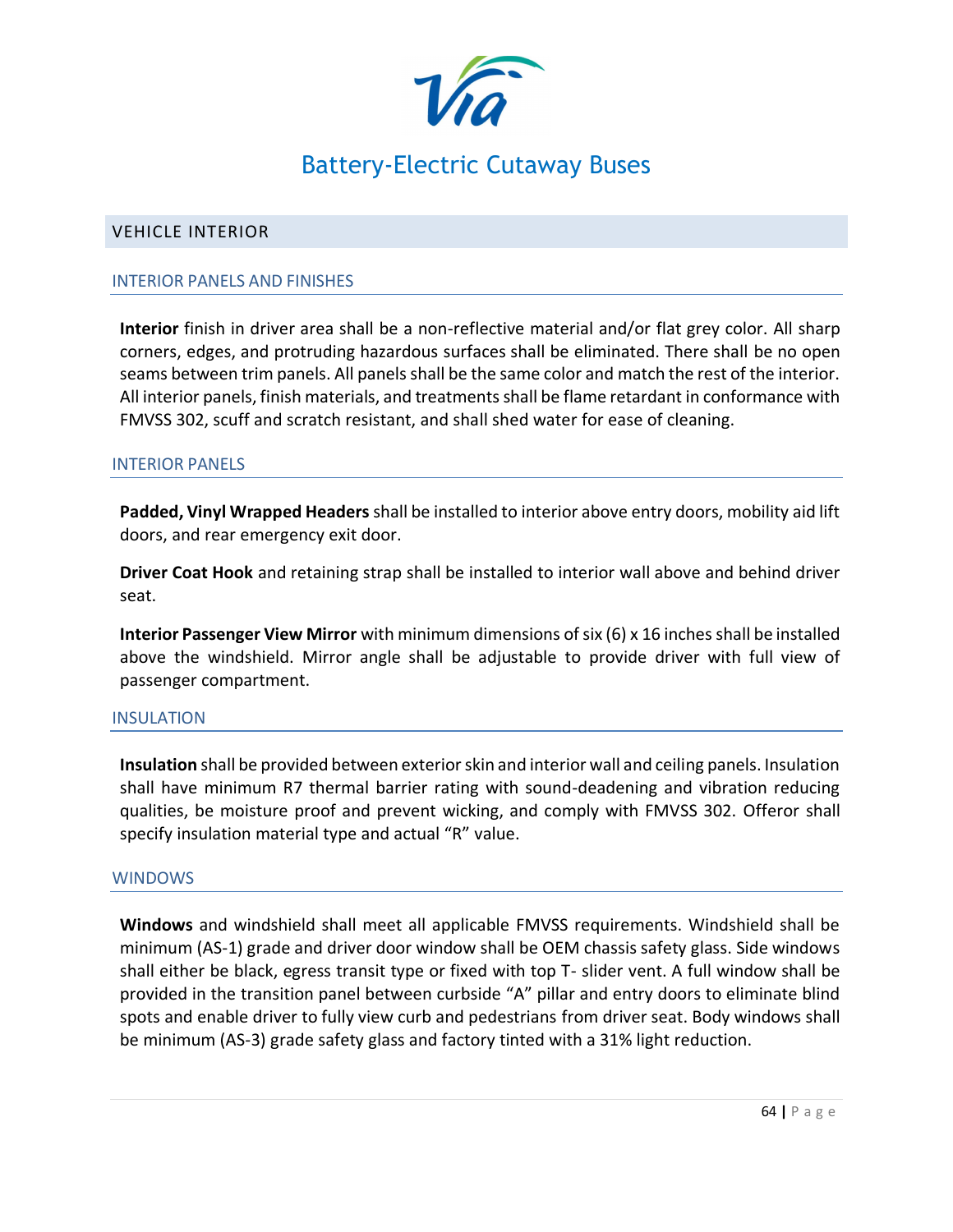

**Emergency Exit/Egress Windows** shall be installed on both sides of the vehicle, with a minimum of two (2) streetside and two (2) curbside. Egress windows shall be top-hinged and have unobstructed openings. A red LED light shall be installed above each egress window. A warning light shall illuminate in driver area and an audible alarm shall sound to alert driver whenever a window is not completely closed.

### PASSENGER / DRIVER INTERIOR LIGHTING

**Interior Lighting** shall be light-emitting diode (LED) type. Driver door light shall operate regardless of master battery disconnect switch position. Loading, courtesy, entry, and lift door lights shall operate only when master battery disconnect switch and ignition switch are both in ON position.

**Courtesy Lights** shall be mounted overhead in passenger compartment interior and spaced evenly to illuminate entire seating area whenever entry doors are open. Minimum four (4) lights shall be installed in passenger compartment, with two (2) streetside and two (2) curbside. An ON/OFF switch shall be provided in driver console to also allow activation of courtesy lights whenever entry doors are closed.

**Lift Door Lights** shall be mounted to interior above mobility aid lift and to exterior below lift. Lights shall illuminate the interior mobility aid securement area as well as the lift platform and exterior lift loading area at ground level whenever ignition switch is ON and lift doors are open.

### ENTRY/EXIT AREA

**Entry/Exit Area Lights** shall include one (1) interior light mounted above entry area and two (2) interior lights mounted in stepwell to illuminate entry steps, as well as minimum one (1) exterior light to illuminate exterior entry area at ground level. Interior and exterior entry area lights shall be installed in addition to, and operate independently of, interior courtesy lights, and shall activate whenever entry doors are open.

### DRIVER'S AREA

**Driver Door Light** installed above driver seat shall activate whenever driver door is open.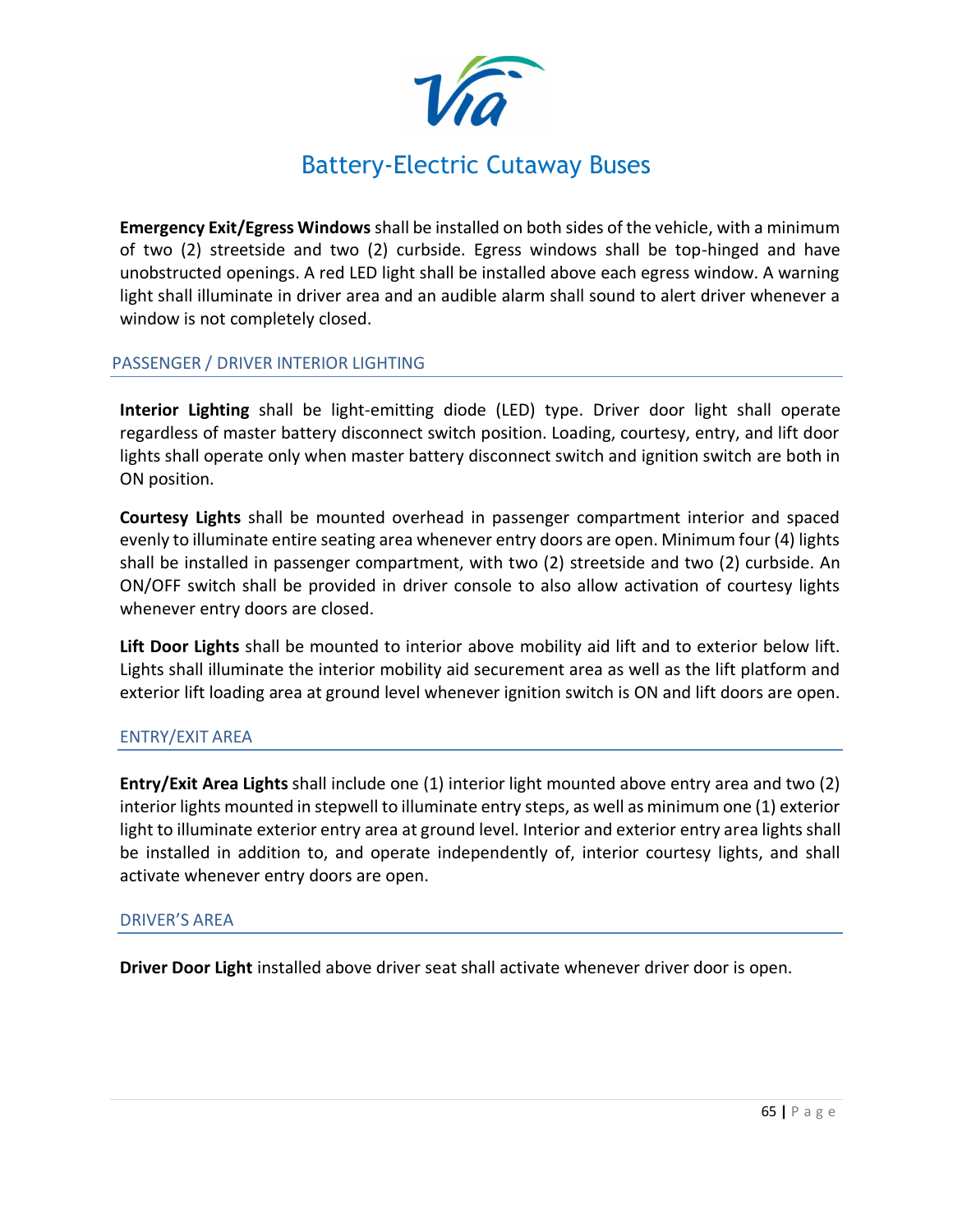

### AMBULATORY PASSENGER SEATING ACCOMMODATIONS

**Passenger Seats** shall be a lightweight mid-back design with removable covers, such as Freedman Feather Weight Mid-Hi. Six (6) two-position double seats shall be evenly spaced between front mobility aid securement positions and rear wall, with three (3) rows on curbside of the aisle and three (3) rows streetside, to accommodate a total of 12 ambulatory passengers. Two (2) one-position, single passenger, mid-back foldaway seats, such as Freedman BV Foldaway, shall be installed, one between each mobility aid securement position and streetside wall. Foldaway seats shall be installed so that seat fabric does not rub or chafe against interior wall when stowing or deploying, and seat base does not overlap or limit useable area of mobility aid securement floor track.

**Seat Coverings** shall be an anti-microbial, anti-bacterial, flat woven, water-repellent gray fabric such as Freedman Level 4 Repel Rock Gray.

**ABS Plastic Seatbacks** shall be installed on all seats except those located against rear wall.

**Grab Handles** shall be installed on all aisle-side seat tops except those located against rear wall. Grab handles shall be molded black.

**Seat Belts** shall be retractable and bolted to seat frame assembly, such as Freedman USR.

**Two (2) 12-inch Seatbelt Extensions** shall be provided with each vehicle at delivery.

### SEAT CONSTRUCTION

**Seat Frames** shall be constructed of steel and bolted to floor and wall mounted positioning tracks. Foldaway seats may be bolted through floor to structural steel. Seat and track mounting shall meet all applicable FMVSS requirements. Close-out trim covers shall be installed in all open wall track and between seat anchorages in floor track. Floor track trim covers shall lay flush with floor covering to prevent tripping hazards.

### PASSENGER ASSISTS

**Stanchions and Railings** shall be one and a quarter (1 ¼) inch diameter stainless steel with structural anchorage points.

**Overhead Handrails (Pair)** shall be continuous throughout the length of the passenger compartment, except for at entryway and curbside mobility aid lift access areas.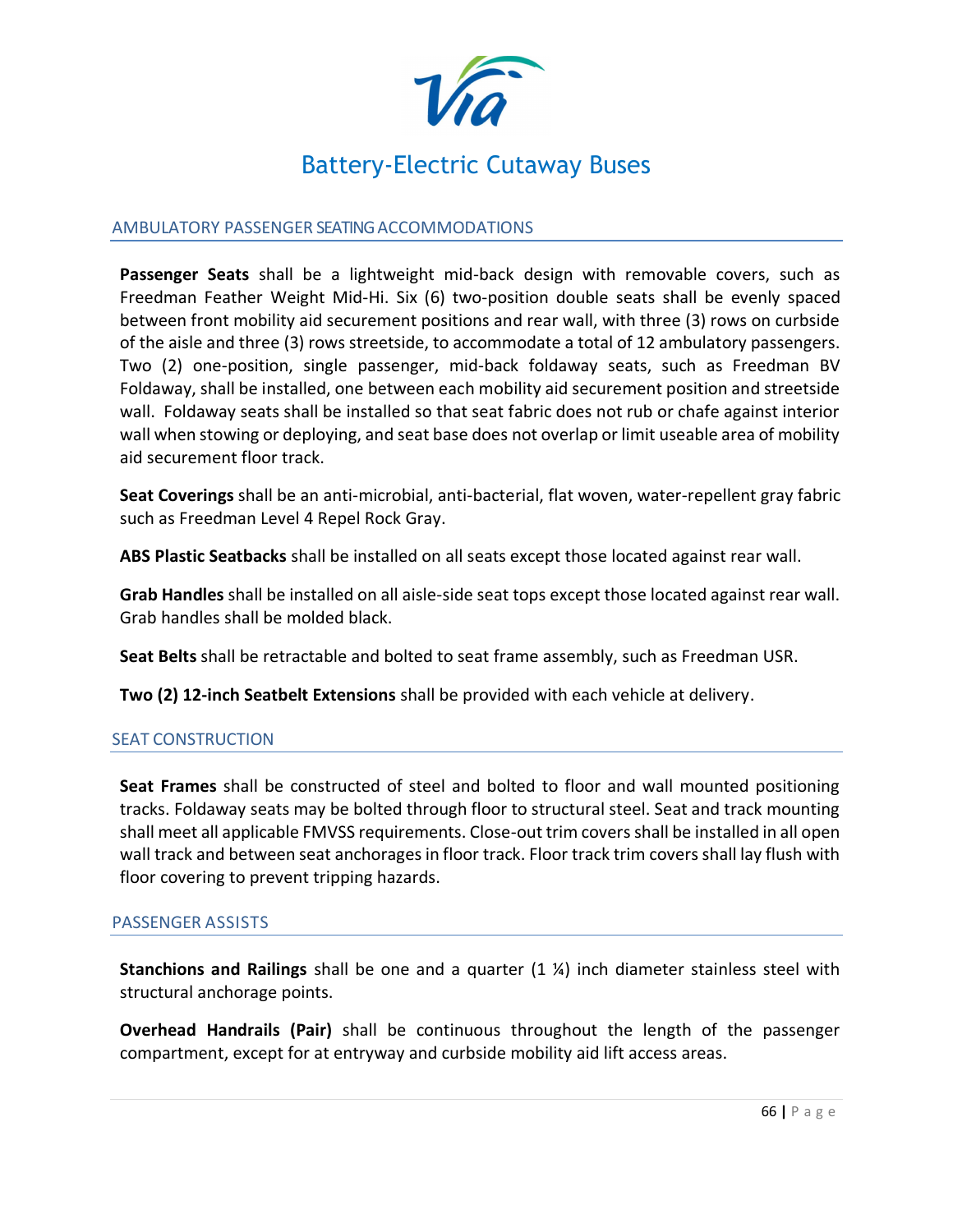

**Dual Angled Parallel Grab Rails** shall be installed on both sides of entry stepwell. Grab rails shall be minimum 30 inches long, and shall not limit a minimum clear entry opening of 30 inches.

**Vertical Stanchions, Barriers, and Modesty Panels** shall be installed: (1) between stepwell and front row of curbside seats (2) between lift and rear row of curbside seats, and (3) between driver seat and front row of streetside seats. Each barrier and modesty panel shall be "throughbolted" to a vertical floor-to-ceiling stanchion and horizontal stanchion-to-wall cross rail. Upper barriers shall be smoked, shatterproof Lexan, "shock-mounted" to prevent rattle, and shall extend from cross rail to within three (3) inches of ceiling panels. Lower modesty panels shall be padded and vinyl wrapped for ease of cleaning. Modesty panels shall harmonize with interior trim in color and design, and shall not provide a hazard to passengers. Stanchion and panels behind driver seat shall be mounted far enough back that cross rail and panels do not limit full recline or rearward travel of seat.

### PASSENGER DOORS

**Entry Doors** shall be electric, dual leaf, outward opening transit-type with an overlapping safety seal. A thick rubber threshold seal or brush comb shall cover any gap between the lowest part of the door and the step mating surface greater than 3/8 inch. Door leaves shall be equipped with full length, tinted, tempered safety glass panes and provide an opening width of 36 inches. Doors shall be operated by a rocker switch located in driver area. Entry doors shall not be operable unless vehicle is stationary, and vehicle must be immobilized whenever doors are open.

Entry doors shall be equipped with an interior safety release mechanism, permitting the doors to be mechanically opened in case of emergency. Instructions for emergency release shall be posted adjacent to release handle. Offeror shall specify entry door clear opening height and width.

**Entry Door Grab Handles** shall be installed to the interior of each door leaf. Horizontal grab handles shall be one and a quarter  $(1 \mathcal{U})$  inch diameter and powder coated yellow. Grab handles shall not limit minimum clear entry opening of 30 inches.

**Exterior Entry Door Toggle Switch** shall be installed adjacent to entry doors. Switch shall be wired to low voltage battery hot body power. Toggle switch shall operate only with master battery disconnect in ON position, and exterior switch operation shall be disabled with master battery disconnect in OFF position.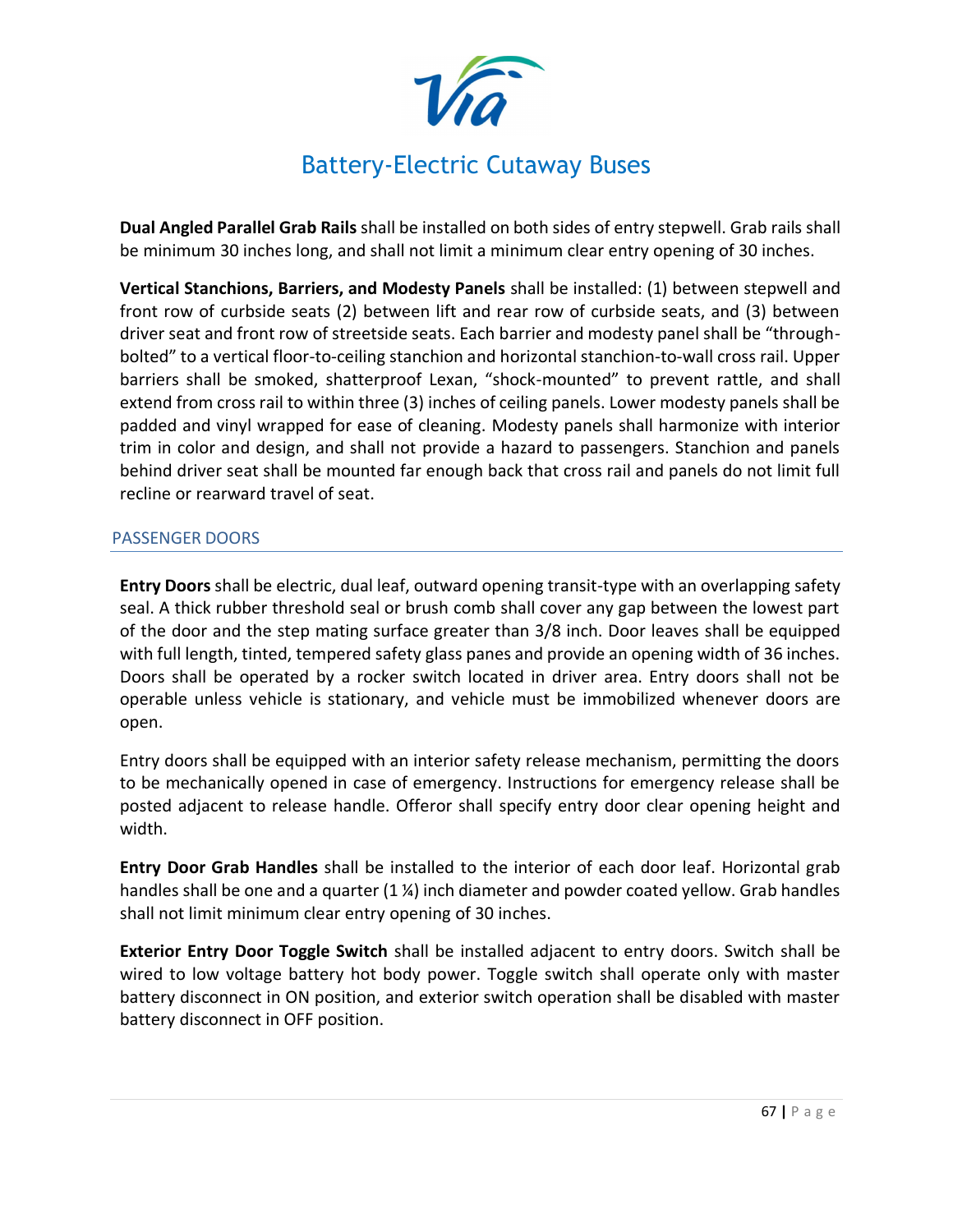

**Rear Emergency Exit Door** shall have minimum dimensions of 32 x 54 inches and be configured with upper and lower glazed window panes. Exit door shall have a red, easily accessible interior release handle as well as exterior release handle. Exit door shall be equipped with gas strut to hold door in open position and limit strap to prevent door from swinging past full extension of strut. Exit door shall be tied into shift interlock system, and shall illuminate "DOOR AJAR" LED display and sound an audible alarm to alert driver when ignition is ON and door is not securely closed. Exit door shall also have an interior locking mechanism that shall trigger interlock system and alarm when ignition is ON with lock still in place.

### MOBILITY AID LIFT DOORS

**Mobility Aid Lift Doors** shall be located in front curbside wall of vehicle. Lift doors shall be double leaf and provide a minimum 45 x 68 inch opening.

**Glazed Windows** shall be installed in each leaf and match height and tint of fixed and egress body windows.

**Lockable Exterior Handles** shall be installed on each door leaf.

**Gas Struts** shall be installed at the top of each door leaf to hold doors in an open position whenever lift is in use.

**Limit Straps** shall be installed to prevent lift doors from opening past 100 degrees.

**Door Ajar** signal shall be sent to interlock system whenever ignition key is ON and lift doors are open, triggering the "DOOR AJAR" visual warning light in driver area. An audible alarm shall also sound whenever ignition key is ON and lift doors are open, unless vehicle is in PARK (or NEUTRAL, as applicable), and parking brake is applied.

### ACCESSIBILITY PROVISIONS

**Mobility Aid and Occupant Securement** positions shall be located in the front of the passenger compartment, along the streetside wall between the driver modesty panel and front row of streetside seats. Securement positions shall meet all FMVSS and ADA requirements, and provide a clear floor area of minimum 48 inches long by 30 inches wide for each position.

**Mobility Aid Securement** system shall include two (2) sets of automatic, self-tensioning tiedown restraints such as Q'Straint QRT Max retractors. A set of five (5) retractors with L-Track fittings shall be provided for each mobility aid securement position.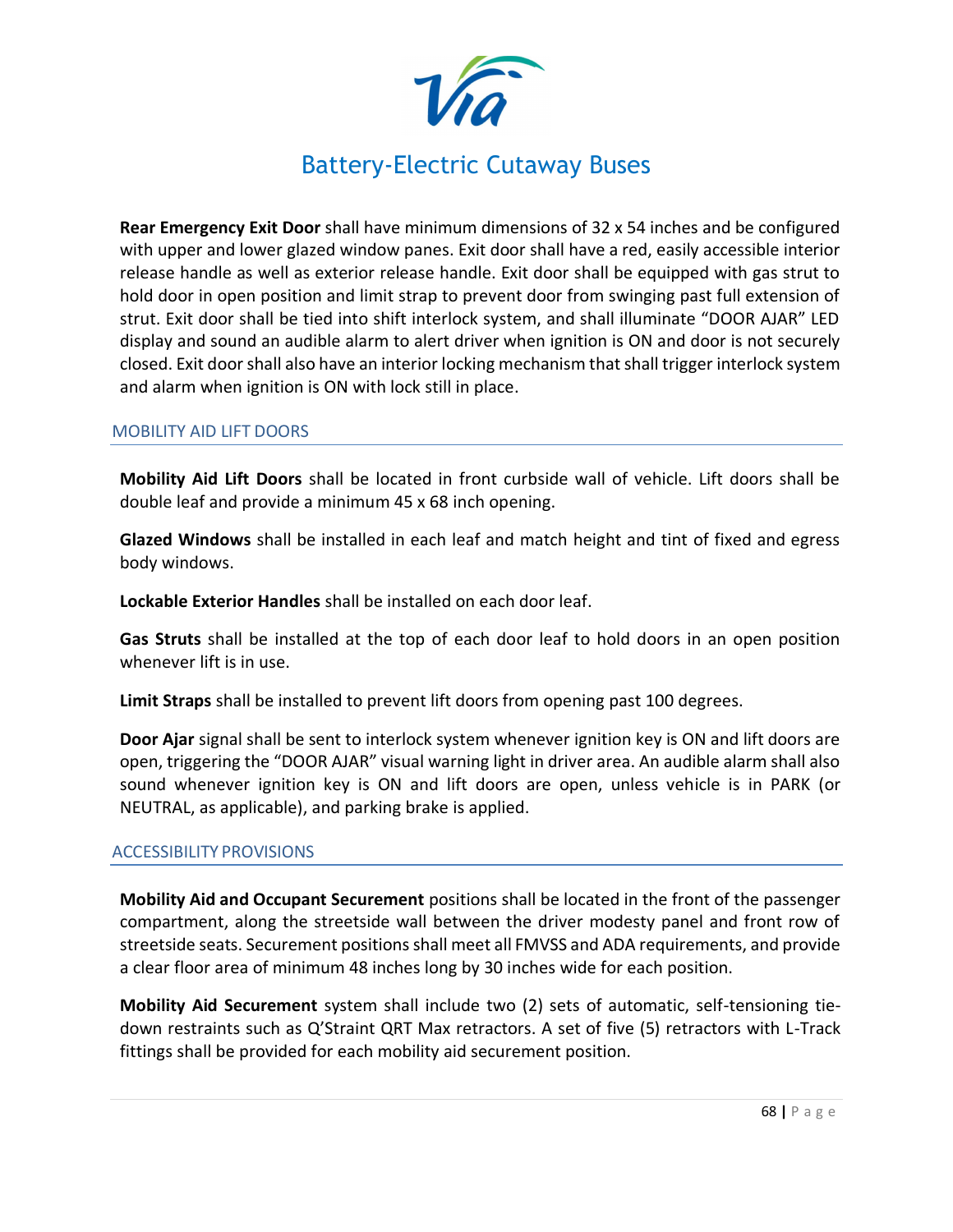

Five (5) continuous lengths of L-Track/Omni floor track shall run the full length of both mobility aid securement positions parallel to the streetside wall. Four (4) outside tracks shall be provided for front and rear mobility aid securement and one (1) center track for additional securement of tri-wheel mobility scooters. Track shall be recess-mounted and flush with floor to prevent tripping hazards. Recessed area shall be sealed prior to anchorage installation to prevent water intrusion. Four (4) six (6) inch webbing loops shall also be provided for tri-wheel scooter securement.

**Occupant Restraints** including retractable lap and shoulder belts with moveable L-Track fittings top and bottom, shall be installed at each mobility aid securement position. Two (2) additional continuous lengths of L-Track/Omni track shall be installed to provide flexible positioning of moveable lap and shoulder belt retractors. One (1) track shall be installed above the streetside windows, and one (1) track shall be installed in floor between streetside wall and foldaway seats, parallel to wall. Both tracks shall run the full length of both mobility aid securement positions. Floor track shall be recess-mounted and flush with floor to prevent tripping hazards. Recessed area shall be sealed prior to anchorage installation to prevent water intrusion.

**Two (2) Vinyl Storage Pouches** shall be provided for storage of securement devices when not in use. One pouch shall be mounted next to each mobility aid securement area on streetside wall, at floor level.

**Mobility Aid Lift** shall be a Dual Parallel Arm (DPA), 1,000 lb. capacity lift with 34 x 54 inch platform, rear pump, and handrail belt, such as Braun Century 2 series. Lift shall be installed according to manufacturer's exact specifications. Lift shall be located at the front of the vehicle, just aft of curbside entry doors. Lift shall be mounted so that inner barrier plate does not rattle against vehicle floor or any trim or closeout pieces when stowed.

When deployed, there shall be a smooth transition between lift baseplate and passenger area flooring. Any gap in this area can create a tripping hazard, catch canes and walkers, or even tip a wheelchair.

Lift installation shall meet all ADA and FMVSS requirements, and shall not operate unless vehicle is in PARK (or NEUTRAL, as applicable), parking brake is applied, master battery disconnect switch is ON, ignition switch is ON, lift power switch is ON, and lift doors are open.

**Handheld Lift Pendant Control** box shall be provided with a minimum five (5) foot attached cord to enable lift operation from inside or outside of vehicle.

**Additional Lift Safety Belt** such as Access-AriZe Rear/Inner Belt shall be installed to DPAs at rear of lift platform to prevent passengers from tipping over backward or rolling into bus.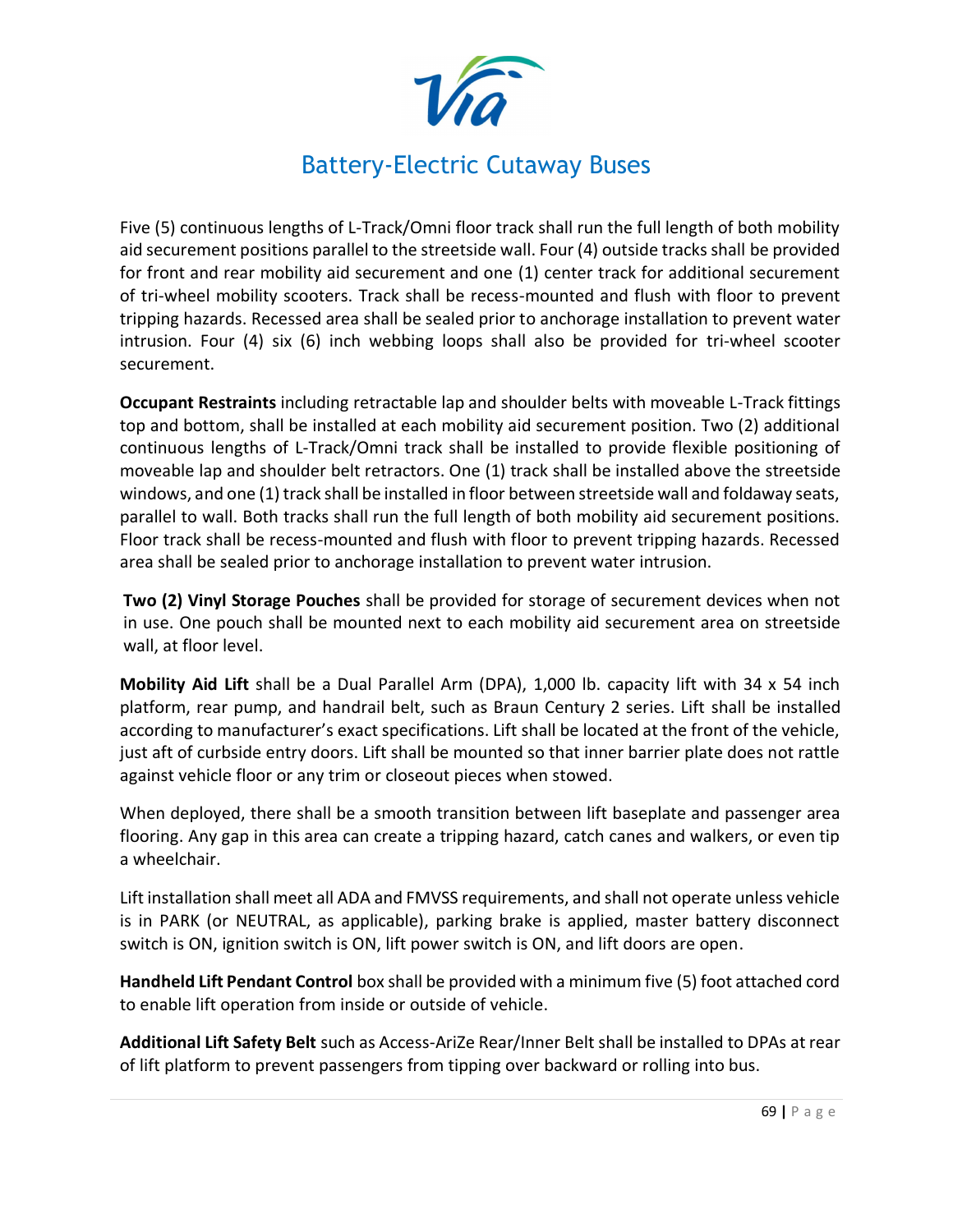

**Lift Operation** shall be tested and properly adjusted between shipment and delivery, and shall be ready for immediate use upon acceptance by purchaser.

### OPERATOR PROVISIONS

The operator's work area shall be designed to minimize glare to the extent possible. Objects within and adjacent to this area shall be gray in color wherever possible to reduce the reflection onto the windshield. The use of polished metal and light-colored surfaces within and adjacent to the operator's area shall be avoided.

### OPERATOR'S SEAT

**Driver Seat** with reclining high back, right side armrest, and lumbar support, shall be installed to power seat base. Seat type and color shall match passenger seating with upholstery such as Freedman Level 4 Repel Rock Gray covering. Offeror shall specify chassis OEM driver seat or aftermarket.

**Driver Seat Heating Element** shall be installed with driver seat.

**Power Seat Base** with minimum 6-way adjustable settings shall be installed with driver seat.

### VISORS

**Driver Side Sun Visor** shall be chassis OEM and shall match interior.

### ACCESS PANELS AND DOORS

**Overhead Compartment** above windshield shall have an access door as large as space allows to accommodate installation and maintenance of camera system equipment. A spring latch or strut shall be installed to hold access door in open position when needed. Access door shall be secured with thumb latches only (non-locking).

**Driver Storage** area with dedicated latching access door shall be provided with adequate space to store personal belongings and/or cleaning supplies such as spray bottles, towels, and whisk broom. Driver storage may be a partitioned area in overhead compartment or a separate standalone compartment installed in driver area.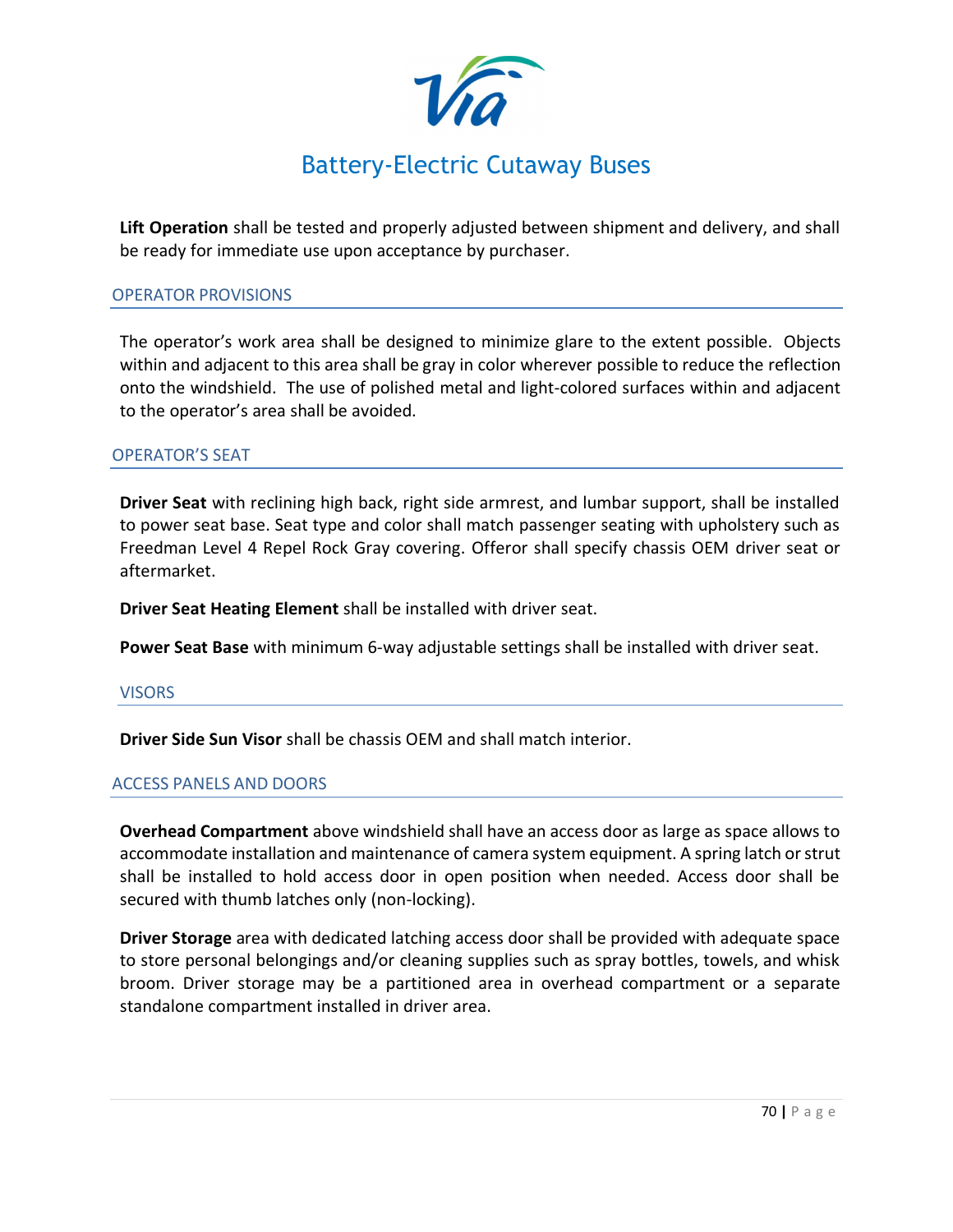

### OPERATOR'S CONTROLS

Allswitches and controls necessary forthe operation of the vehicle shall be conveniently located in the operator's area and shall provide for ease of operation. Controls shall be located so that boarding passengers may not easily tamper with control settings.

Doors shall be operated by a single control, conveniently located and operable by the operator. The setting of this control shall be easily determined by position and touch.

All panel–mounted switches and controls shall be marked with easily read identifiers and shall be replaceable. Switches, controls, and instruments shall be dust and water-resistant.

### ON-BOARD SURVEILLANCE AND SECURITY SYSTEM

**Security, Surveillance, and Telematics System** such as combined Samsara and Pro-Vision/Zone Defense monitoring system, shall be installed. System shall include installation of any and all additional equipment, accessories, cabling, and/or mounting hardware required to provide complete system functionality. Subscription fees for the use of Samsara equipment shall be the responsibility of Via Mobility Services.

At minimum, complete system shall include installation of the following components:

| <b>QTY</b> | <b>Samsara Part/Model #</b> | <b>Description</b>                                        |
|------------|-----------------------------|-----------------------------------------------------------|
|            | HW-VG54-NA                  | Vehicle IoT Gateway, Model VG54                           |
|            | CBL-VG-CPC                  | Enhanced VG Series Direct-Wire Non-Diagnostic Power Cable |
|            | HW-CM32                     | Dual-Facing AI Dash Camera, Series 3                      |
|            | ACC-CM-ANLG                 | Camera Connector                                          |

| <b>QTY</b>  | <b>Pro-Vision/Zone</b> | <b>Description</b>             |
|-------------|------------------------|--------------------------------|
|             | Defense Part/Model #   |                                |
| 3           | <b>CAM.313DM</b>       | <b>Interior Dome Cameras</b>   |
| 3           | PX-1943                | 10m AV Cables                  |
|             | <b>MUL604</b>          | 4-Channel Multiplexor          |
| $\mathbf 1$ | PM-1970S               | 7" LCD Display                 |
| 1           | KIT <sub>8</sub>       | Mounting Brackets and Hardware |
|             | PX-1942                | 5m AV Cable                    |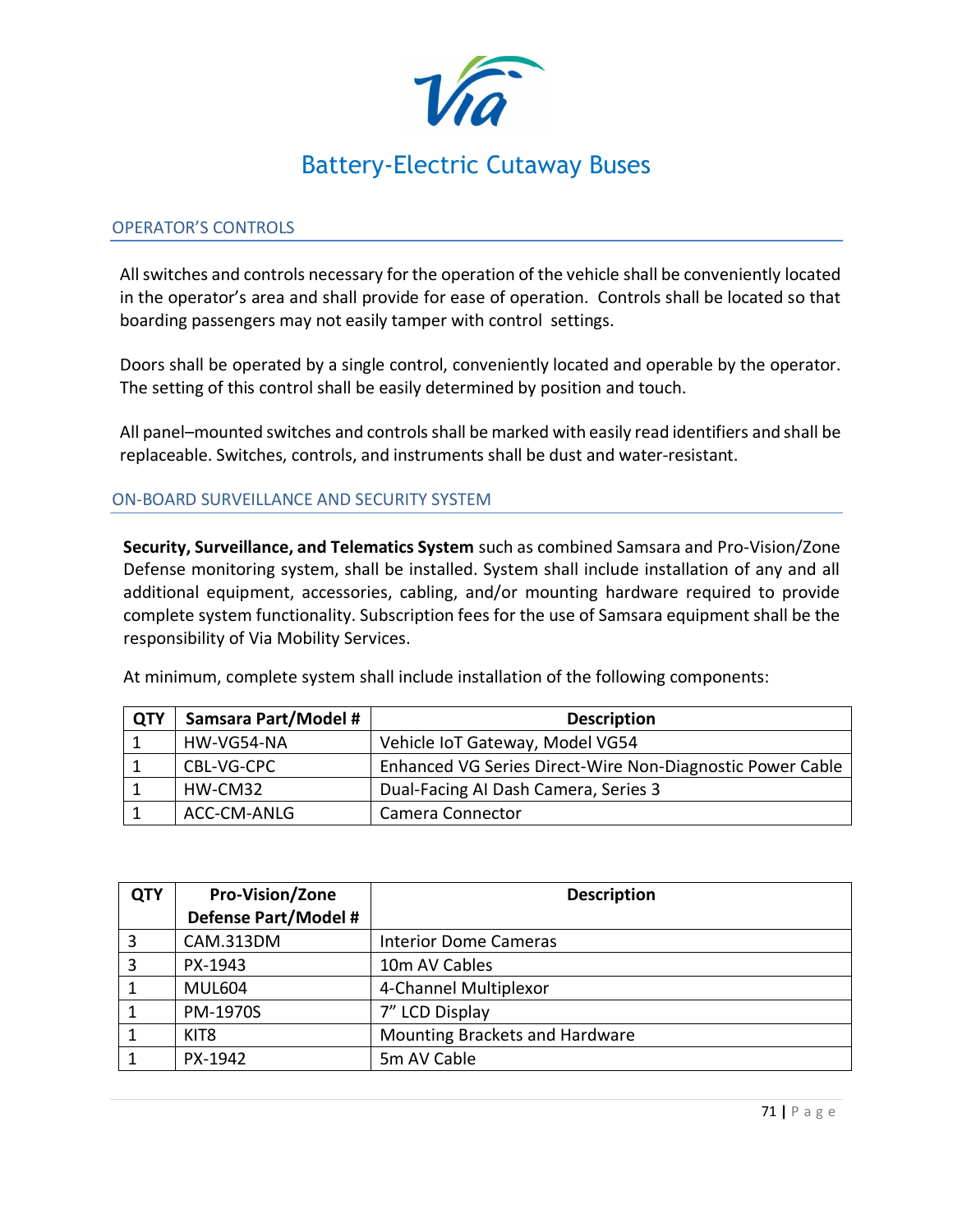

Vehicle Gateway, Camera Connector, and accessories shall be installed in front overhead compartment and be easily accessible for service. Camera units shall be installed and adjusted to provide the following five (5) views (Dual-Facing Dash Cam is one unit with both front and rear cameras):

A. & B. Interior Dual-Facing Dash Camera - viewing to the front through windshield and to the rear on driver.

C. Interior Dome Camera - viewing mobility aid lift and securement area from streetside.

D. Interior Dome Camera – viewing passenger compartment from front to rear.

E. Interior Dome Camera – viewing passenger compartment from rear to front.

Offeror shall provide specification list of system components included with complete installation, including updated part and model numbers if specified equipment is obsolete or no longer available at time of proposal. Offeror shall detail camera mounting locations on vehicle floorplan diagram.

### TWO-WAY RADIO

**5.19 Two Way Radio Antenna Prep and Prewire** shall be provided. Installation shall include a roof-mounted ground plane and antenna cable pull tube/conduit with an interior access panel mounted directly below. Ground plane shall be securely fixed and grounded to the metal substructure of the bus body. Cable pull tube/conduit shall be routed from beside the ground plane to below the curbside dash in driver area, near the engine cover. One (1) 12V ignition hot (Key ON) lead, one (1) 12V battery hot (Key OFF) lead, and one (1) ground lead shall also be provided in curbside driver area, with three (3) feet of excess wire for end-user radio installation. Power leads shall originate from fuse-protected terminals in electrical compartment.

### SAFETY EQUIPMENT

**Safety Equipment** shall be provided with every vehicle. Removeable equipment shall be mounted in accessible locations in driver area. Mounting locations shall not obstruct clear entry into vehicle, driver seat adjustment, or engine cover removal. Safety equipment package shall include:

**Web Cutter** shall be capable of cutting seatbelts and mobility aid securement straps without exposing cutting edge. Shall not be useable as a weapon.

**Bloodborne Pathogen/Body Fluid Spill Kit** shall be provided.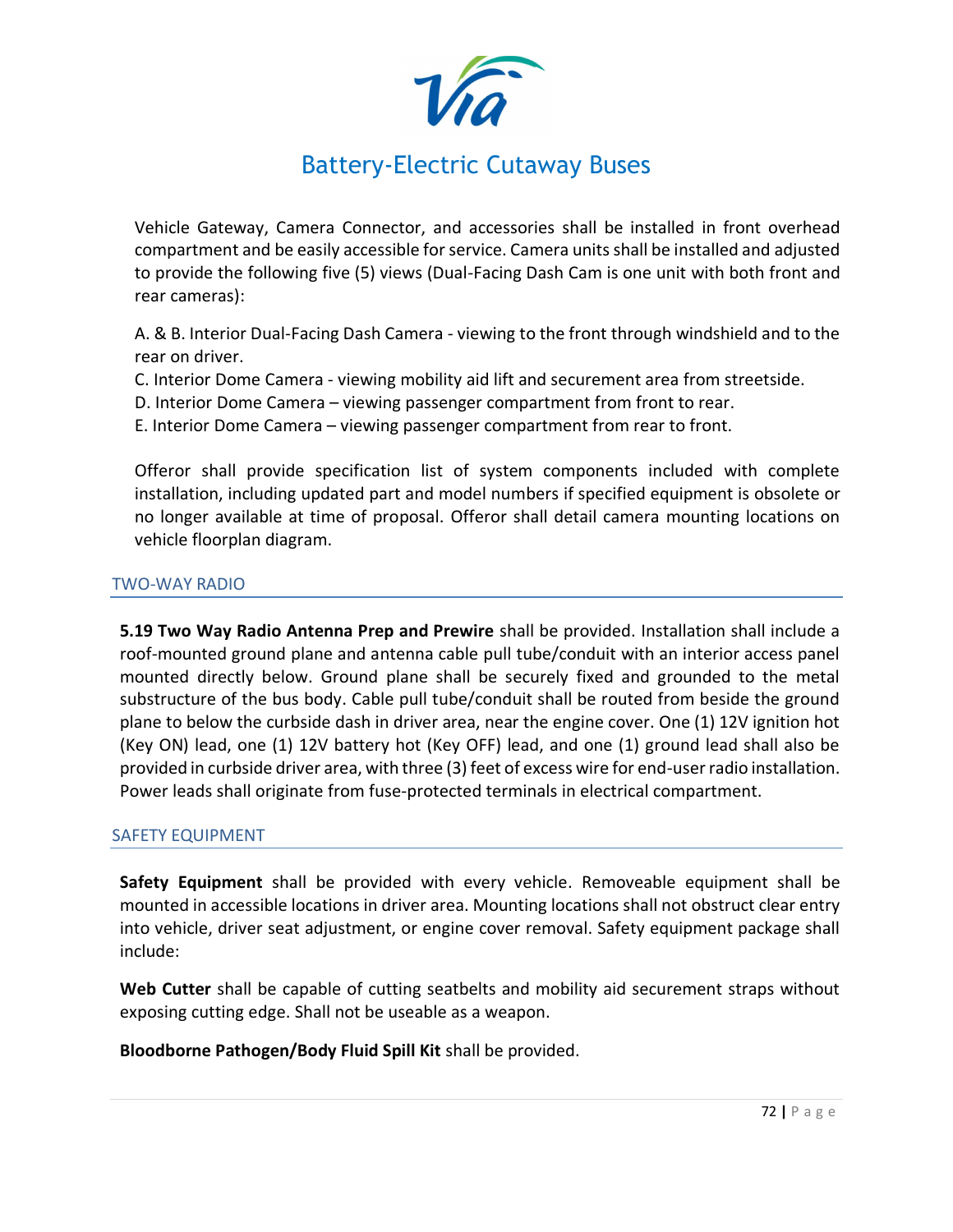**Fire Extinguisher** shall be minimum five (5) pound ABC rechargeable, with gauge and mounting bracket.

**First Aid Kit** shall be DOT compliant, minimum 16-unit kit.

**Three (3) Reflective Warning Triangles** shall be provided in red storage container. Sides of each triangle shall measure 17 to 22 inches long and two (2) to three (3) inches wide.

**Exterior Backup Alarm** shall sound an audible warning whenever REVERSE is engaged. Alarm shall be 97dB minimum, and mounted so as to be heard clearly over ambient background noise in heavy traffic.

**Backup Camera System** with integral color display in rear view mirror shall activate and provide a live feed of the area to the rear of the vehicle whenever REVERSE is engaged.

### SAFETY PROVISIONS AND NOTIFICATION

**Placards, Decals, and Signage** required by State and Federal law shall be provided and installed to vehicle interior and exterior. Any decals shall be premium grade vinyl. Installed signage shall include, but not be limited to:

**FMVSS Compliance** decal shall be posted in driver's compartment stating that completed vehicle meets all FMVSS regulations.

**Designed to Transport** manufacturer's certification label shall state original seating capacity, including driver, and GVWR of vehicle.

**Exterior Vehicle Height** shall be posted in easily visible location in driver area. Posted roof clearance shall include height of vehicle with roof hatch in open, venting position.

**Emergency Exits** shall all be labeled, and instructions for operation and use posted at each exit.

**Standee Sign** shall be installed to interior in front bulkhead area to notify passengers not to stand forward of yellow standee line while vehicle is in motion.

**Watch Your Step** warning shall be displayed in permanent yellow lettering on the vertical riser face of top entry step. Offeror shall specify type of permanent application proposed.

**Interior ADA** signage shall be installed as required, such as to designate front row of seats as priority seating and identify mobility aid securement positions.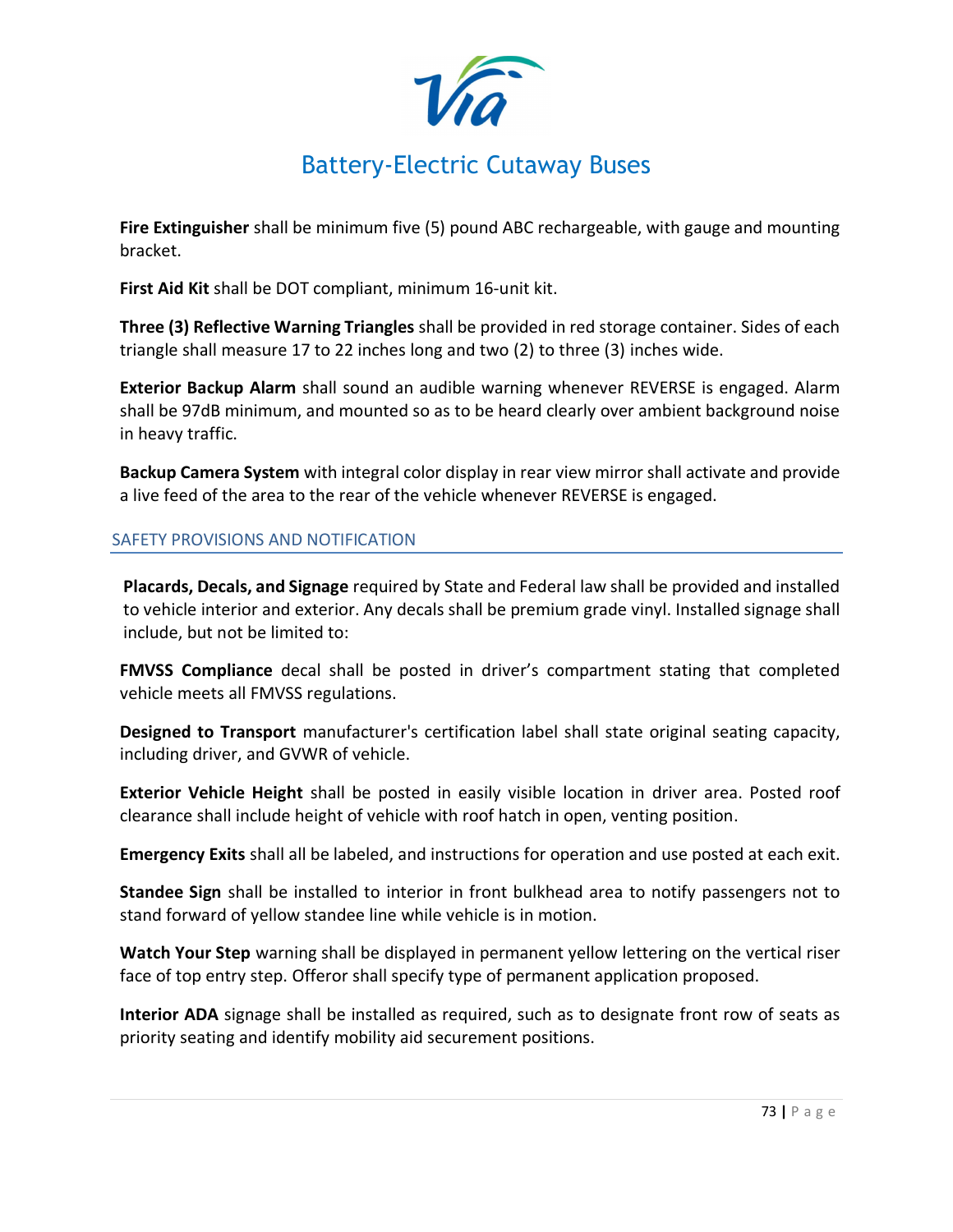**Additional ADA Signage** shall be provided, to include two (2) blue, minimum six (6) x six (6) inch, International Symbol of Accessibility (ISA) decals. ISA decals shall be provided loose at time of delivery, for application by end-user.

**High Voltage System** components and wiring shall be clearly marked and labeled.

### <span id="page-68-0"></span>TRAINING

### TRAINING PLAN

Each proposal must include a detailed plan to provide Via staff with extensive electric vehicle training directly from the electric powertrain manufacturer. Plan highlights must address the main points to be covered in two separate training courses: Operator Training and Maintenance Training. Operator Training shall provide instruction to Via operator training staff and selected drivers in the safe and most efficient operation of the vehicle. Maintenance Training shall provide instruction to selected technicians and supervisory staff from the Via maintenance department in all service and preventative maintenance tasks necessary to support trouble free operation of the proposed vehicle. All training to be provided on-site at Via by the electric powertrain manufacturer's qualified instructors.

### OPERATOR TRAINING

Operator Training shall be tailored specifically to the day-to-day operation of the proposed vehicle. Training shall be sufficient to bring Via Operator Trainers to a level of proficiency that will enable them to instruct other operators on the proper operation of the proposed vehicle without repeated contractor support.

Operator Training must provide a general orientation to all components specific to the electric vehicle, such as batteries, charging equipment, instrument panel and controls, and other variations of design and operation that differ from a gasoline or diesel vehicle. Training shall also cover, at minimum, all electric vehicle operational characteristics, including regenerative braking, battery state of charge monitoring, use of on-board accessories, routine and emergency operating procedures, moving a bus with a fault, driving habits to maximize vehicle range, and pre- and post-trip inspection procedures.